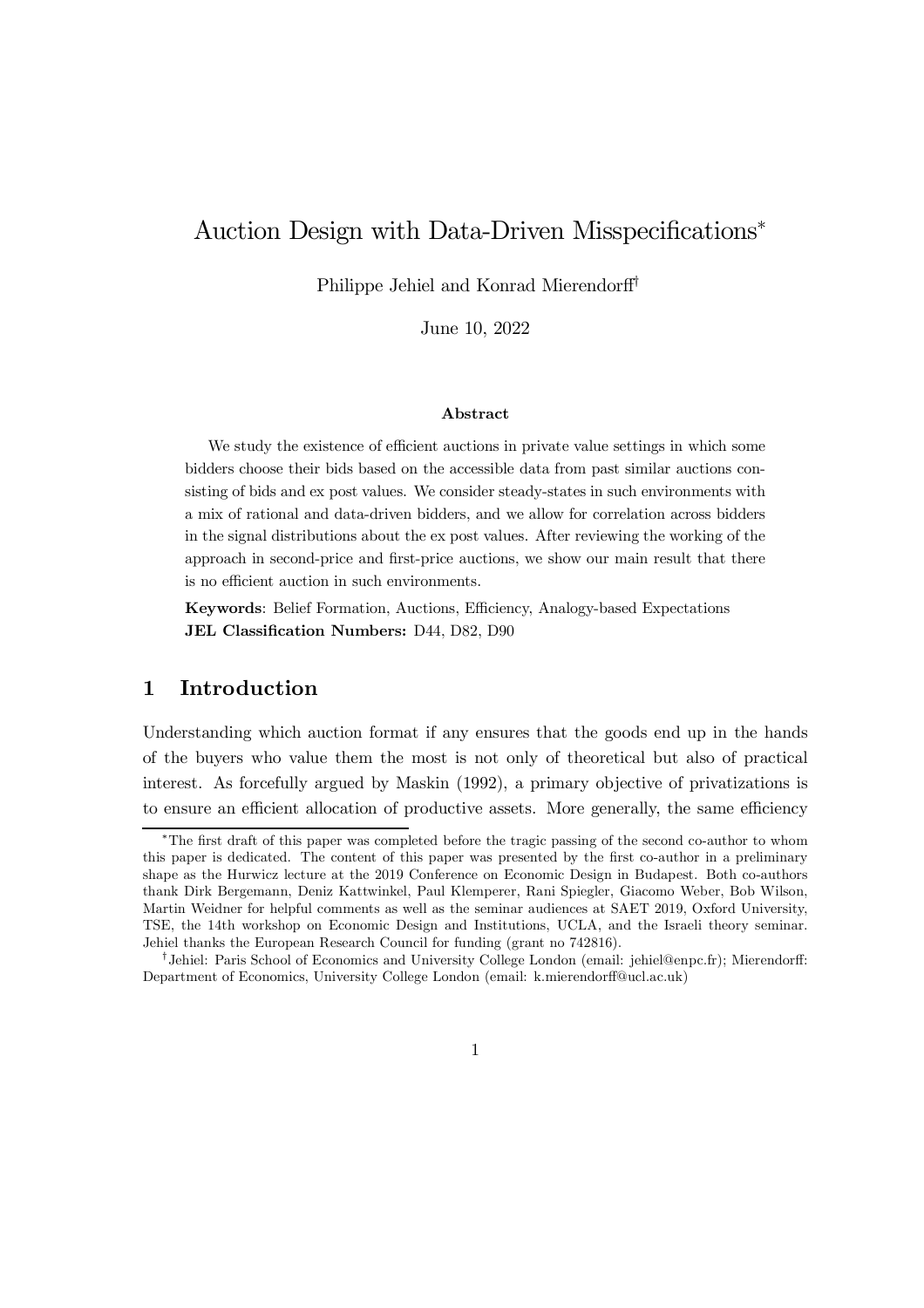concern applies to most auction settings that are organized by public authorities (for example, the U. S. Congress explicitly mandated the Federal Communications Commission to promote efficiency in its auctions of frequency bands for telecommunications sale of license auctions). 1

The academic view about efficient (one-object) auctions is as follows. In the private value setting, that is, when the private information held by any given buyer is a sufficient statistics for determining the value of the good to this buyer, the Vickrey or secondprice auction is an efficient auction: Irrespective of whether there is correlation in the private information held by the various buyers and irrespective of potential asymmetries between buyers, the good ends up in the hand of the buyer who values it the most. This is not so with the first-price auction in which inefficiencies can arise in the private value setting, in particular in the presence of asymmetries and correlation. By contrast, in the interdependent value setting or when there are informational externalities between bidders, inefficiencies are unavoidable when private information is multi-dimensional no matter what auction format is used (see Maskin (1992) for an early illustration and Jehiel and Moldovanu (2001) for a general analysis of this).

In this paper, we revisit the possibility of efficient auctions in one-object private value settings assuming that some bidders, the less experienced ones, lack the ability to find out their best strategy, as usually considered in economic applications. Specifically, such bidders referred to as novice are assumed to rely on the data accessible from similar auctions played by other bidders to help them make their decision on how to bid in the current auction. More precisely, we will assume that the available data consist of the bids as well as the ex post values, as in the empirical work of Hendricks and Porter (1988). In addition to the novice bidders, more experienced bidders can participate in the auction, and these are viewed as having identified the strategy that serves their interest best given the auction environment. In other words, experienced bidders are simply rational, as usually considered in economic applications.<sup>2</sup> Using a different terminology, one can think of rational bidders as insiders having familiarity with the prevailing auction environment and of novice bidders as outsiders who would participate in such auctions for the first time and rely on AI or machine learning techniques to guide them on how to bid.

 $1<sup>1</sup>$ As in Maskin (1992), we abstract here from issues related to allocative externalities, which may sometimes be of primary importance in the context of shaping competitive market structures (see Jehiel and Moldovanu (2003) and (2006) for an analysis of this).

<sup>&</sup>lt;sup>2</sup>The strategy employed by such bidders may differ though from that arising in Bayes Nash equilibria due to the presence of novice bidders.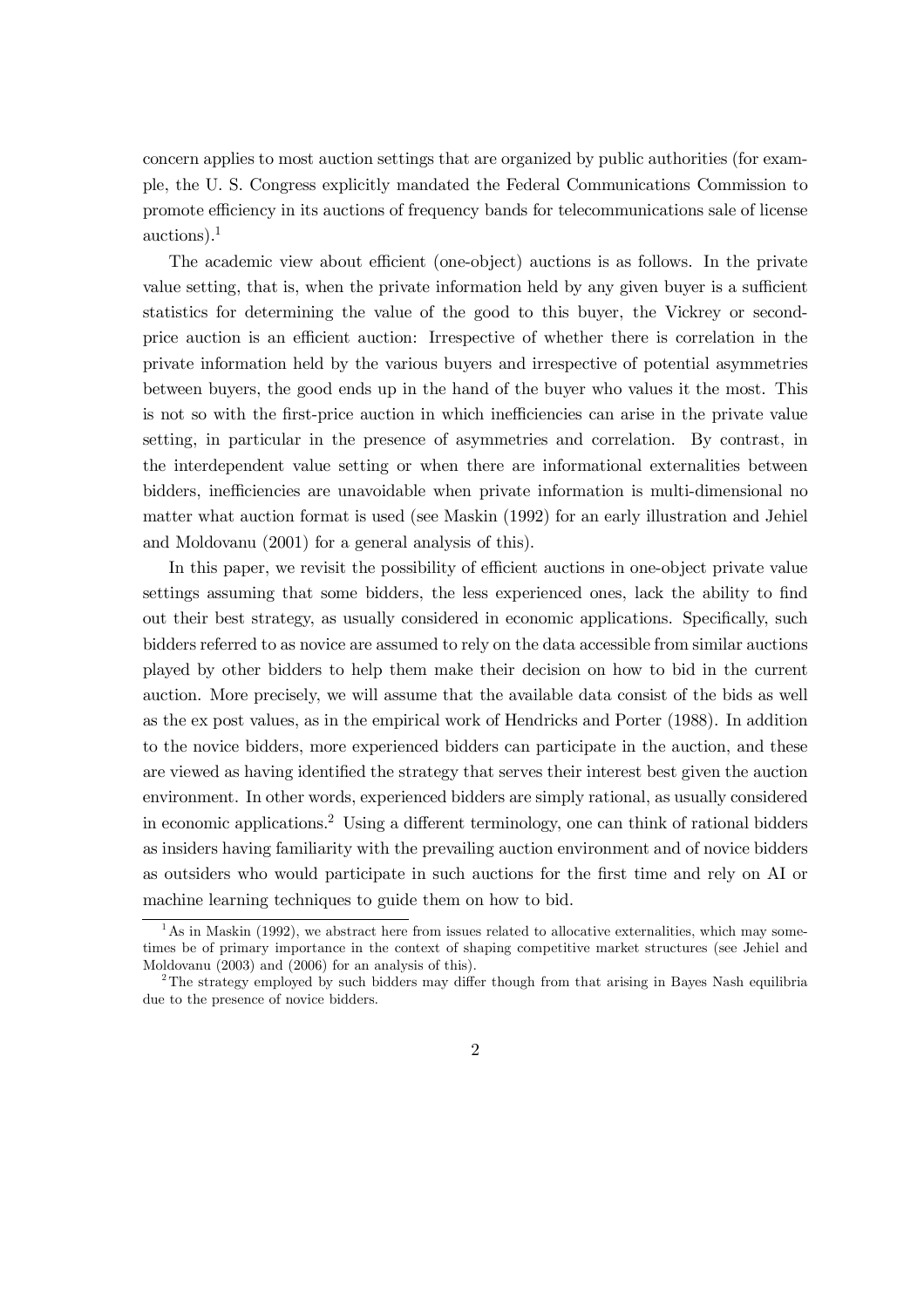Our main result will be to establish that even in private value settings, there is no efficient auction when there is a mix of novice and experienced buyers, the private information is correlated among bidders, and the private information at the time of the auction is only a noisy signal about the ex post value of the buyer. That is, we suggest a novel potential source of inefficiency in auctions that is related to the cognitive limitations of (some) bidders and not to the interdependent character of the private information, as highlighted by the previous literature.

One may wonder why the Vickrey or second-price auction would fail to induce an efficient allocation in our private value setting. As we will see, the correlation between the distributions of ex post values and other buyers' bids observed in the data from past auctions will lead novice bidders to reason as if they were in an interdependent value setting, thereby leading them to adopt bidding strategies that differ from the usual weakly dominant one. This will in turn induce inefficiencies, as experienced and novice bidders will not bid in the same way, even when receiving the same objective information.

Specifically, we consider one-object auctions in which at the time of the auction, a bidder 's private information is a noisy signal about his (own) ex post value for the good assumed to take one of finitely many realizations.<sup>3</sup> We assume that after the auction is completed, what is publicly disclosed is the profile of bids as well as the ex post values of the various bidders, but not the signals observed by the bidders at the time of the auction. It should be mentioned that our disclosure assumptions correspond to the practical environment considered by Hendricks and Porter (1988) and Hendricks et al. (2003) in the context of first-price common value auctions for drainage leases, and we believe that in most applications, it would be unnatural to assume that data beyond the ex post values and the bids (such as data on the signals received by bidders at the time of the auction) would be accessible to outside observers and new comers. But, it should be stressed that Hendricks, Porter and co-authors assume that bidders behave optimally, and these authors seek to derive the underlying structural model from the observed data consisting of bids and ex post values under this rationality assumption. By contrast, our approach will consist in

<sup>&</sup>lt;sup>3</sup>While the private value formulation may seem restrictive in some applications of the privatization type, we note that it is appropriate as long as the private information bears only on the own cost attached to winning the object (as opposed to the common conditions applying to all possible buyers, here assumed to be symmetrically known by everyone). Moreover, to the extent that extra information would be learned after the auction, it is legitimate to assume that at the time of the auction bidders receive only noisy signals about their ex post values (a bit differently from most private value models in which the type would generally be reduced to the expected ex post value). Assuming buyers do not observe their ex post value at the time of the auction will play an important role in the analysis.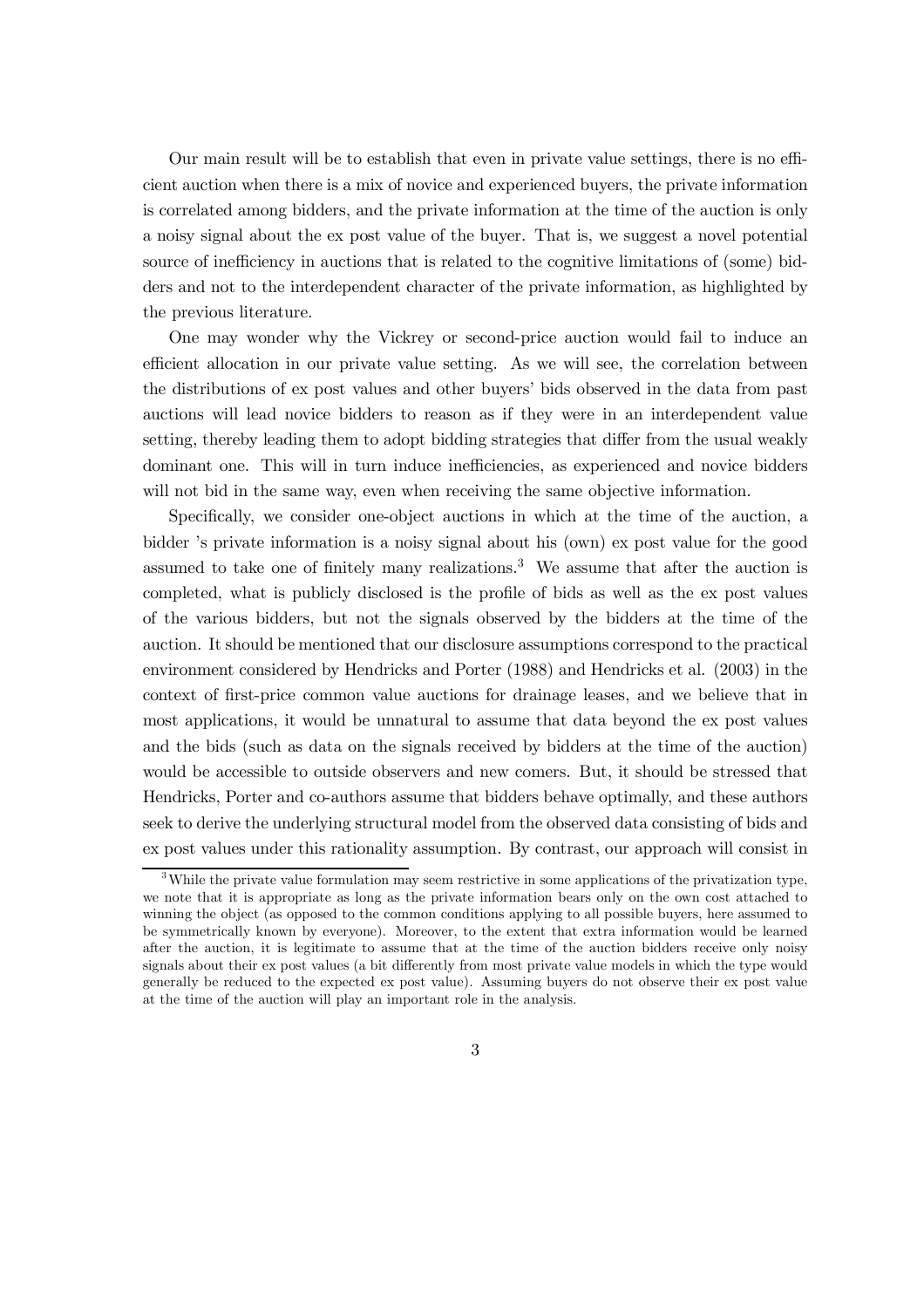assuming that novice bidders' behaviors are derived from these data, which as we will see need not imply optimal behavior. 4 In the main part, we restrict attention to two-bidder auctions, but we note that our main insights carry over when there are more bidders.

It should be highlighted that we allow for correlation between signals, which will play a key role in the analysis. <sup>5</sup> But, despite the correlation and as already stressed, the setting is one of private values, since the distribution of bidder is ex post value is fully determined by bidder  $i$ 's signal (i.e., it is unaffected by the other bidder's signal, conditional on  $i$ 's signal).<sup>6</sup> Yet, novice players are assumed to be unaware of the true signal generating process, and thus of the private value character of the auction. Instead, like econometricians or analysts would do, they construct a representation of the statistical links between the variables of interest based on the signal they receive as well as the dataset available to them. Specifically, observations from past auctions take the form  $(b_1, v_1, b_2, v_2)$  where  $b_j$ is the bid previously submitted by a subject in the role of bidder  $j$  and  $v_j$  is his ex post value.<sup>7</sup> A novice bidder *i* constructs from the dataset the empirical distribution describing how  $b_i$  is distributed conditional on the various possible ex post values of bidder i. He also uses his own signal  $\theta_i$  that is informative about the likelihood of his various possible ex post values  $v_i$  and combines the two to form a belief about how  $(v_i, b_j)$  are jointly distributed given his own signal. He then best-responds to this belief given the rules of the auction.

We will be considering steady state environments in which there is a mixed population of bidders composed of a share of novice bidders (whose expectations are formed as just informally explained) and a complementary share of experienced or rational bidders. We will refer to such steady states as Data-Driven Equilibria.

We apply this model to understand the efficiency properties of Data-Driven Equilibria, and more particularly, whether by a judicious choice of auction rule, one can implement an efficient allocation. Our insights are as follows. First, unless the distributions of signals of the two bidders are independent, data-driven bidders rely on a misspecified statistical

<sup>&</sup>lt;sup>4</sup>In the private value setting, it may be argued that it is harder to access the ex post value of losers. We will discuss in Section 5 how our model could be extended to cope with missing data on losers' ex post values as well as missing data on losing bids.

 $5A$  practical way to think of correlation is that the distributions of signals are influenced by unobserved conditions which are common to all bidders.

 $6$ The first-price auctions in affiliated private value settings studied by Pinkse and Tan (2005) fall in this category, but these authors consider the case of rational bidders when we allow for boundedly rational bidders and more general auction formats.

<sup>7</sup>We will consider in the discussion how to deal with the cases in which bids are anonymous or cases in which only the winning bid is observed.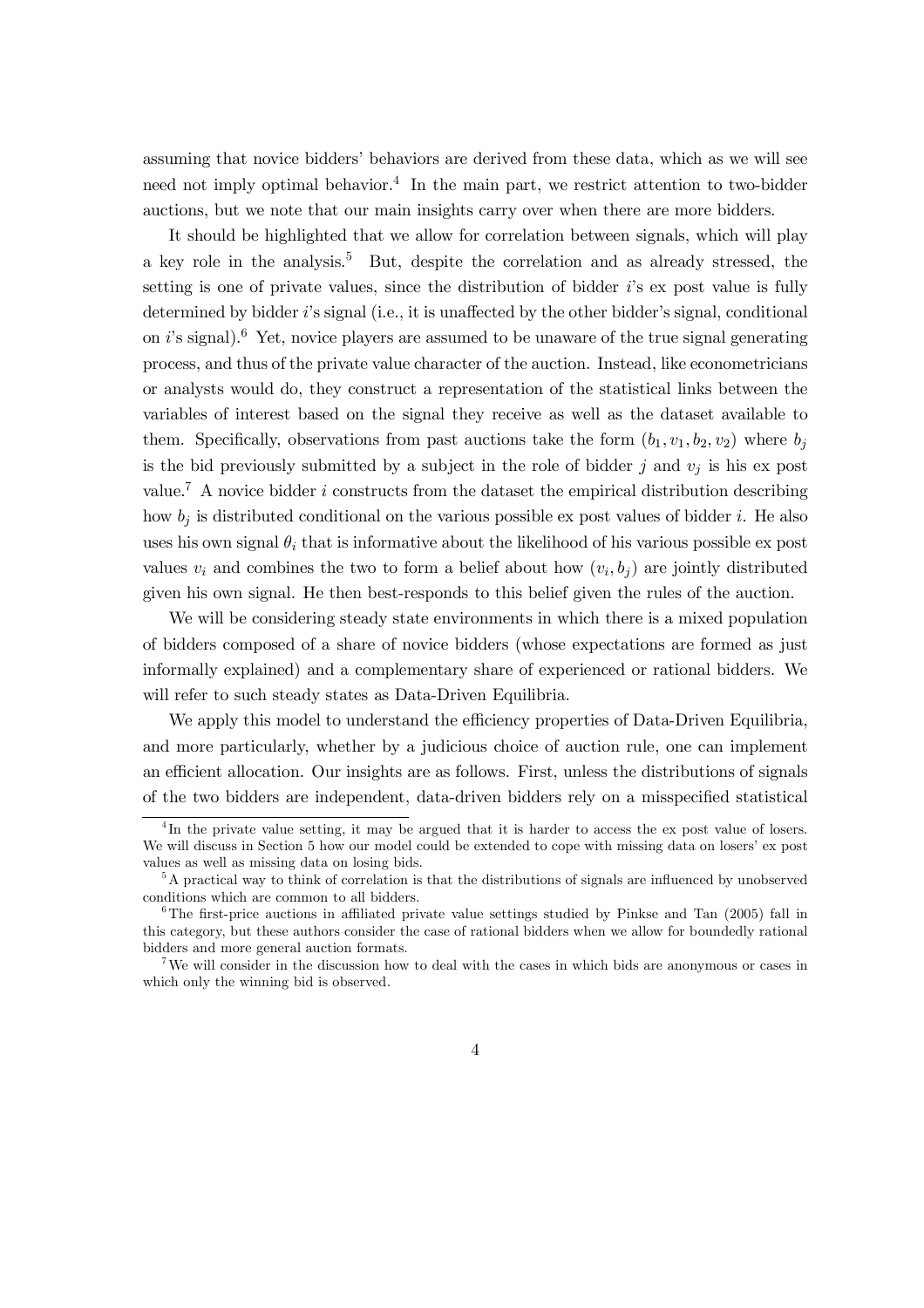model, and as a result choose suboptimal bidding strategies. In Section 3, we start illustrating this with Second-Price Auctions (SPA) in the (symmetric) binary case in which there are two possible ex post values. We show that unlike rational bidders, novice bidders do not bid their expected value when there are correlations. As in winner's curse models,<sup>8</sup> novice bidders make inferences about their ex post value from how the other bidder bids.<sup>9</sup> In the case of positive correlation, this leads novice bidders to bid more than their expected value when they receive good signals (because in the neighborhood of large opponent's bids, the own ex post value is more likely to be high) and less than their expected value when they receive bad signals (for a symmetric reason). We provide a numerical characterization of the equilibrium for a parametric class of distributions, and we describe how it is affected by the share of rational bidders and the correlation of signal distributions.

Clearly, the fact that novice and rational bidders do not bid in the same way leads to inefficiencies in the binary case, unless there is perfect correlation of the signals, or the bidders are all novice or all rational. For our parametric example, we observe that the normalized welfare loss in the data-driven equilibrium of the SPA is U-shaped in the share of novice bidders as well as in the degree of correlation. More generally, we show for the binary mixed population case that as soon as there are correlations, there is some welfare loss in the Second-Price Auction. We also consider First-Price Auctions (FPA), for which we also show that there must be inefficiencies whenever there is correlation.<sup>10</sup>

Our main result concerns general auction-like mechanisms defined as mechanisms in which each bidder submits a real-valued bid, and an outcome is chosen as a function of the pro…le of bids with the restriction that if a bidder submits a higher bid, this bidder has more chance of winning the object. In Section 4, we provide a general inefficiency result. More precisely, we show in the mixed population case that for generic joint distributions of signals, there is no auction-like mechanism that allows to obtain an efficient outcome with probability one as a Data-Driven Equilibrium when  $\exp(\cos \theta)$  values can take at least three realizations. The intuition for this result is as follows. To obtain efficiency among rational bidders, only the Second-Price Auction or a strategically equivalent auction format can be used. This is so because with more than two ex post values there is generically a manifold of signal realizations corresponding to the same expected value for the object, but

<sup>&</sup>lt;sup>8</sup>See Milgrom and Weber (1982) for the classic analysis of such models.

<sup>&</sup>lt;sup>9</sup>In some sense, they reason as if the correlation between the competitor's bid and their own ex post value implied a causality link from the former to the latter when in reality there is no such link.

 $10$ We illustrate through an example that sometimes the welfare loss may be larger in the Second-Price Auction than in the First-Price Auction. The opposite welfare ranking can arise in other cases.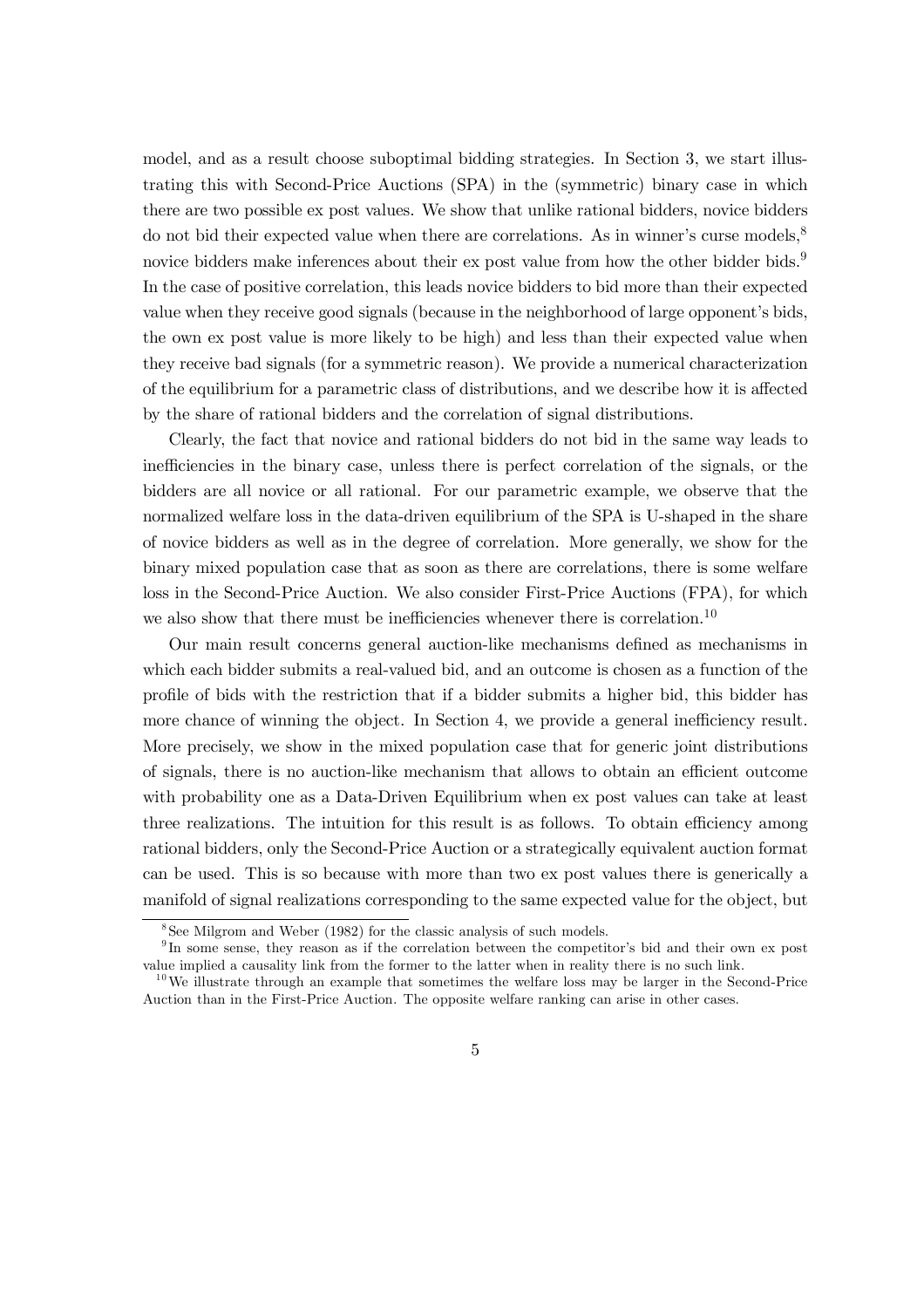different beliefs about the signal realization of the other bidder, and if the payment in the auction were to depend on the own bid, then the belief about the opponent would affect the shape of the optimal bid, as in First-Price Auctions. Since in Second-Price auctions, novice bidders do not bid their expected value as also observed in the simplified binary case, we conclude that inefficiencies must occur.

In Section 5, we put our analysis in perspective. First, we discuss alternative specifications of cognitive limitations in auction-like mechanisms, and we make the simple observation that our main impossibility result would a fortiori hold if we were to consider a mixed population that includes extra cognitive types in addition to those considered in the main part of the paper. Second, we discuss scenarios in which the ex post values of losing bidders and/or losing bids would not be accessible from past auctions. After suggesting various possible approaches to the modeling of novice bidders in such cases, we argue that they would lead to a similar inefficiency result as the one obtained in our main model. We also discuss scenarios in which past bids would be anonymous, and mention open issues for further research. Section 6 concludes.

## Related literature

Our paper relates to different branches of literature. First, the modeling of data-driven bidders is in the spirit of the Analogy-Based Expectation Equilibrium (Jehiel, 2005) to the extent that these bidders aggregate the bid behavior of their opponent according to their own ex post value. More precisely, such an aggregation of bidding behavior can be related to the payoff-relevant analogy partition introduced in Jehiel and Koessler  $(2008).$ <sup>11</sup>

The modeling of data-driven bidders can also be related to the Bayesian Network Equilibrium (Spiegler, 2016), viewing these agents as believing that their ex post value is a cause of the bid of the opponent. From this perspective, it is precisely this wrong causality that leads novice bidders to reason as in winner's curse models whenever there is correlation in the underlying distribution of types. <sup>12</sup> At a more general level, one can also relate the

<sup>&</sup>lt;sup>11</sup> See Jehiel (2011) for a different application of ABEE to mechanism design in which unlike in the present setting the designer is assumed to control what is disclosed from past auctions.

 $12$ Note that in our prefered interpretation the reasoning of novice bidders in our approach is viewed as a consequence of the nature of the dataset accessible to them, not as a consequence of a subjective wrong causality relation they could have in mind (see Spiegler (2020), and Jehiel (2021), for elaborations of the link between the Analogy-Based Expectation Equilibrium and the Bayesian Network Equilibrium as well as Spiegler (2021) for an extension of the Bayesian Network Equilibrium to settings suited to deal with the present application).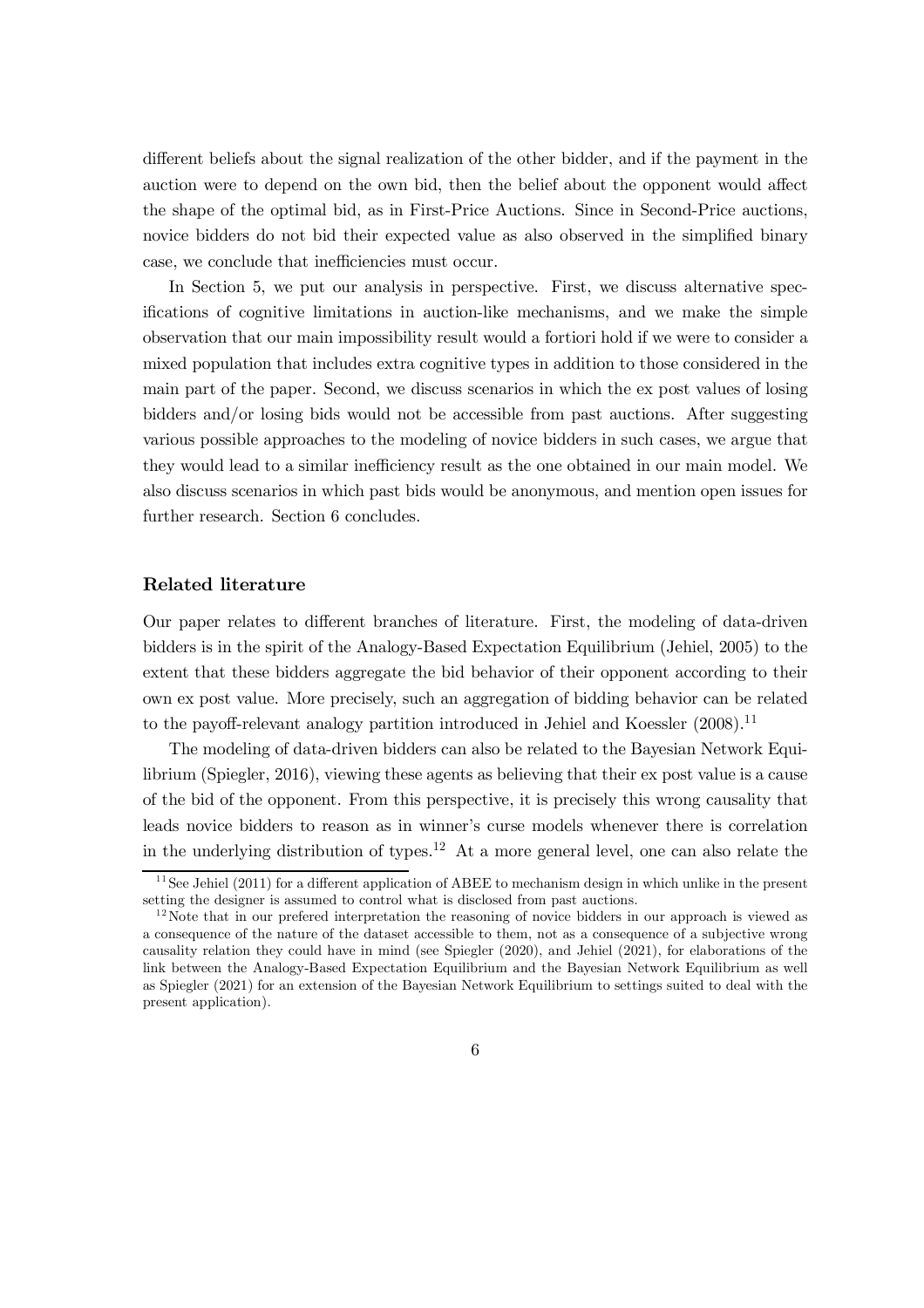Data-Driven Equilibrium to recent behavioral equilibrium models allowing for misspeci fied beliefs (see the cursed equilibrium Eyster and Rabin, 2005; the behavioral equilibrium Esponda, 2008; or the Berk-Nash equilibrium Esponda and Pouzo, 2016, among others). In particular, the cursed equilibrium of Eyster and Rabin (2005) also considers the auction application, but note that the cursed equilibrium gives predictions away from the Nash equilibrium, only in interdependent value settings (thus not in our private value setting). In some sense, cursed bidders behave as if they were in a private value setting when in interdependent value environments. By contrast, our data-driven bidders behave as if they were in an interdependent value setting when in private value settings with correlation.

Another relevant strand of literature is the one initiated by Li (2017) who introduced the idea of obviously dominant strategy. In particular, he applied the idea to auctions to suggest that the ascending price auction may make it easier (than the sealed-bid second price auction) for bidders to play optimally in private value settings. In Li's approach, bidders fail to identify their (weakly) dominant strategy in the second-price auction because they may entertain different expectations about their competitor's bidding behavior when considering different bids. In our approach, the expectation about the opponent's behavior is the same irrespective of the bid, but the underlying correlation and the possibility of multiple ex post values lead novice bidders to miss that they are in a private value setting, thereby leading them to fail to identify their optimal strategy in second-price (as well as in ascending-price) auctions.

Our paper is also related to the robust mechanism design literature (Bergemann and Morris, 2005), in the sense that a common motivation in that literature and our approach is that it may be hard to know what the beliefs of agents are. While the robust mechanism design literature uses this observation to motivate the desire to implement outcomes for a large range of (or even all) beliefs,<sup>13</sup> our paper explicitly suggests a method of belief formation for bidders who do not have access to such information from past auctions.<sup>14</sup>

Finally, from a technical point of view, our analysis makes use of some results developed in the literature on mechanism design with correlation. In particular, we borrow genericity arguments from Gizatulina and Hellwig (2017).

 $13$  To some extent, our result that with only rational bidders, an efficient auction must be strategically equivalent to a second-price auction belongs to the robust design literature and it provides a new result in favor of second-price auctions in private value settings with common priors when signals are beliefs over ex post values.

 $14$ Our paper can thus be viewed as offering a different approach than that of Bergemann and Morris to Wilson's critique calling for a relaxation of the common prior assumption.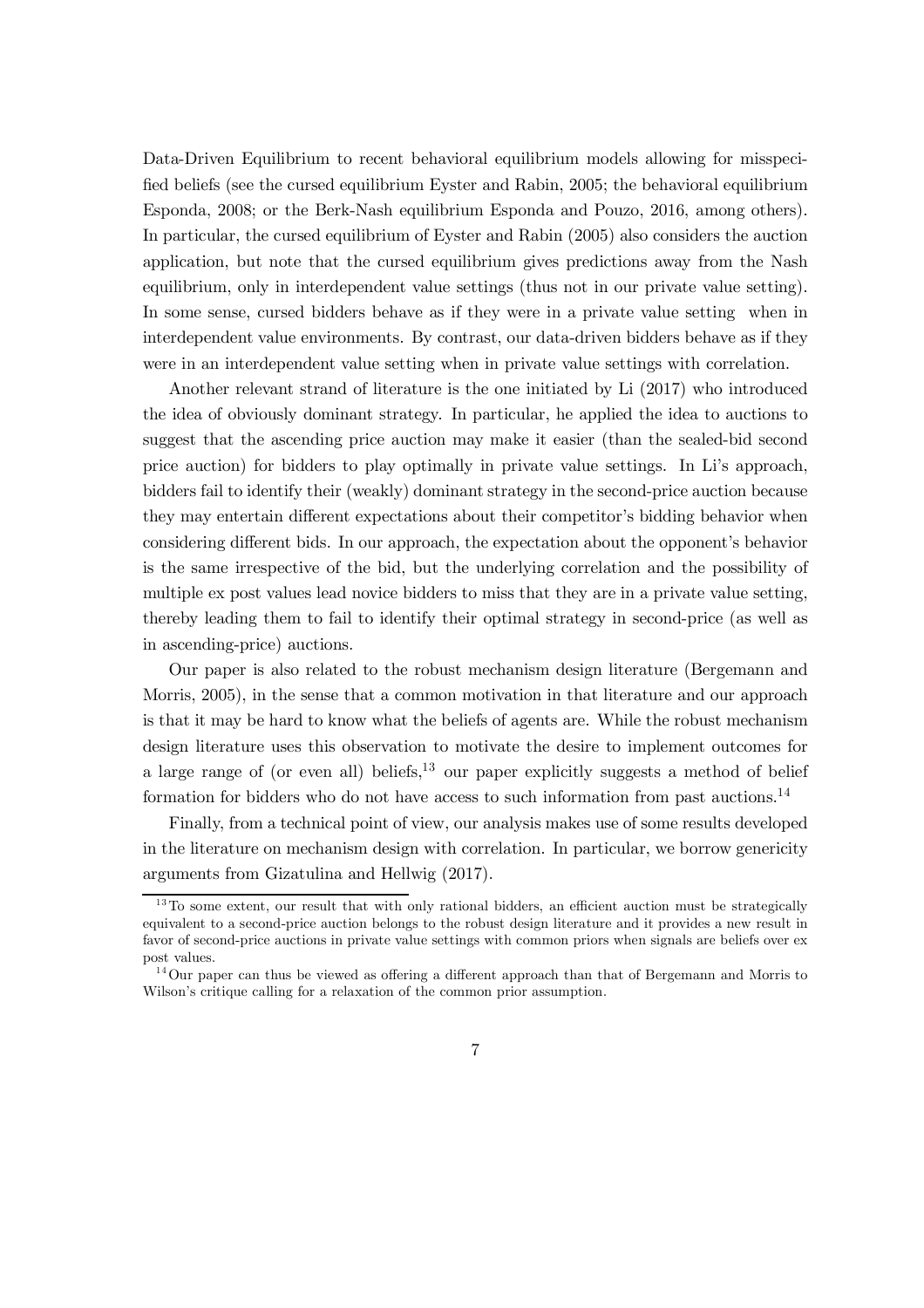## 2 Model

**Mechanisms.** We consider the allocation of a single object to two bidders  $i = 1, 2$ via an auction or more general auction-like mechanism. To simplify notation, when we consider a generic bidder  $i \in \{1,2\}$ , we denote the opponent by  $j \neq i$ . A Mechanism  $M = [(B_i), q, p]$  consists of three elements: (i) feasible bids  $B_i$  for the two bidders. A profile of bids is denoted  $b = (b_1, b_2) \in B := B_1 \times B_2$ . (ii) an allocation rule  $q : B \to [0, 1]^2$ ,  $q(b) = (q_1(b), q_2(b)),$  with  $q_1(b) + q_2(b) \leq 1$ , where  $q_i(b)$  is the probability that bidder i gets the object if the bid profile b is submitted. (iii) A payment rule  $p : B \to \mathbb{R}^2$ ,  $p(b) = (p_1(b), p_2(b))$ , where  $p_i(b)$  denotes the payment bidder *i* has to make if the bid profile  $b$  is submitted.

Valuations. Ex-post, the value of the object for bidder  $i$  is denoted  $v_i$ . It can take values in  $V = \{v^1, \ldots v^K\}$ . Up to normalization, it is without loss to assume that  $0 =$  $v^1 < \ldots < v^K = 1$ . When participating in a mechanism, each bidder has an interim type  $\theta_i = (\theta_i^1, \dots, \theta_i^K) \in \Theta := \Delta V$ , where  $\theta_i^k$  denotes the probability that  $v_i = v^k$ . A profile of types is denoted  $\theta = (\theta_1, \theta_2)$ . We assume that conditional on  $\theta_i$ ,  $v_i$  is independent of  $\theta_i$ . As a consequence the expected valuation of a bidder only depends on her own interim type:  $E[v_i|\theta] = E[v_i|\theta_i]$ . In other words, we are considering a setting with *private* values. Interim types are jointly distributed with cumulative distribution function  $F(\theta)$ and density  $f(\theta)$  defined over  $\Theta^2$ , and our main interest is in the case where  $\theta_1$  and  $\theta_2$  are not independent.<sup>15</sup> We assume throughout that the joint distribution is symmetric and has a continuous and positive density. When there is no confusion, we slightly abuse notation and denote marginal distributions  $F_i(\theta_i)$  and  $f_i(\theta_i)$  by  $F(\theta_i)$  and  $f(\theta_i)$ ; and conditional distributions  $F_i(\theta_i | \theta_j)$  and  $f_i(\theta_i | \theta_j)$ , by  $F(\theta_i | \theta_j)$  and  $f(\theta_i | \theta_j)$ .

**Rational and Novice Bidders.** We assume that each bidder  $i$  is characterized by a generalized type  $t_i = (\theta_i, s_i)$ , where  $\theta_i$  denotes the *interim type* described before, and  $s_i \in \{r, m\}$  specifies the *sophistication* of the bidder. We denote the set of general types by  $T = \Theta \times \{r, m\}$ . For simplicity we will call  $\theta_i$  just the type. The probability that  $s_i = r$ is denoted  $\lambda \in (0, 1)$ ; we assume that it is independent of  $\theta_i$  and across bidders.  $s_i = r$ 

<sup>&</sup>lt;sup>15</sup>One way to think of correlation is to introduce an auxiliary variable z distributed with density  $q(z)$ , and condionally on z, let  $\theta_i$  and  $\theta_j$  be distributed independently according to  $f_i(\theta_i \mid z)$  and  $f_j(\theta_j \mid z)$ , respectively. Any smooth joint density  $f(\theta)$  can be decomposed that way, and z in this decomposition can be thought of as representing the unobserved conditions that apply to all bidders.

<sup>8</sup>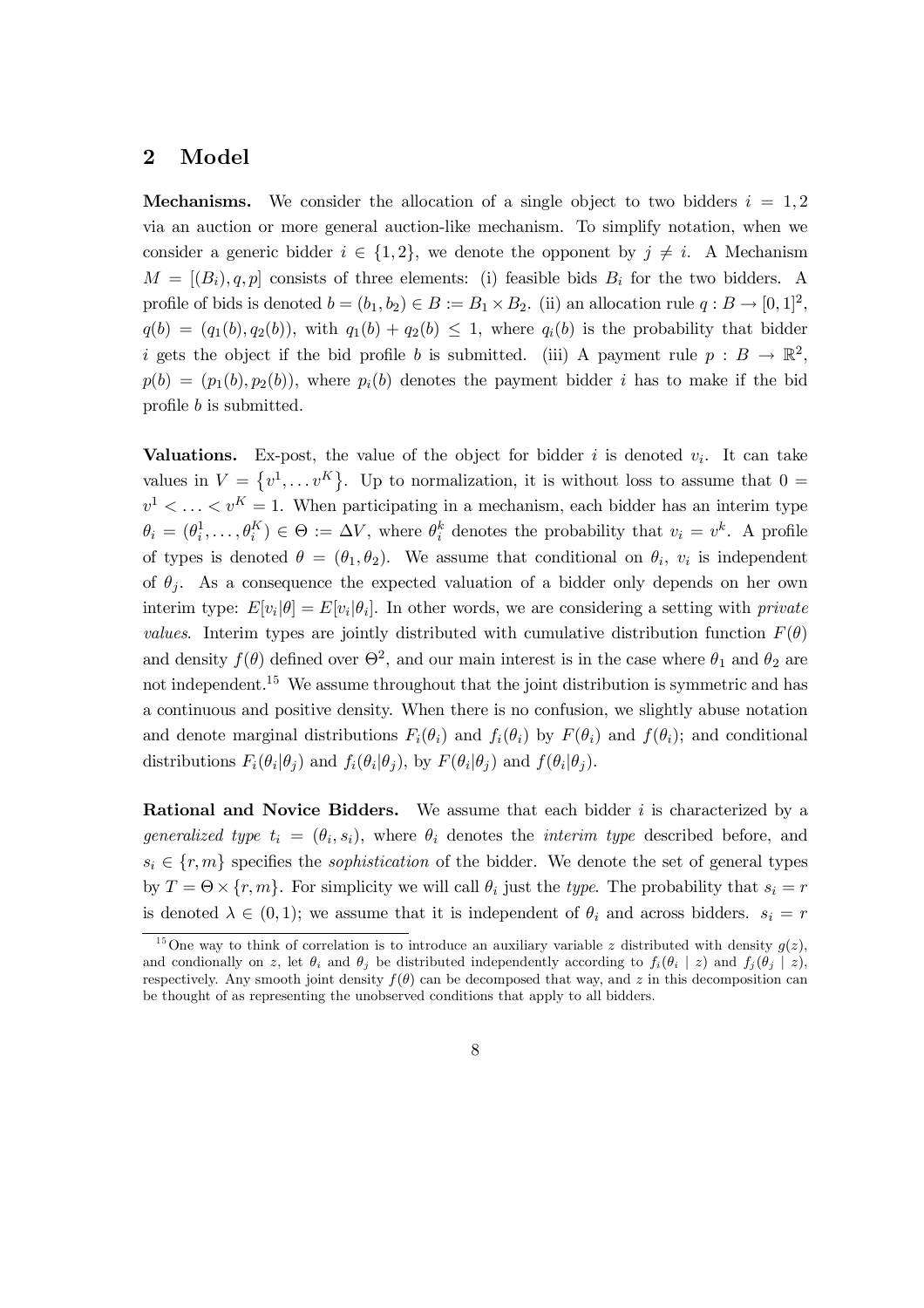means that bidder *i* is *rational*; and  $s_i = m$  means that bidder *i* is novice or *misspecified.* Informally, the rational type correctly understands the environment, whereas the novice type holds beliefs that are endogenously determined by past observations of equilibrium outcomes of the mechanism she currently participates in. As we will see, this way of forming beliefs can lead to misspecifications, and accordingly we also refer to the novice type as the misspecified type.

We now make this precise. Fix a mechanism  $M = [(B_i), q, p]$ . A strategy of bidder i is a function  $b_i: T \to B_i$ , where as a shorthand we write  $b_i(\theta_i, s_i) = b_i^{s_i}(\theta_i)$ —that is,  $b_i^r(\cdot)$ is the strategy of the rational type, and  $b_i^m(\cdot)$  is the strategy of the misspecified type of bidder *i*.<sup>16</sup> A strategy profile is denoted by  $b = (b_1, b_2) = (b_1^r, b_1^m, b_2^r, b_2^m)$  and we denote the space of all strategy profiles by  $\mathcal{B}$ .

For a rational type of bidder i, the expected utility of type  $\theta_i$  when submitting bid  $b_i \in B_i$ , and assuming that bidder j bids according to  $b_j(\cdot)$ , is given by

$$
U_i^r(b_i, \theta_i | b_j(\cdot)) = \mathbb{E}_f \left[ v_i q_i(b_i, b_j(\theta_j, s_j)) - p_i(b_i, b_j(\theta_j, s_j)) | \theta_i \right],
$$

where  $\mathbb{E}_f$  is the expectation with respect to the correct distribution  $f$  and the probability  $\lambda$ .

Next consider the misspecified type. We assume that this type forms a belief using past observations from the same mechanism played by similar bidders. Suppose the mechanism is run repeatedly with two (short-lived) bidders whose generalized type profiles are drawn i.i.d., across repetitions. If both bidders play according to a fixed strategy profile, as they would in a steady state, then repeated play generates a data set with observations  $(b_1, v_1, b_2, v_2)$ . We make the assumption that only bids and ex-post valuations are observable.

Assumption 1. For each mechanism we consider, we assume that bidders have access to observations of the form  $(b_1, v_1, b_2, v_2)$  from the same mechanism. The data about past mechanisms does not include the types  $(\theta_1, \theta_2)$  of past bidders.

The idea behind this assumption is that bids are often disclosed after an auction and as time goes by, the ex-post valuation of the bidders, or an estimate thereof becomes known as well. On the other hand, bidders typically do not have access to the beliefs that past bidders in their role held at the time of bidding. In Section 5, we discuss situations in

<sup>&</sup>lt;sup>16</sup>We only consider pure strategies in our setting with continuous interim types.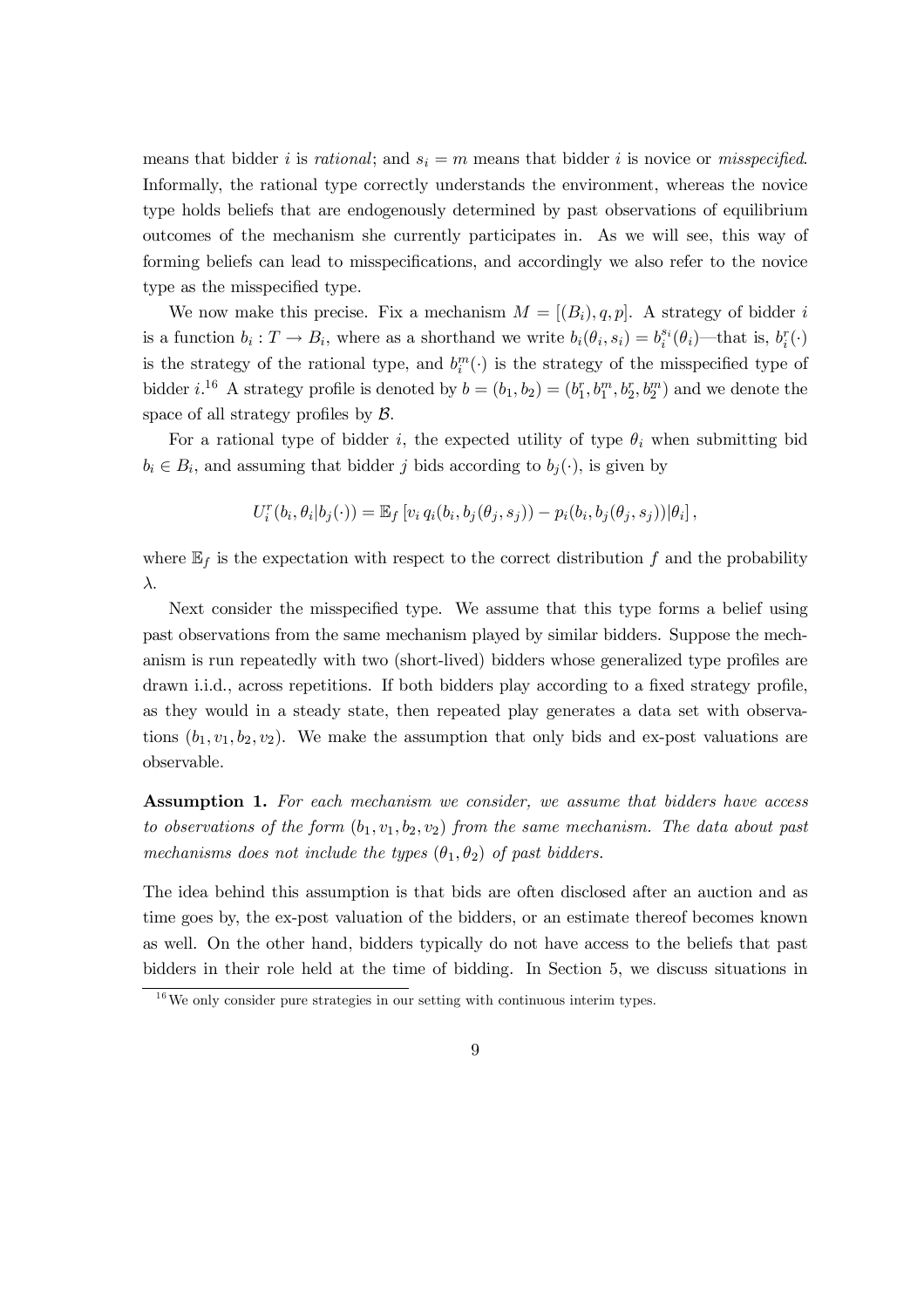which only the winner's ex post valuation or only the winner's bid is disclosed.

Past data allow bidders to identify the joint distribution of observable variables. We abstract from issues of estimation, and assume that bidders can recover this distribution without estimation error. The misspecified bidder then forms a simple model that combines relevant information from the empirical distribution of  $(b_1, v_1, b_2, v_2)$ , and her belief that her own  $v_i$  is distributed according to  $\theta_i$ . To illustrate, consider an auction with possible bids  $B_1 = B_2 = [0, \infty)$ . To assess the payoff from different bids, a bidder need to know the joint distribution of her own valuation  $v_i$  and the opponent's bid  $b_i$ , conditional on her own type  $\theta_i$ . The misspecified bidder combines the distribution of  $v_i$  given by her type  $\theta_i$  with the joint distribution of  $v_i$  and the opponent's bid  $b_j$  learned from the data in a parsimonious way, taking the joint distribution to be

$$
\mathbb{P}_m\left[v_i = v^k, b_j \le b | \theta_i\right] = \theta_i^k \times H_i(b | v^k)
$$
\n(1)

where  $H_i(b|v^k)$  is the c.d.f. of  $b_j$  conditional on  $v_i = v^k$  that is obtained from the data. Throughout, we will use  $\mathbb{P}_m$  for probabilities assessed by the misspecified type and  $\mathbb{P}_f$  for probabilities computed using the correct probabilistic model (given the density " $f$ "). To see the difference, note that

$$
\mathbb{P}_f\left[v_i=v^k,b_j\leq b|\theta_i\right]=\theta^k_i\times \mathbb{P}_f\left[b_j\leq b|\theta_i,v_i=v^k\right]=\theta^k_i\times \mathbb{P}_f[b_j\leq b|\theta_i]
$$

where the second equality follows from the assumption that  $\theta_j$  and  $v_i$  are independent, conditional on  $\theta_i$ . Under Assumption 1,  $\mathbb{P}_f[b_j \leq b | \theta_i]$  cannot be assessed directly from the data since the types of past bidders are not available. In order to identify  $\mathbb{P}_f[b_j \leq b | \theta_i]$ from the data, one would have to make assumptions about the strategies used by past bidders. These assumptions are ad hoc if only data on past bids and ex-post values are available and a misspecified bidder does not have insight into the type of reasoning used by past bidders. The misspecified type therefore does not attempt to use the data through the lens of such assumptions but just takes the empirical correlation between  $v_i$  and  $b_j$  as given.

Regarding rational types, our preferred way to interpret such types is to think of them as experienced bidders who have learned the best bidding strategy given the environment, and thus behave as if they understood how bidders behave as a function of their type (as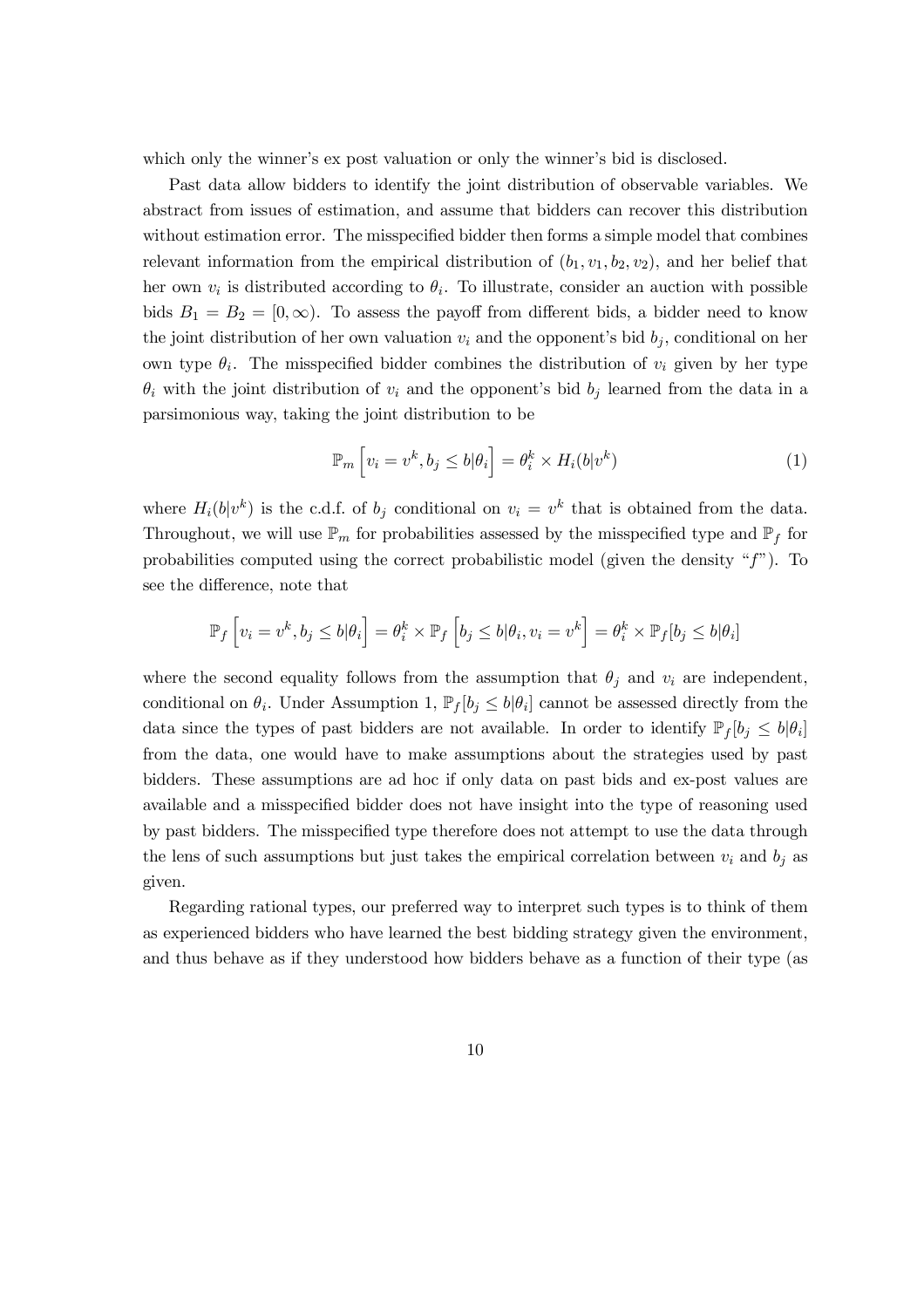well as understanding the distribution of types).<sup>17</sup> By contrast, novice bidders have no experience on what the best strategy is and they must rely on the available data to choose their strategy, which typically does not allow them to form a correct representation on how all relevant variables are distributed. In particular, the misspecified type does not know that conditional on her own type  $\theta_i$ , her own valuation is independent of the opponent's type and thus that her valuation and the opponent's bid are also conditionally independent. The data available from past auctions, however, exhibits a correlation between the valuation  $v_i$  and the bid  $b_j$ , since conditioning on the unobserved type  $\theta_i$  is not possible. This is the source of the misspecification of the  $m$ -type. As we will see, this gives rise to bidding behavior that is similar to the winner's curse.

To summarize, for a misspecified type of bidder i, the expected utility of type  $\theta_i$  when submitting bid  $b_i \in B_i$ , and assuming that bidder  $j \neq i$  bids according to  $b_j(\cdot)$ , is given by

$$
U_i^m(b_i, \theta_i | b_j(\cdot)) = \mathbb{E}_m \left[ v_i q_i(b_i, b_j(\theta_j, s_j)) - p_i(b_i, b_j(\theta_j, s_j)) | \theta_i \right],
$$
  
= 
$$
\sum_{k=1}^K \theta_i^k \int_{B_j} \left[ v^k q_i(b_i, b_j) - p_i(b_i, b_j) \right] dH_i(b_j | v^k),
$$

where  $\mathbb{E}_m$  is the expectation formed according to the model described above. Note that in order to determine  $H_i(\cdot|v^k)$ , it is enough to specify the strategy  $b_j(\cdot)$  since  $v_i$  and  $b_j$  in the current auction do not depend on the bids placed by the bidder in role  $i$  in the past.<sup>18</sup> To understand this better, the example of the second-price auction in the next section will be helpful.

**Equilibrium.** To close the model, we assume that  $H_i(\cdot|v^k)$  are equilibrium objects that are generated by the equilibrium strategy profile, and the misspecified type best-responds given her beliefs that are captured by  $H_i(\cdot|v^k)$ . In other words, we focus on steady state in which the data generated by new bidders follow the same distribution as those generated by previous bidders. Formally,

**Definition 1.** The strategy profile  $b(\cdot)$  is a "Data-Driven Equilibrium" of the mechanism  $M = [(B_i), q, t]$  if for all  $i \neq j$ , and for all  $\theta_i \in \Theta$ ,

<sup>&</sup>lt;sup>17</sup>With this interpretation, a rational bidder need not know the share  $\lambda$  of rational bidders but she behaves as if she knew it.

<sup>&</sup>lt;sup>18</sup> Another way to motivate why bidder *i* does not use the  $b_i$  from past auctions is that she is unsure what led a past bidder  $i$  to choose his bid, as it could be determined by his information and/or his way of reasoning none of which are accessible to her.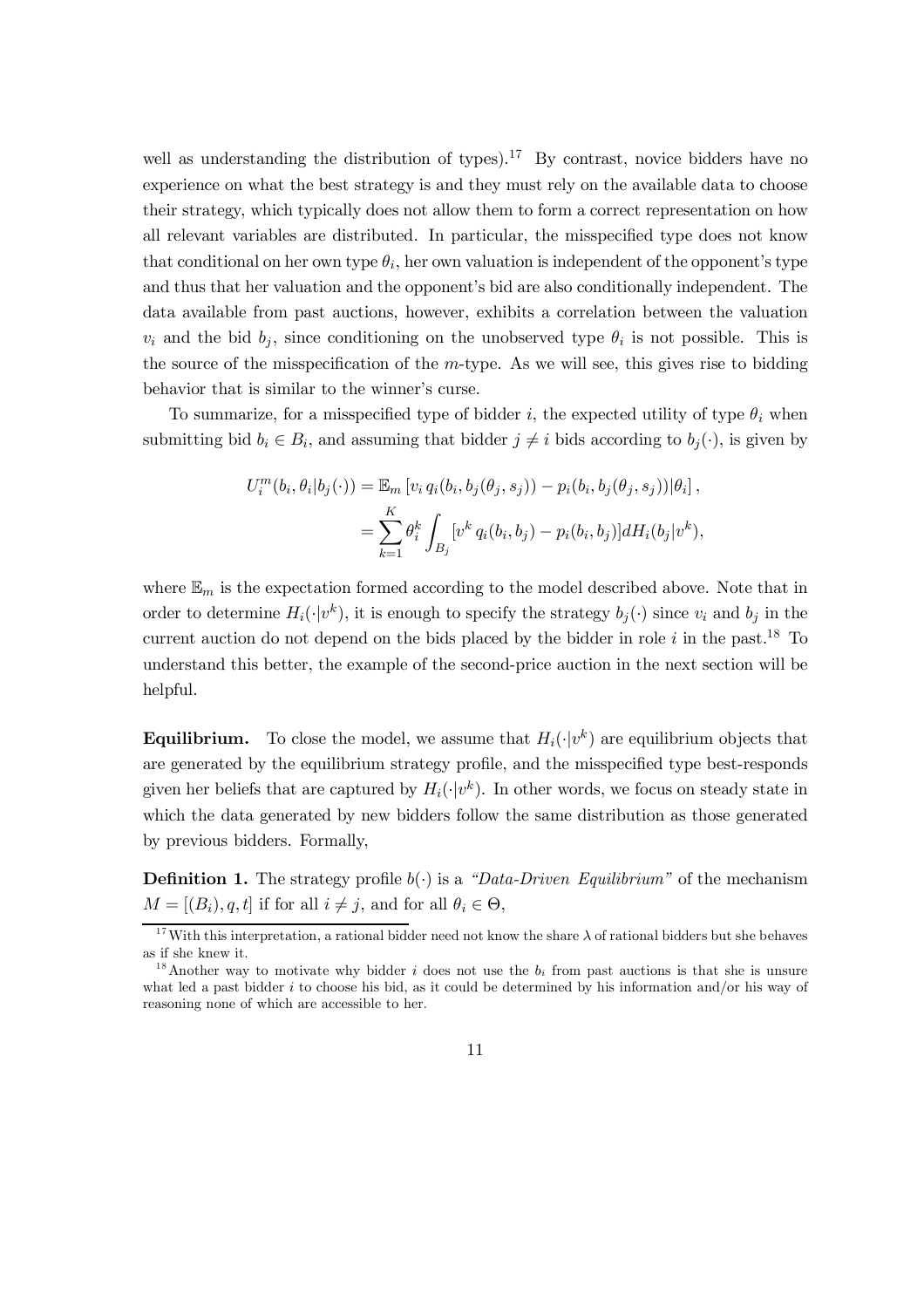- (a)  $b_i^r(\theta_i) \in \arg \max_{b_i \in B_i} U_i^r(b_i, \theta_i | b_j(\cdot)),$
- (b)  $b_i^m(\theta_i) \in \arg \max_{b_i \in B_i} U_i^m(b_i, \theta_i | b_j(\cdot))$ , where the distribution  $H_i(b_j | v^k)$  used to compute  $U_i^m$  is derived from  $b(\cdot)$ , f, and  $\text{Prob}[s_i = r] = \lambda$ .

# 3 Standard Auctions

Before considering auction-like mechanisms and presenting the main result of the paper, we apply the model to standard auctions. This illustrates how data-driven beliefs affect bidding behavior.

To start with a simple case, we assume here that  $|V| = 2$ , so that the type of each bidder is one-dimensional. More specifically, we assume that  $V = \{0, 1\}$ , so that the type can be written as one number  $\theta_i \in [0, 1]$ , that specifies the probability that bidder i's ex-post valuation is  $v_i = 1$ . Note that this implies that  $\theta_i$  is also the interim expected value of bidder  $i$ . In the following, we explain the equilibrium logic of our model for two standard auctions formats, the Second-Price Auction and the First-Price Auction. To compute concrete bidding equilibria, we will use a parametric class of joint distributions that allows us to vary the correlation between  $\theta_1$  and  $\theta_2$ .

Example 1. The joint density is given by

$$
f(\theta_1, \theta_2) = \frac{2 + \alpha}{2} (1 - |\theta_1 - \theta_2|)^{\alpha}.
$$

The parameter  $\alpha \in [0,\infty)$  determines the correlation between the two types where  $\alpha = 0$ corresponds to the independent case and  $\alpha = \infty$  corresponds to perfect correlation.

#### 3.1 Second-price Auction

In a second-price auction, the rational type has a weakly dominant strategy since values are private. Hence she bids her interim expected value. We have

$$
b^r(\theta_i) = \theta_i,
$$

where  $b^r$  refers to the rational type's strategy. We denote the inverse by  $\theta^r(b_i)$ , which is of course equal to  $b_i$  in this case.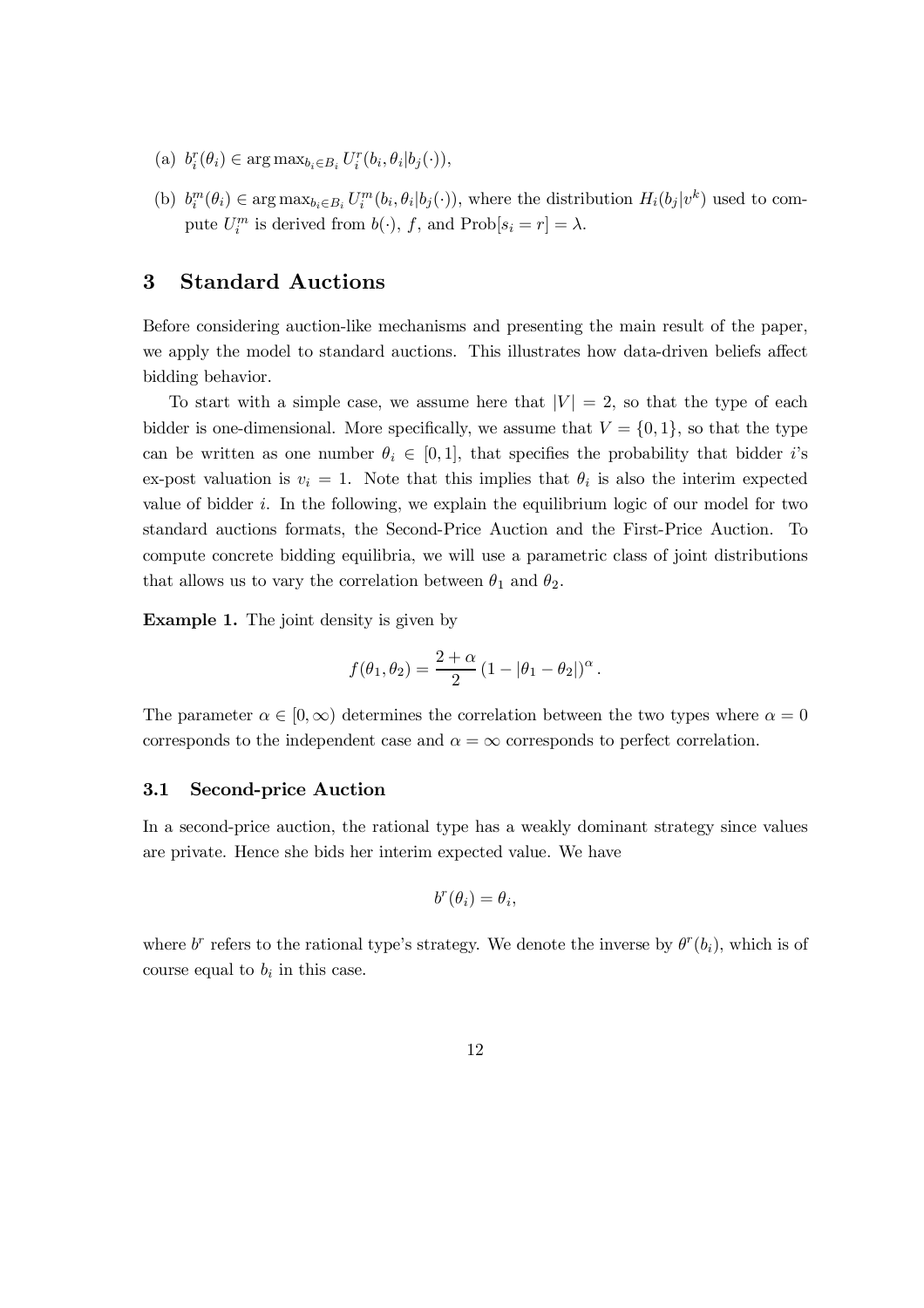Now consider the misspecified type and consider a symmetric equilibrium, that is  $b_i^m(\cdot) = b_j^m(\cdot) = b^m(\cdot)$ . Suppose the equilibrium strategy  $b^m(\cdot)$  is strictly increasing with inverse  $\theta^m(b_i)$ . In equilibrium, the distribution of  $b_j$  conditional on  $v_i = 1$  is

$$
H^{\text{SPA}}(b \mid v_i = 1) = \frac{\mathbb{P}_f \left[ b_j \le b, v_i = 1 \right]}{\mathbb{P}_f \left[ v_i = 1 \right]},\tag{2}
$$

where  $H^{\text{SPA}}(\cdot)$  refers to this distribution for the SPA. Note that the misspecified type learns the correct joint distribution of  $v_i$  and  $b_j$  from the data. Hence we have used the correct probabilities  $\mathbb{P}_f$  on the right-hand side. In the denominator, we have the unconditional probability of  $v_i = 1$  which is given by the (ex-ante) expectation of the random variable  $\tilde{\theta}_i$ . In the numerator, the probability  $\mathbb{P}_f[b_j \leq b, v_i = 1]$  is obtained by averaging  $\mathbb{P}_f[b_j \leq b, v_i = 1 | \tilde{\theta}_i]$  over the (ex-ante) random variable  $\tilde{\theta}_i$ . Since  $b_j$  is a function of  $\theta_j$  and  $s_j$ , and the *generalized type*  $(\theta_j, s_j)$  and  $v_i$  are independent *conditional on*  $\tilde{\theta}_i$ , we have:

$$
H^{\text{SPA}}(b \mid v_i = 1) = \frac{\mathbb{E}_{\tilde{\theta}_i} \left[ \mathbb{P}_f[b_j \le b | \tilde{\theta}_i] \times \mathbb{P}_f[v_i = 1 | \tilde{\theta}_i] \right]}{\mathbb{E}[\tilde{\theta}_i]}
$$
  
= 
$$
\frac{\mathbb{E}_{\tilde{\theta}_i} \left[ \left( \lambda \mathbb{P}_f[b^r(\theta_j) \le b | \tilde{\theta}_i] + (1 - \lambda) \mathbb{P}_f[b^m(\theta_j) \le b | \tilde{\theta}_i] \right) \times \mathbb{P}_f[v_i = 1 | \tilde{\theta}_i] \right]}{\mathbb{E}[\tilde{\theta}_i]}
$$
  
= 
$$
\frac{1}{\mathbb{E}[\tilde{\theta}_i]} \int_0^1 \left[ \lambda F(b \mid \tilde{\theta}_i) + (1 - \lambda) F(\theta^m(b) \mid \tilde{\theta}_i) \right] \tilde{\theta}_i f(\tilde{\theta}_i) d\tilde{\theta}_i.
$$

In the second line we decomposed the probability  $\mathbb{P}_f[b_j \le b|\tilde{\theta}_i]$  into the probability that a rational and a misspecified type bid below b, conditional on  $\tilde{\theta}_i$ . If the opponent is rational, the probability of  $b_j \le b$  is given by  $\mathbb{P}_f[v^r(\theta_j) \le b|\tilde{\theta}_i] = F(\theta^r(b) | \tilde{\theta}_i) = F(b | \tilde{\theta}_i)$ , and if the opponent is misspecified it is given by  $\mathbb{P}_f[b^m(\theta_j) \leq b|\tilde{\theta}_i] = F(\theta^m(b) | \tilde{\theta}_i)$ . The term  $\tilde{\theta}_i$  in the third line is just  $\mathbb{P}_f[v_i = 1 | \tilde{\theta}_i]$ . We obtain a similar expression for the distribution of  $b_j$ conditional on  $v_i = 0$ :

$$
H^{\text{SPA}}(b \mid v_i = 0) = \frac{1}{\mathbb{E}[1 - \tilde{\theta}_i]} \int_0^1 \left[ \lambda F(b \mid \tilde{\theta}_i) + (1 - \lambda) F(\theta^m(b) \mid \tilde{\theta}_i) \right] (1 - \tilde{\theta}_i) f(\tilde{\theta}_i) d\tilde{\theta}_i
$$

where the expectation in the integral differs from that in  $H^{SPA}(b \mid v_i = 1)$  since  $P_f[v_i =$  $[0|\tilde{\theta}_i] = (1-\tilde{\theta}_i)$ , and outside the integral  $\mathbb{E}[1-\tilde{\theta}_i]$  is the unconditional probability  $P_f[v_i]$ 

13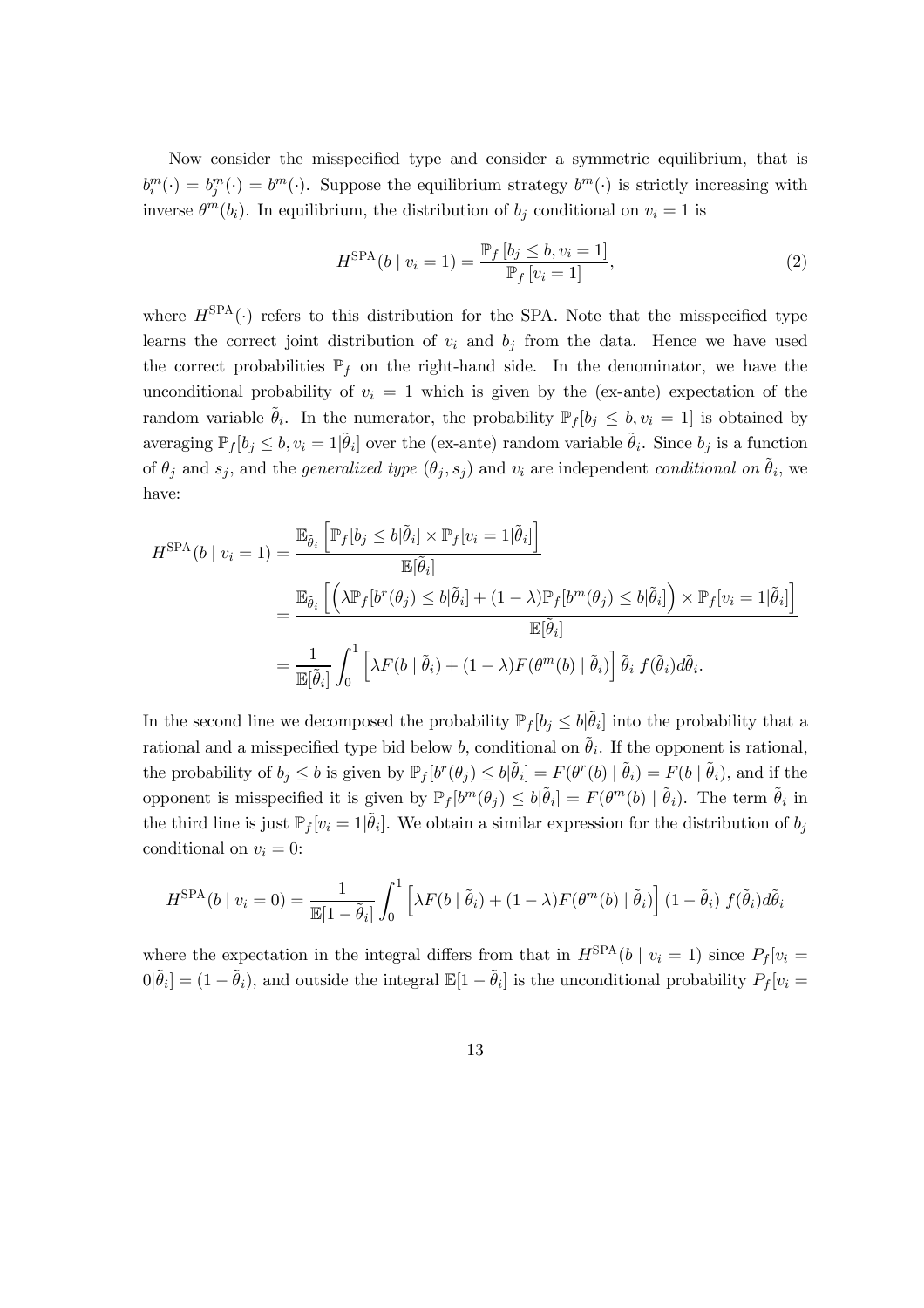

Figure 1: SPA bid-function  $b^m(\theta_i)$ ,  $\alpha \in \{.1, 1, 10\}$  (left to right)

 $0].^{19}$ 

In a symmetric equilibrium of the second-price auction, the misspecified type's bid for  $\theta_i$  solves

$$
\max_{b} \left\{ \theta_{i} H^{\text{SPA}}(b \mid v_{i} = 1) - \theta_{i} \int_{0}^{b} x dH^{\text{SPA}}(x | v_{i} = 1) - (1 - \theta_{i}) \int_{0}^{b} x dH^{\text{SPA}}(x | v_{i} = 0) \right\}
$$

To obtain an equilibrium we have to determine a bidding strategy  $b^m$  and the implied  $H^{\text{SPA}}$ such that  $b^m$  is optimal for the misspecified type give belief  $H^{\text{SPA}}$ . Taking the first-order condition for b and substituting  $H^{\text{SPA}}(b \mid v_i = 1)$  and  $H^{\text{SPA}}(b \mid v_i = 0)$ , we obtain a differential equation for  $b^m$ .

In Example 1, when  $\alpha = 0$ —the independent case—we have that  $H^{\text{SPA}}(b \mid v_i = 1)$  =  $H^{\text{SPA}}(b \mid v_i = 0)$  and the first order condition leads to  $b^m(\theta_i) = \theta_i$ . But, when  $\alpha$  differs from 0,  $H^{\text{SPA}}(b \mid v_i = 1)$  differs from  $H^{\text{SPA}}(b \mid v_i = 0)$  and  $b^m(\theta_i)$  differs from  $\theta_i$ . Solving the differential equation numerically for the joint distribution from Example 1, we get the bid-functions illustrated in Figure 1.

We see that increasing the correlation leads to stronger deviations from the rational bid. Moreover, the sensitivity of  $b^m$  with respect to  $\lambda$  becomes stronger if the correlation is stronger. Generally, for fixed correlation, increasing the share of misspecified types  $(1 - \lambda)$ leads to smaller deviation from rationality. Bidding against mainly rational types, a mis-

<sup>&</sup>lt;sup>19</sup> Note that  $H^{\text{SPA}}(b \mid v_i = 0) = \mathbb{P}_f [b_j \leq b, v_i = 0] / \mathbb{P}_f [v_i = 0]$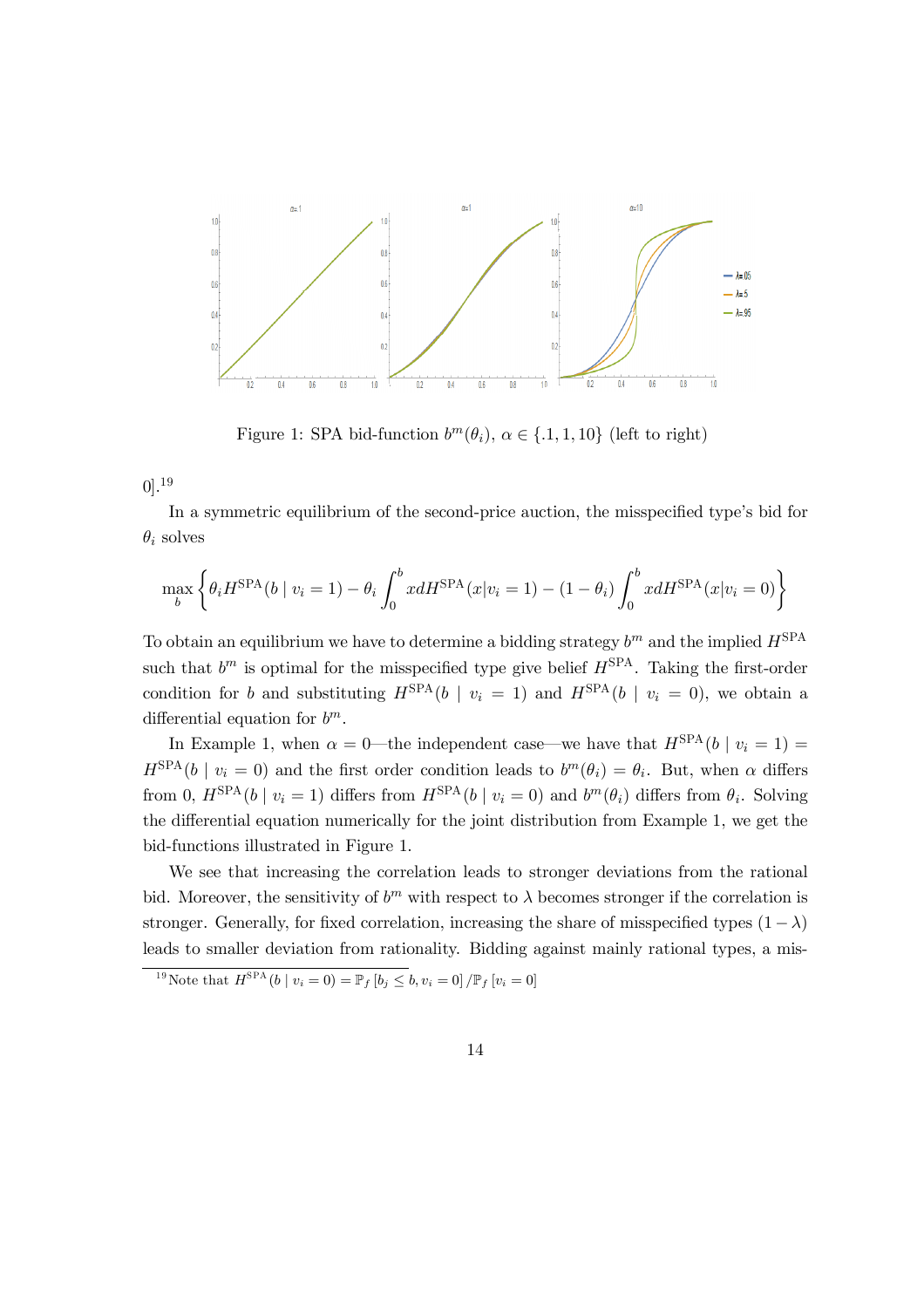specified type's behavior exhibits strong deviations from rationality,  $20$  but in equilibrium, the presence of other misspecified types has a dampening effect.

Intuition. The reasoning leading to the derivation of  $b<sup>m</sup>$  follows a logic similar to that in classic analysis of winner's curse models (see Milgrom and Weber, 1982). We observe from Figure 1 that the misspecified type overbids for  $\theta_i > 1/2$  and underbids for  $\theta_i < 1/2$ . What explains this behavior? To understand this, it is useful to shut down the (dampening) equilibrium effect of misspecified types and assume that  $\lambda \approx 1$ . The crucial observation is that the m-type believes that conditional on  $v_i = 1$ , the opponent's bid distribution is strong. This is because in the data,  $v_i$  and  $b_j$  are positively correlated: Observations with  $v_i = 1$  are more likely generated when  $\hat{\theta}_i$  is high. Due to the positive correlation between  $\theta_i$  and  $\theta_j$ , this implies that  $b_j$  is also likely to be high. Conversely, the m-type believes that conditional on  $v_i = 0$ , the opponent's bid distribution is weak.

For an *m*-type with low  $\theta_i$ , consider the incentives to decrease the bid below  $b = \theta_i$ . In this range reducing the bid has a large effect on the winning probability conditional on  $v_i = 0$  (the m-type believes that conditional on  $v_i = 0$ , the opponents bid's are concentrated on a low range) and little effect on the winning probability conditional on  $v_i = 1$  (where the  $m$ -type believes the opponents bid's are concentrated on a high range). Therefore, the m-type believes that by shading the bid, she can cut the losses from winning with  $v_i = 0$ , without a strong reduction of the gains from winning when  $v_i = 1$ .

For a high  $\theta_i$ , this logic is reversed. Consider the incentives to increase the bid above  $b = \theta_i$  when  $\theta_i$  is high. The bid is now in a range where the m-type believes that increasing the bid mainly affects the winning probability conditional on  $v_i = 1$  and has less effect on the winning probability conditional on  $v_i = 0$ . Hence, she thinks overbidding increases the profits from winning with  $v_i = 1$ , while only modestly increasing the losses from winning with  $v_i = 0$ . This leads to bids above  $\theta_i$  for high types of the misspecified bidder.<sup>21</sup>

<sup>&</sup>lt;sup>20</sup>Numerical computations indicate that even if  $\lambda \to 1$ , the slope of  $b^m$  remains bounded, where the bound depends on  $\alpha$ . In other words,  $b^m$  does not converge to a step function according to the numerical results.

<sup>&</sup>lt;sup>21</sup> The dampening effect of lower values of  $\lambda$  can be understood as follows. Take a value of  $\theta_i$  larger (resp. smaller) than 0.5. Rational bidders bid less (resp. more) than misspecified bidders. Thus, bidder  $j$  ties with the equilibrium bid of a misspecified agent, for a larger (resp smaller) value of  $\theta_i$  when bidder j is rational than when he is misspecified. Given the correlation between  $\theta_i$  and  $\theta_j$ , this in turn gives rise to a bigger winner's curse-like correction when  $\lambda$  is bigger, thereby explaining the dampening effect of decreasing the share of rational types.

<sup>15</sup>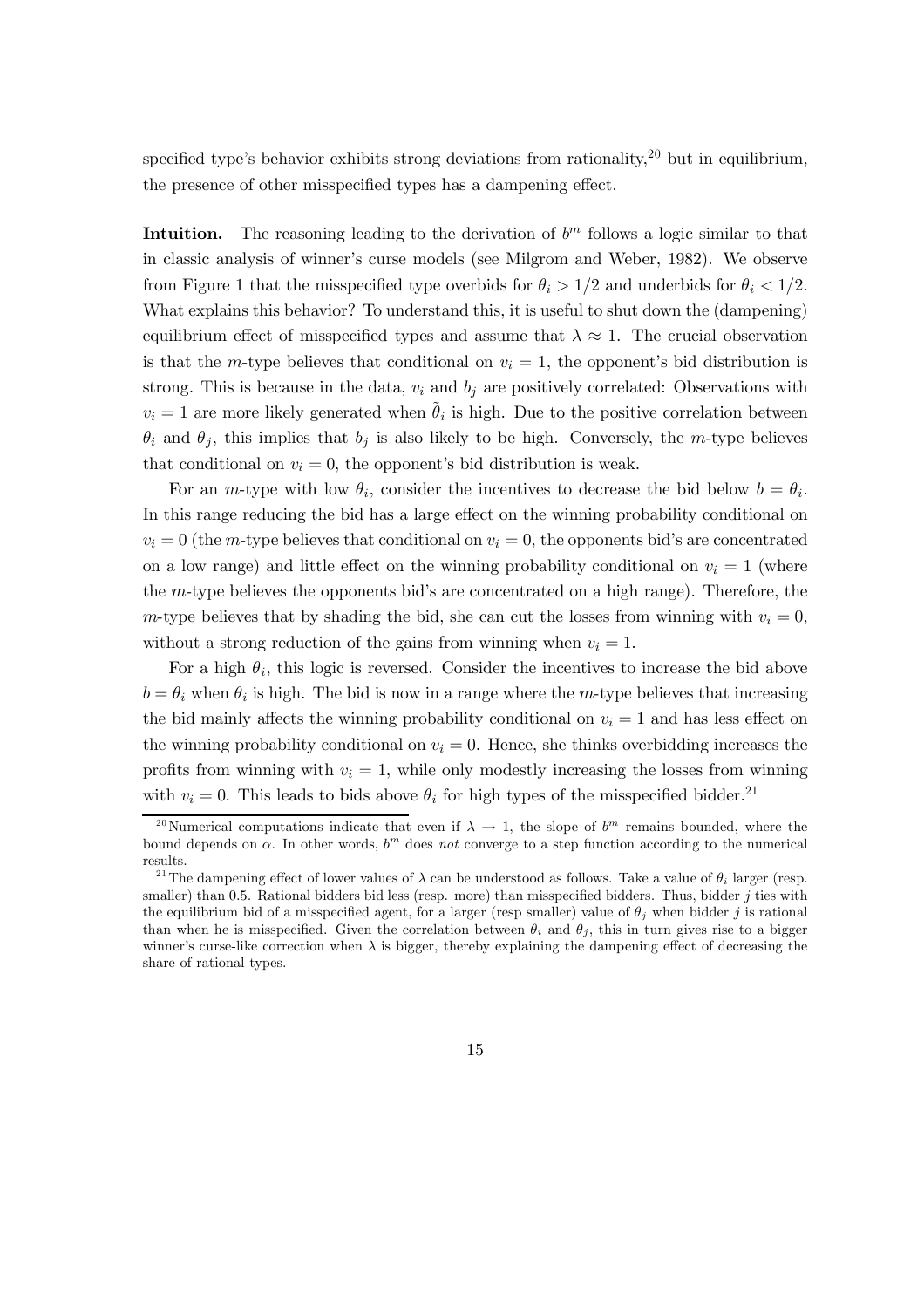Inefficiency of the Second-Price Auction. While the distortions observed in the example are specific to the parametric class of distributions, we can show generally that the SPA is not efficient whenever both rational and misspecified types arise with positive probability, and the types of the two bidders are correlated. $22,23$ 

**Proposition 1.** If  $\lambda \in (0,1)$  and  $Corr[\theta_1, \theta_2] \neq 0$ , then any equilibrium of the secondprice auction in which the rational types of both bidder play their dominant strategies is  $inefficient.$ 

Proof. All omitted proofs can be found in Appendix A.

 $\Box$ 

Revenue and Efficiency. Continuing our illustration for the parametric class in Example 1, we show how revenue and (relative) e¢ciency of the allocation varies with (a) the share of rational types  $\lambda$  and (b) the correlation between  $\theta_1$  and  $\theta_2$ —that is, the parameter  $\alpha$ .

Figure 2 plots the revenue as a function of  $\lambda$  for different values of  $\alpha$ . Note that the comparison between different values of  $\alpha$  with  $\lambda$  held fixed is not very informative since the joint distribution changes in a complicated way as  $\alpha$  changes.

We see that for the case of weak correlation  $(\alpha = 1)$ , revenue is increasing in the share of rational bidders. This suggests that the distortions in the misspecified type's bidding function adversely affect revenue. For highly correlated interim types, the pattern changes and revenue is U-shaped in the share of rational types. The initial decline is intuitive since the distortions in the  $m$ -types bid become larger if the share of rational types increases. Profits rise again if the share of rational types becomes so large that the presence of  $m$ -types becomes unlikely.

Figure 3 shows how efficiency changes depending on  $\lambda$  and  $\alpha$ .

To make this comparable across different parameter sets, we normalize efficiency by the expected ex-post value achieved if the object is always allocated to the bidder with the highest interim type. Clearly when  $\lambda = 0$  or 1, there is no inefficiency given that bidders of the same sophistication bid in the same way. Moreover, both when  $\alpha = 0$  (the

 $22$  Correlation is a sufficient condition for an inefficiency. The careful reader will see from the proof that weaker forms of dependency also lead to inefficiencies. In Section 4 we generalize this proposition to any finite number of valuations (see Lemma  $6$ ).

<sup>&</sup>lt;sup>23</sup>As suggested by Bob Wilson, inefficiencies require the presence of both rational and misspecified types due to our assumed symmetry on the distribution of types. In the absence of symmetry, one would expect inefficiencies to arise in SPA, even if there are no rational types, as long as signals are correlated.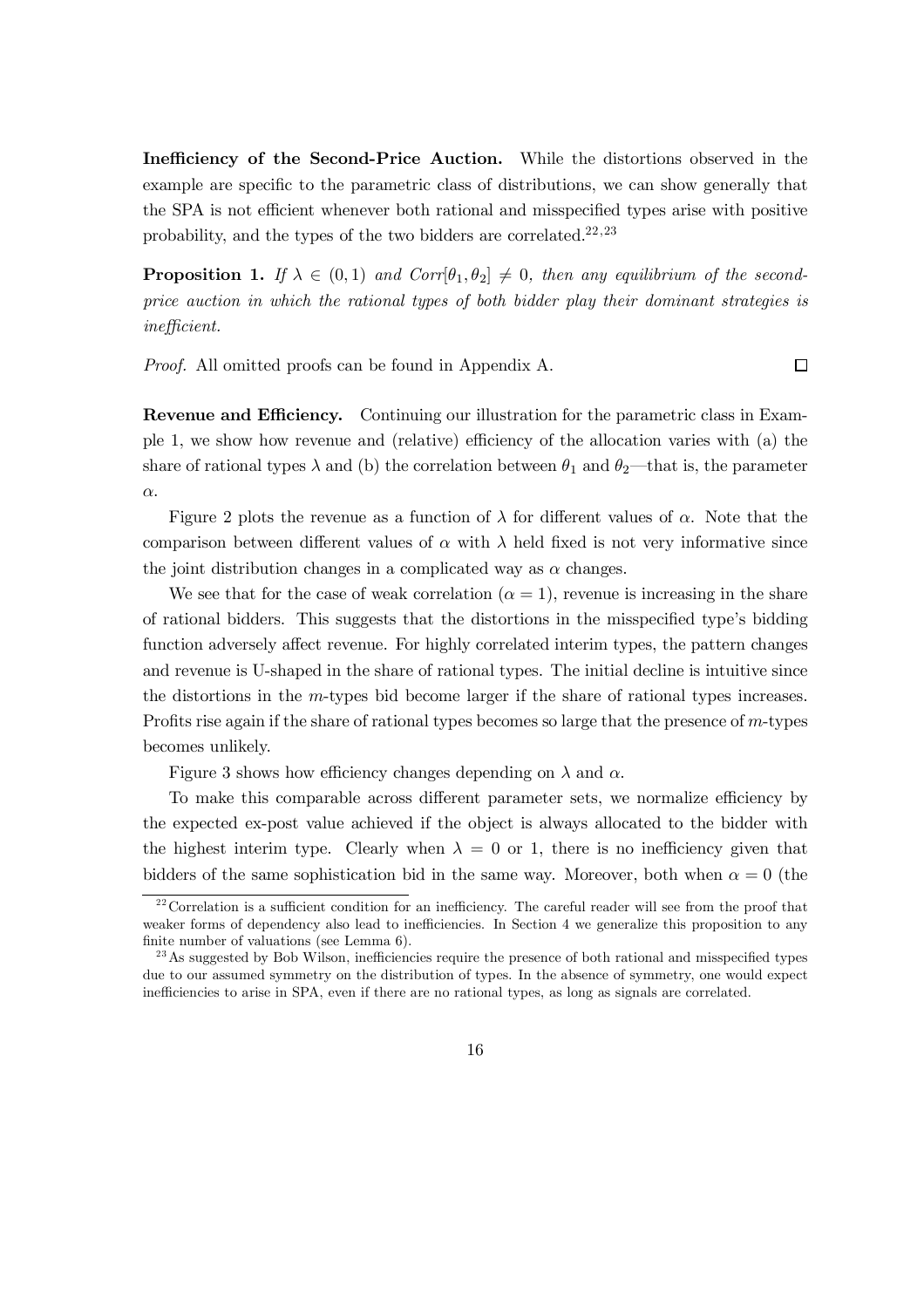

Figure 2: Revenue from the SPA as a function of  $\lambda$ : for  $\alpha \in \{1, 10, 20\}$ 



Figure 3: Efficiency of SPA as a function of  $\lambda \colon$  for  $\alpha \in \{1,5,10,20\}$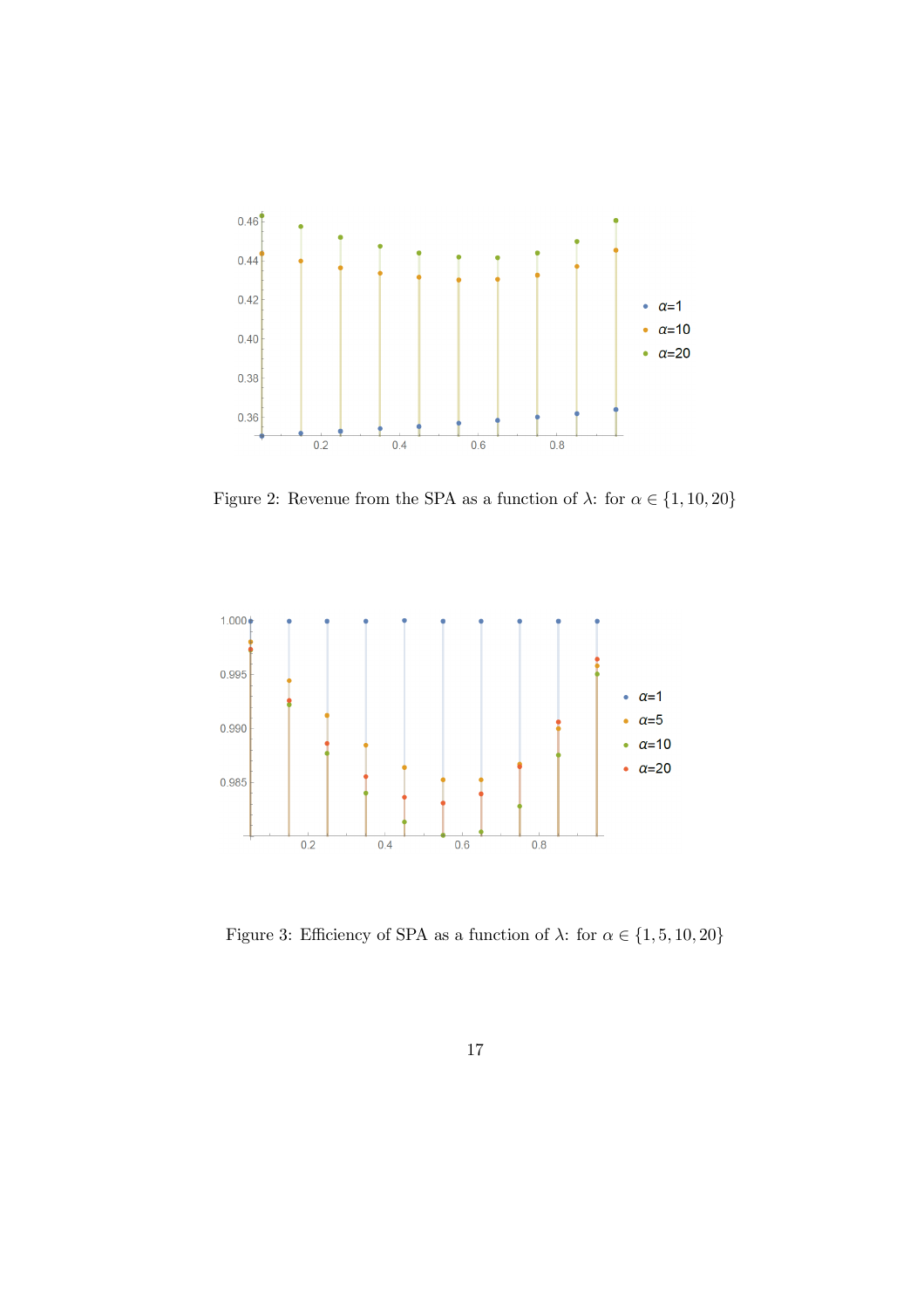

Figure 4: Efficiency of SPA as a function of  $\alpha = 1/5 + 5^k$  where  $k = 1, \ldots, 9$  is on the horizontal axis.  $\lambda \in \{.05, .5, .95\}.$ 

independent case) or  $\alpha = \infty$  (perfect correlation) there is no inefficiency either. In the parametric example, we observe that the relative efficiency is U-shaped as a function of  $\lambda$ and  $\alpha$ , as shown in Figure 4.

## 3.2 First-price auction

In a first-price auction, we obtain the misspecified type's belief in a similar way as for the second-price auction:

$$
H^{\text{FPA}}(b \mid v_i = 1) = \int_0^1 \left[ \lambda F(\theta^r(b) \mid \tilde{\theta}_i) + (1 - \lambda) F(\theta^m(b) \mid \tilde{\theta}_i) \right] \tilde{\theta}_i \frac{f(\tilde{\theta}_i)}{E[\tilde{\theta}_i]} d\tilde{\theta}_i,
$$
  

$$
H^{\text{FPA}}(b \mid v_i = 0) = \int_0^1 \left[ \lambda F(\theta^r(b) \mid \tilde{\theta}_i) + (1 - \lambda) F(\theta^m(b) \mid \tilde{\theta}_i) \right] (1 - \tilde{\theta}_i) \frac{f(\tilde{\theta}_i)}{E[1 - \tilde{\theta}_i]} d\tilde{\theta}_i.
$$

 $b^r(\cdot)$  and  $b^m(\cdot)$  now denote the bidding strategies of the rational and misspecified types in the symmetric equilibrium of the FPA, and their inverses are denoted by  $\theta^r(\cdot)$  and  $\theta^m(\cdot)$ . The misspecified bidder's bid for type  $\theta_i$  maximizes

$$
\max_{b} (1 - b) \theta_i H^{\text{FPA}}(b \mid v_i = 1) - b(1 - \theta_i) H^{\text{FPA}}(b \mid v_i = 0).
$$
 (3)

Again we obtain a differential equation for  $b^m(\theta_i)$ . In contrast to the second price auction, however, we cannot assume that rational bidders bid their expected valuations. Instead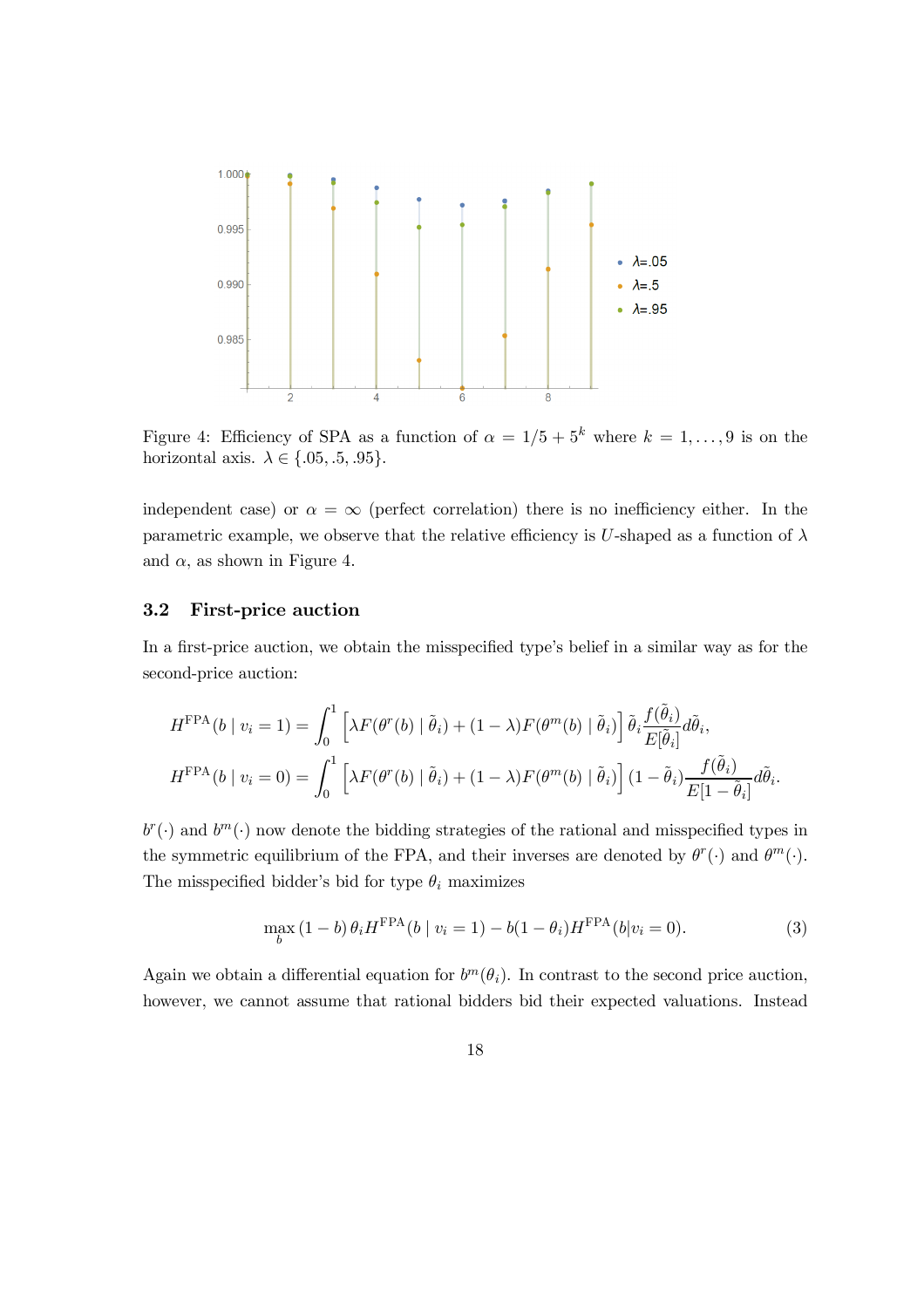

Figure 5: Equilibrium bid functions for  $\alpha \in \{1, 5, 10\}$ 

they maximize

$$
\max_{b} (\theta_i - b) \left( \lambda F(\theta^r(b) | \theta_i) + (1 - \lambda) F(\theta^m(b) | \theta_i) \right)
$$

In this optimization, rational bidders behave as if using the correct distribution  $f$ , the correct share of rational types in the population, and the equilibrium bidding strategies of both the rational and the misspecified types when determining their optimal bids. The first-order condition for the rational type's problem yields a second differential equation. To compute an equilibrium, we need to solve the system of two ODEs with the boundary condition  $(b^m(0), b^r(0)) = (0, 0)$ . This proves challenging even for the distributions in our example, since the system has a singular point at the boundary condition. However, we obtain a similar inefficiency result as we had for the SPA.

**Proposition 2.** If  $\lambda \in (0, 1)$  and  $Corr[\theta_1, \theta_2] \neq 0$ , then the symmetric equilibrium of the  $first-price$  auction is inefficient.

#### 3.3 Comparison

We can compute the bidding equilibrium for both auction formats for the case of only rational bidders ( $\lambda = 1$ ) and only misspecified bidders  $\lambda = 0$ . Figure 5 shows the bid functions  $b_k^s$  where  $k = 1, 2$  denotes first- or second-price auctions and  $s = m, r$  denotes the misspecified or rational type.

To illustrate the role of correlation, the functions are shown for  $\alpha \in \{1, 5, 10\}$ . Comparing FPA and SPA in the rational case, we see the familiar revenue ranking that the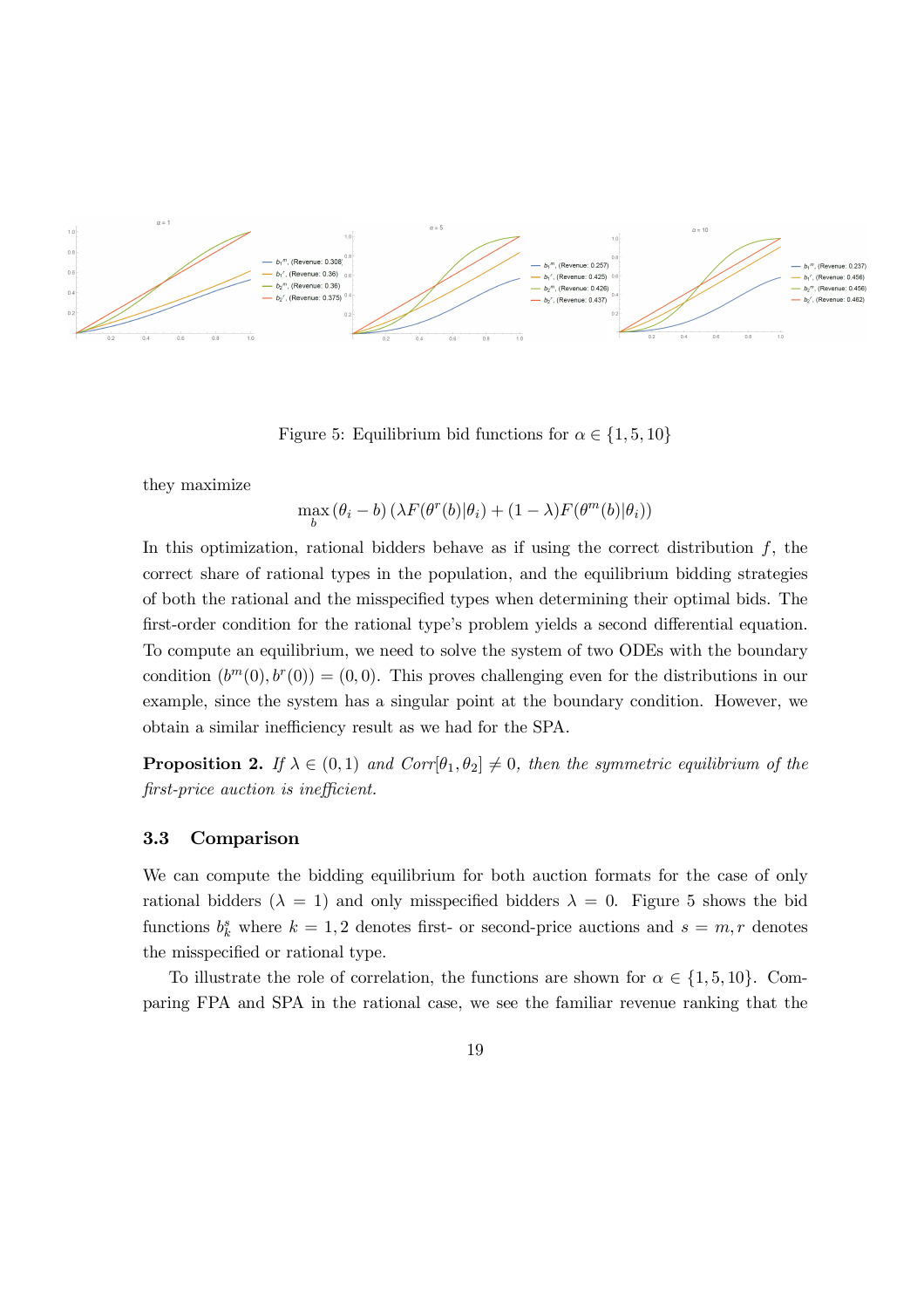

Figure 6: For the FPA  $(k = 1)$ , and the SPA  $(k = 2)$ ,  $b_k^r(\theta_i)$  is the rational strategy if  $\lambda = 1$ ;  $b_k^m(\theta_i)$  is the best response of misspecified type to data generated by the purely rational equilibrium.  $(\alpha = 1.5)$ .

SPA yields higher revenue than the FPA with correlated types. This revenue ranking is preserved in the case of misspecified bidders. Interestingly, with misspecified bidders, the gap between SPA and FPA becomes more pronounced if values are more correlated. This conforms well with the intuition for the distortions in the bid function: In the SPA low types underbid and high types overbid. In the FPA, the same forces lead the low types to underbid. But this allows the higher types to shade their bids more and the incentive to overbid does not compensate for this force. This leads to much lower bids for misspecified types compared to the rational equilibrium if the correlation is high.

Finally, we want to compare the efficiency of the SPA and FPA. This comparison is not interesting in the purely rational or purely misspecified cases since the symmetric equilibrium implies that both auction formats are fully efficient. A comparison in the mixed case is challenging because we are not able to compute the equilibrium in the FPA. To make progress we consider the best response of a misspecified type to the purely rational equilibrium. This allows us to show how efficiency changes if we inject a small share of misspecified types in a rational population. Figure  $6$  shows the resulting bidding strategies for  $\alpha = 1.5$ .

To compare the efficiency we numerically compute how much efficiency is lost in expectation if bidder one uses the purely rational strategy and bidder two uses the misspecified response. This number gives the rate at which efficiency decreases if we decrease  $\lambda$  slightly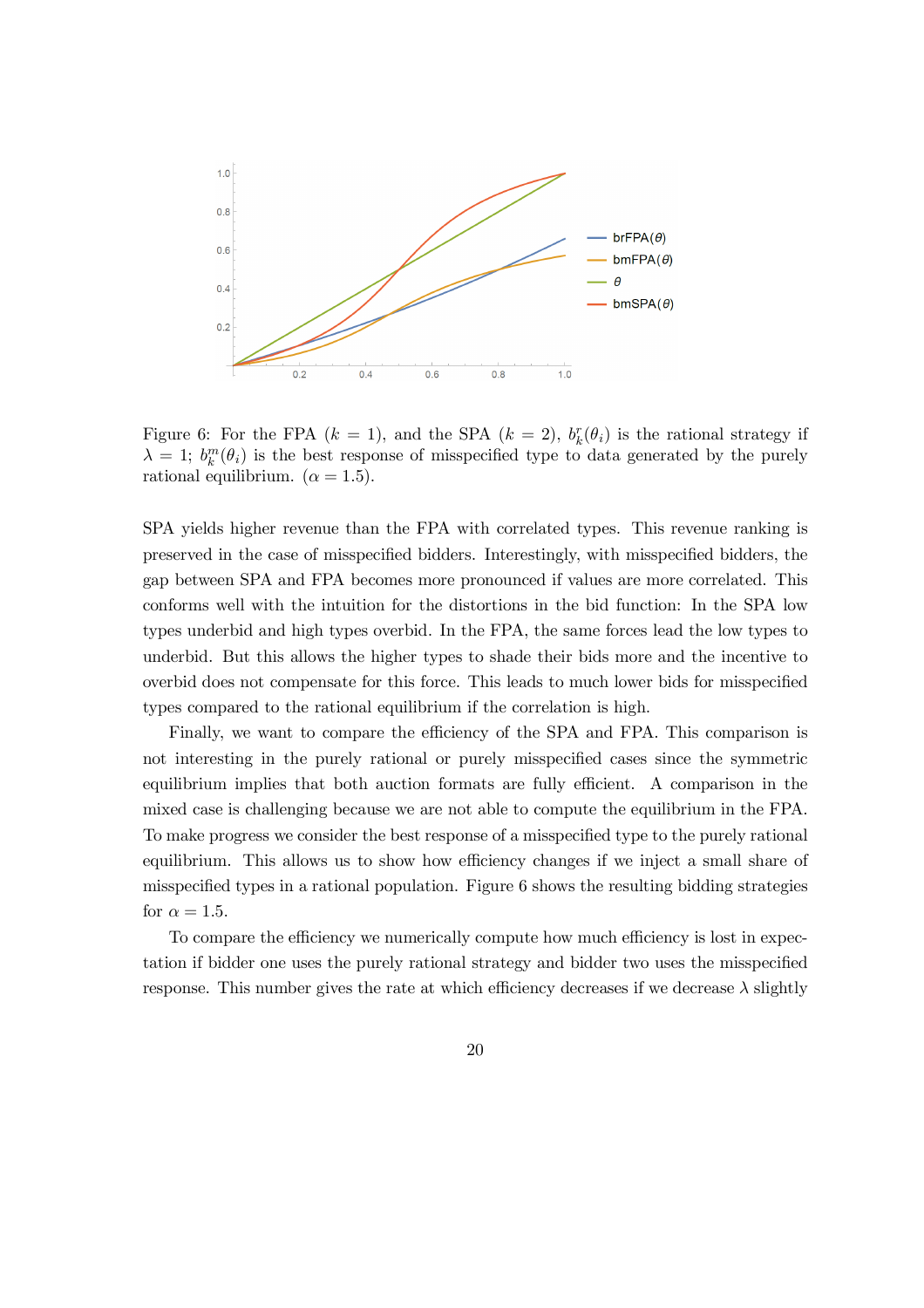from  $\lambda = 1$ . In the example depicted in Figure 6 we have a marginal loss of 0.035 for the FPA and  $.0088$  for the SPA. This means that the SPA is less efficient than the FPA.

## 4 Auction-like Mechanisms

We now consider the possibility of implementing an efficient allocation in the presence of both rational and misspecified buyers in the general case. We consider a class of auctionlike mechanisms, in which bidders can place a one-dimensional bid  $b \in B \subset \mathbb{R}$ , and which allocate to the highest bid (possibly adjusted by a bonus or malus). We assume that bidders may choose not to participate in a mechanism in which case their utility is zero.<sup>24</sup>

**Definition 2.** An *auction-like mechanism* is given by  $M = [B,(W_i)_{i=1,2}, (L_i)_{i=1,2}, \phi_1].$  $B = [\underline{b}, b]$  is the set of *feasible bids*. The *allocation rule*  $\phi_1 : B \to B$  is a strictly increasing function. The object is allocated to bidder 1 if  $b_1 > \phi_1(b_2)$ , to bidder two if  $b_1 < \phi_1(b_2)$ , and with probability  $1/2$  if  $b_1 = \phi_1(b_2)$ . We denote the inverse by  $\phi_2 = \phi_1^{-1}$ . The *payment* rules are  $W_i: B \times B \to \mathbb{R}_0^+$ , and  $L_i: B \times B \to \mathbb{R}_0^+$ , which specify the payment bidder i has to make as a function of the bids, if she wins or loses, respectively. We assume that for each  $i \in \{1, 2\}$ , both functions  $W_i, L_i$  are weakly increasing in bidder *i*'s own bid. An auction-like mechanism is *smooth* if for  $i \in \{1, 2\}$ ,  $\phi_i$ ,  $W_i$ , and  $L_i$ , are continuously differentiable with derivatives that can be continuously extended to the boundary of  $B$ .

The smoothness assumption is made for tractability. Many common auction formats are smooth auction-like mechanisms. Our main result is that if there are at least three possible ex-post valuations, then for generic type distributions, no smooth auction-like mechanism exists that has an efficient equilibrium.

To make this precise, we reformulate the types of agents. We denote the interim *valuation* of bidder *i* with type  $\theta_i$  by

$$
w_i(\theta_i) := \mathbb{E}\left[v_i|\theta_i\right].
$$

Given the normalization  $0 = v^1 < \ldots < v^K = 1$ , we have  $w_i(\theta_i) \in [0,1]$ . For each

 $^{24}$ Our definition of auction-like mechanisms is similar to that in Deb and Pai (2017) who restrict attention to symmetric such auctions (in which only the winner makes a payment) to analyze the extent to which such auctions can allow for revenue-optimal discrimination in asymmetric settings.

<sup>21</sup>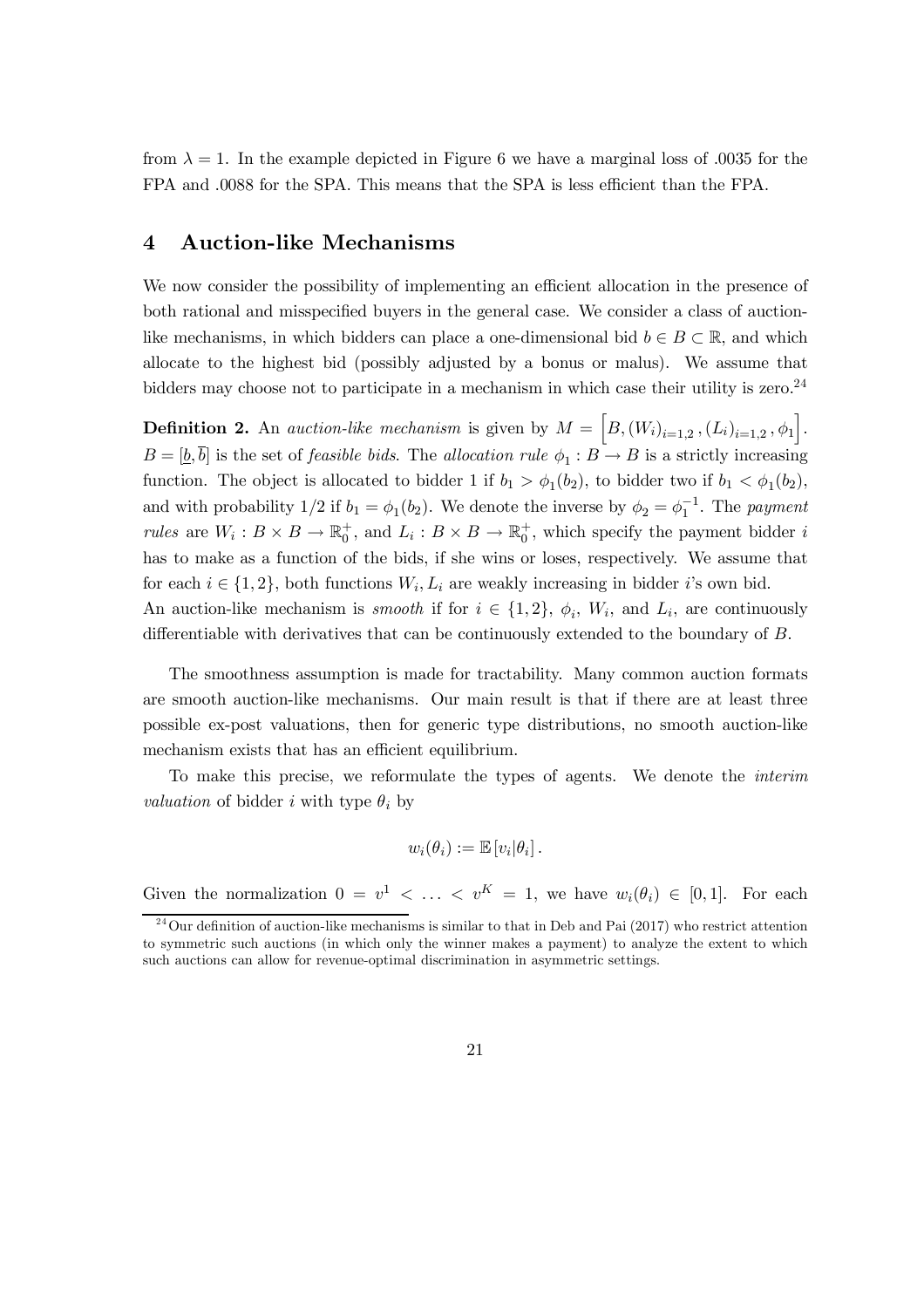$w_i \in [0, 1]$ , we denote the set of types  $\theta_i$  that have interim valuation  $w_i$  by

$$
\Theta_i(w_i) := \{ \theta_i \in \Theta_i | \mathbb{E} [v_i | \theta_i] = w_i \}.
$$

For  $w_i \in \{0, 1\}$  this set is a singleton; and for all  $w_i \in (0, 1)$ , there exists a homeomorphism  $x_i(\cdot; w_i) : \Theta_i(w_i) \to [0, 1]^{K-2}$ , where  $K = |V|$  is the number of ex-post valuations. We can therefore write the type of bidder *i* as  $(w_i, x_i) \in [0, 1]^{K-1}$ . While  $w_i$  is the payoff-relevant part of the type, for  $w_i \in (0, 1)$ ,  $x_i$  can be used to recover the belief  $f(\theta_j | x_i^{-1}(x_i; w_i))$  about bidder j's type. Abusing notation we use  $f(w_1, x_1, w_2, x_2)$  to denote the joint density of the buyers' types and assume that this density is strictly positive.

Our main result is that for generic distributions, smooth auction-like mechanisms do not have efficient equilibria. To state this formally, we let  $\mathcal{M}^d_+([0,1]^{2K-2})$  be the set of probability measures on  $[0,1]^{2K-2}$  that admit continuous and strictly positive densities  $f(w_1, x_1, w_2, x_2)$ . We endow  $\mathcal{M}^d_+([0, 1]^{2K-2})$  with the uniform topology for densities. For given V and  $\lambda$ , let  $\mathcal{I}(V,\lambda) \subset \mathcal{M}^d_+([0,1]^{2K-2})$  be the set of prior distributions for which all equilibria of any smooth auction-like mechanism are inefficient.

**Theorem 1.** Suppose  $K = |V| \geq 3$  and  $\lambda \in (0,1)$ . Then for generic type distributions, there exists no smooth auction-like mechanism with an efficient equilibrium. Formally,  $\mathcal{I}(V,\lambda)$  is a residual subset of  $\mathcal{M}^d_+([0,1]^{2K-2})$ , that is, it contains a countable intersection of open and dense subsets of  $\mathcal{M}^d_+([0,1]^{2K-2})$ .

The notion of genericity used here is the same as in Gizatulina and Hellwig (2017), who show the genericity of full surplus extraction. The key step in the proof is to show that in the presence of rational bidders, efficiency requires that the mechanism is a second price auction. The reason is that to achieve efficiency, the bid in an auction-like mechanism must be a function of  $w_i$  only. If there are more than two ex-post valuations, for each  $w_i \in (0, 1)$ , the set  $\Theta(w_i)$  is a manifold of dimension  $K - 2 \geq 1$ , and all types in  $\Theta(w_i)$  have identical interim expected valuations but different beliefs. We show that for generic distributions, the requirement that the bid is independent of the rational type's belief, implies that the mechanism must be a second-price auction.<sup>25</sup> We then complete the proof by extending the result of Proposition 1 to more than two ex-post valuations (see Lemma 6 below), showing

 $\frac{25}{25}$ The intuition for this is that in any auction in which the payment of the winner would depend nontrivially on the winner's own bid, the optimal equilibrium bid would require some shading that depends non-trivially on the belief, as in the first-price auction. To ensure that the shading is the same for all beliefs as generated by variations of  $x_i$ , a second-price auction must be used.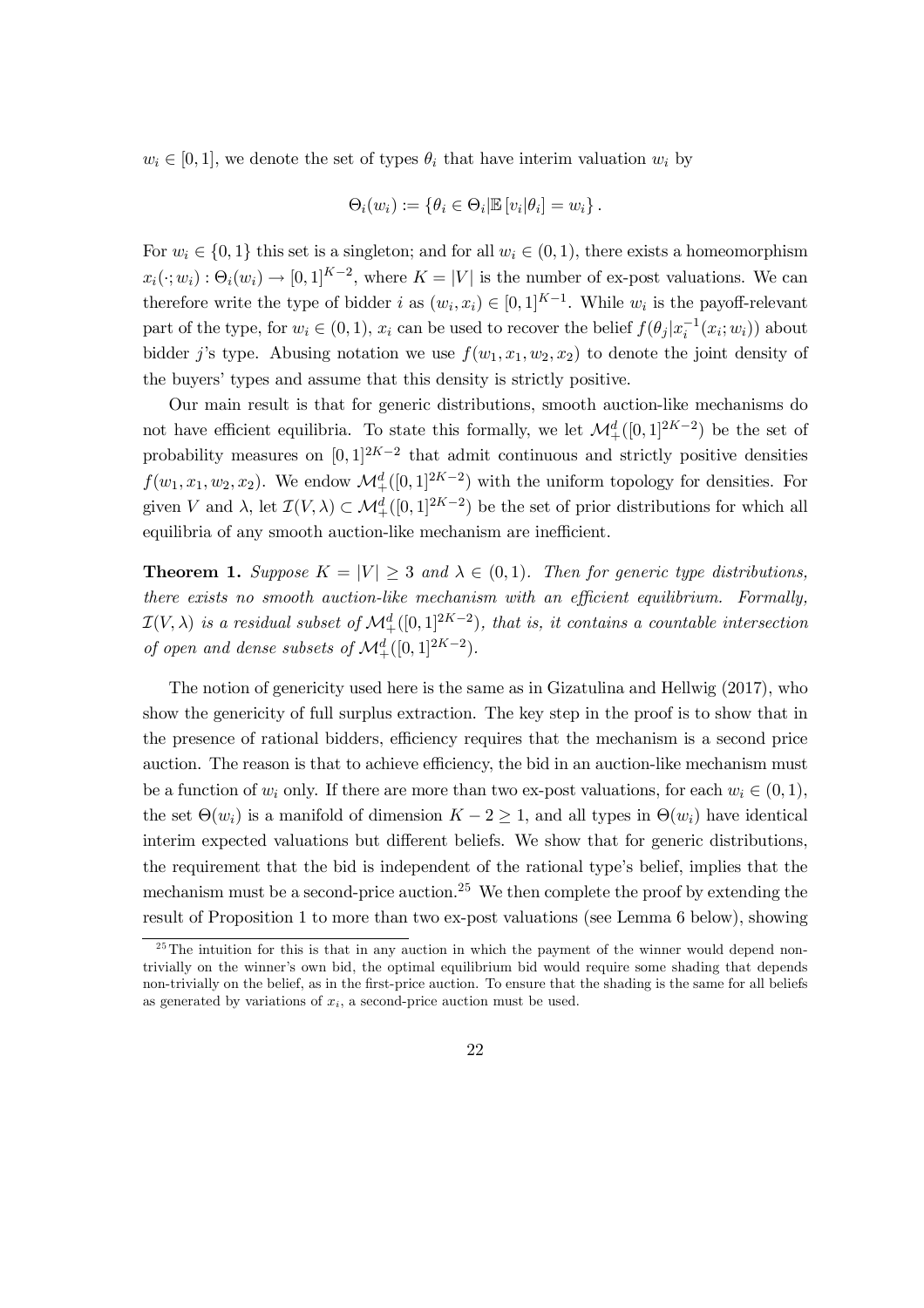that in a second-price auction the misspecified type does not bid truthfully, which rules out an efficient equilibrium.<sup>26</sup>

 $Remark 1$  (Precise signal). The inefficiencies identified in Theorem 1 would vanish in second-price auctions if for every bidder i the signal  $\theta_i$  was always very informative of the ex post value  $v_i$ , as in such a case bidders (whether rational or novice) would approximately bid their ex post value. Thus, the noisy character of  $\theta_i$  is essential for the derivation of inefficiencies.

*Remark* 2 (Two ex-post valuations). With only two ex-post valuations  $(K = 2)$ , our proof does not apply. While the analysis of standard auctions in Section 3 suggests that bid functions of rational and misspecified types in auction-like mechanisms differ, it is an open question whether auction-like mechanism offer enough flexibility in choosing the payment rules so that types of both sophistication can be incentivized to use an identical bid function when  $K = 2$ .

Remark 3 (More than two bidders). The restriction to two bidders has been made for simplicity. With more than two bidders, we can consider misspecified types who have access to data from past auctions with observations of the form  $(b_1, v_1, \ldots, b_N, v_N)$ , where N is the number of bidders. Such bidders will now rely on  $h(b_{-i}|v_i)$ , the pdf of  $b_{-i} = (b_j)_{j \neq i}$ conditional on  $v_i$ , to form their beliefs about how variables of interest are distributed. We can define auction-like mechanisms that award the object to the highest bidder and specify payments as a function of all bids. We conjecture that the key argument in our proof namely that efficiency requires the use of a second-price auction also works with more than two bidders, as long as there are at least three ex-post valuations. Moreover, an analogous result to Proposition 1 and Lemma 6 implies that misspecified types do not use the rational bid function in any equilibrium of the second-price auction.

## 4.1 Proof of Theorem 1

**Regular Equilibria of Simple Mechanisms.** First, we show that it suffices to consider regular equilibria of simple mechanisms. We call a smooth auction-like mechanism simple if it is of the form  $M = [[0,1], (W_i), (L_i), Id]$ , where  $\phi = Id$  denotes the identity so that the

 $^{26}$ In a second-price auction, inefficiencies would typically arise even without rational bidders when there are three or more ex post values (since a novice bidder  $i$  would not in general bid in the same way for different signals  $\theta_i$  corresponding to the same interim expected value  $w_i$ ). But, our argument for using a second-price auction makes use of the presence of rational bidders.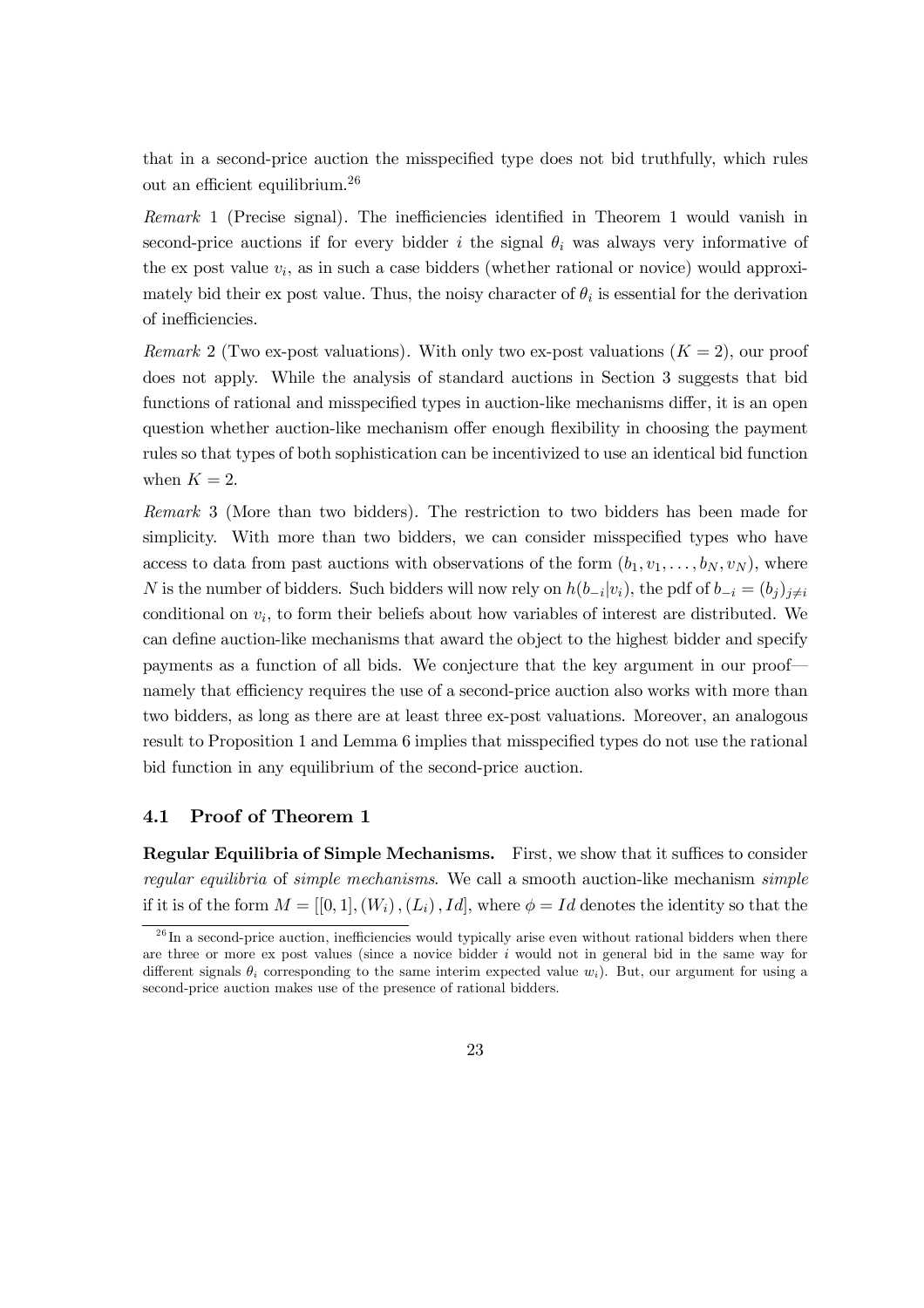allocation rule is symmetric. We call an equilibrium regular if it is symmetric and the bid of each generalized type  $(w_i, x_i, s_i)$  is given by a continuous and strictly increasing function  $b(w_i)$  with range  $b([0, 1]) = [0, 1]$ . In other words, the bid only depends on the interim valuations, but not on the identity, sophistication, or belief  $x_i$ , of the bidder. Note that a regular equilibrium of a simple mechanism is efficient. We denote the strictly increasing and continuous inverse of  $b(\cdot)$  by  $\psi : [0, 1] \rightarrow [0, 1].$ 

**Lemma 1.** Let  $\tilde{M} = [\tilde{B}, (\tilde{W}_i), (\tilde{L}_i), \tilde{\phi}_1]$  be a smooth auction-like mechanism with an efficient equilibrium  $(\tilde{b}_1(w_1, x_1, s_1), \tilde{b}_2(w_2, x_2, s_2)).$  Then there exists a simple mechanism  $M = [[0, 1], (W_i), (L_i), Id]$ , with a regular (and hence efficient) equilibrium.

Proof. The proofs of all Lemmas can be found in the Appendix.

 $\Box$ 

In light of Lemma 1, it suffices to consider regular equilibria of simple mechanisms. The intuition behind this result is that in an efficient mechanism with a symmetric allocation rule,<sup>27</sup> all bidders must use the same bids as function of their interim valuation. The proof shows that mechanisms for which the bidding function has discontinuities, these jumps can be removed in a way that preserves the smoothness of the payment rules. Lemma 1 falls short of the revelation principle because the full revelation argument may not preserve the smoothness of the payment rules if the equilibrium of the original mechanism is nonsmooth.

Second-Price Auctions. Next we derive a condition on the payment rules and equilibrium bid function that characterizes regular equilibria of the second-price auction. We denote the equilibrium difference in utility between winning and losing of a bidder with bid  $b = b(w_i)$ , whose bid is tied with the opponent by

$$
\delta_i(b) = \psi(b) - (W_i(b, b) - L_i(b, b)).
$$

In a regular equilibrium of the SPA, the rational type bids truthfully  $(b(w) = w)$ , and the payment rules satisfy  $W_i(b, b) = b$  and  $L_i \equiv 0$ , so that  $\delta_i(b) = 0$  for all  $b \in [0, 1]$ . The following Lemma shows the converse result.

**Lemma 2.** Consider a simple mechanism  $M = [[0,1], (W_i), (L_i), Id]$  with a regular equilibrium. If  $\delta_i(b) = 0$ , for  $i \in \{1,2\}$  and all  $b \in [0,1]$ , then M is a second-price auction—that

<sup>&</sup>lt;sup>27</sup> Clearly, an mechanism with an asymmetric allocation rule can be made symmetric by a simple monotonic transformation.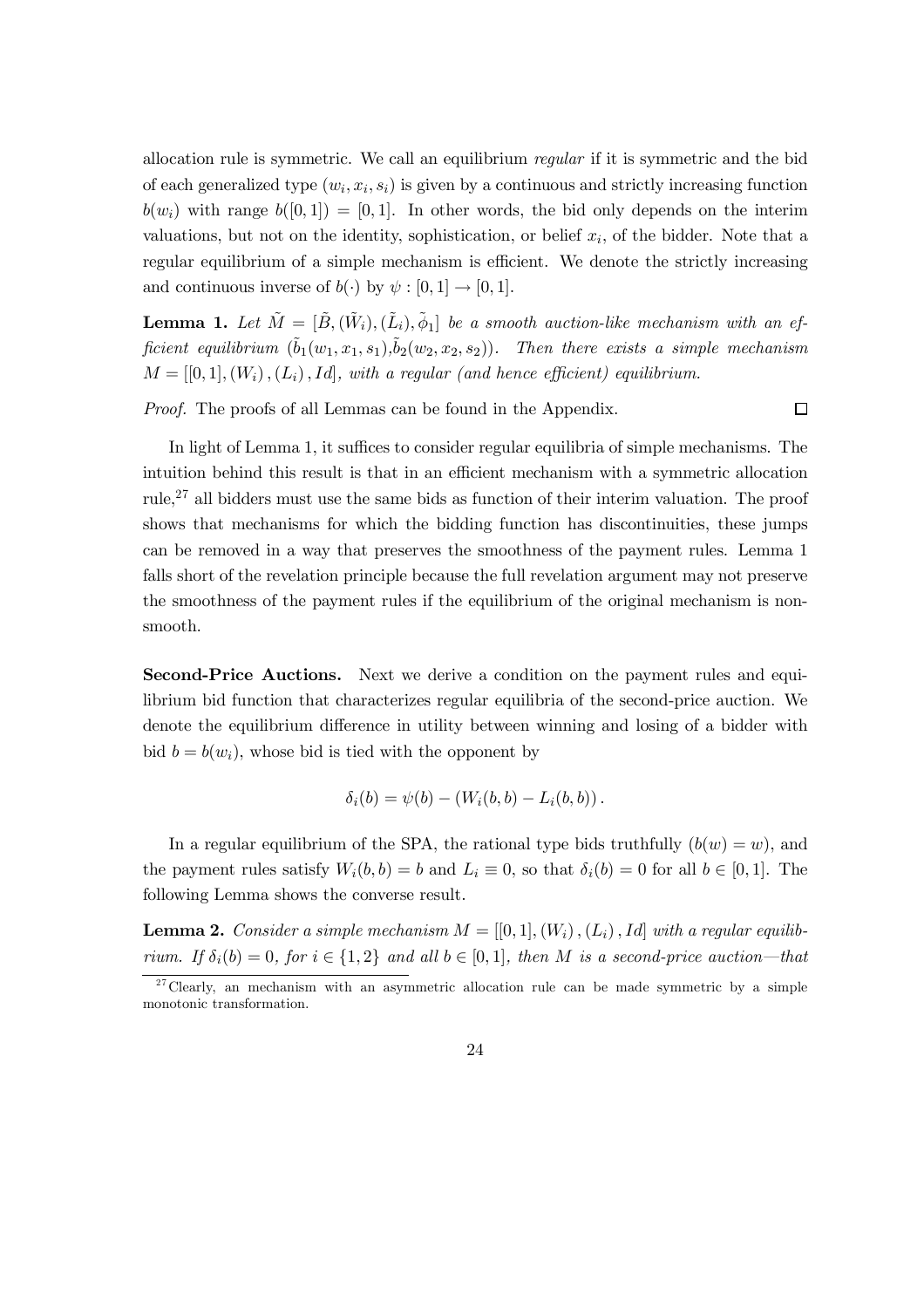is, for all  $i \in \{1, 2\}$ ,  $L_i(b_i, b_j) = 0$  for all  $b_i \leq b_j$  and  $W_i(b_i, b_j(w_j)) = w_j$  whenever  $b_i \geq b_i(w_i)$ .

Differentiability of the Bidding Strategy. To show that  $\delta_i(b) = 0$  for all bids we derive an implication of  $\delta_i(b) > 0$  and show that it is violated generically. In the derivations we will use first-order conditions. The following Lemma shows that the inverse of the bid function,  $\psi(b)$  is differentiable if  $\delta_i(b) > 0$ . The Lemma is based on the proof of Lemma 7 in Persico and Lizzeri (2000).

**Lemma 3.** If  $\delta_i(b_0) > 0$  for some  $b_0 \in [0, 1]$ , then there exists a non-empty interval  $(\alpha, \beta) \subset [0, 1],$  with  $b_0 \in (\alpha, \beta)$ , such that  $\psi$  is continuously differentiable on  $(\alpha, \beta)$ , and  $\psi'(b) > 0$  and  $\delta_i(b) > 0$  for all  $b \in (\alpha, \beta)$ .

For generic distributions, efficiency requires  $M = SPA$ . Next, we show that  $\delta_i(b)$ 0 implies that a condition similar to the full-surplus extraction condition (McAfee and Reny, 1992) must be violated, and prove results analogous to Gizatulina and Hellwig (2017), to show that for generic prior densities  $f(w_1, x_1, w_2, x_2)$ , we must have  $\delta_i(b) = 0$  for all  $b \in [0, 1], i \in \{1, 2\},$  and any regular equilibrium of a simple mechanism.

We begin by deriving an implication of  $\delta_i(b) > 0$ . Fix  $b \in (0,1)$  such that  $\delta_i(b) > 0$  and consider a rational bidder *i* with type  $(w_i, x_i)$ , where  $w_i = \psi(b)$  and  $x_i \in X$  is arbitrary. In a regular equilibrium, this type maximizes (where we use  $j \neq i$  to denote the opponent):

$$
\max_{b' \in [0,1]} \int_0^{\psi(b')} \left( \psi(b) - W_i(b',b(w_j)) \right) f(w_j|\psi(b),x_i) dw_j - \int_{\psi(b')}^1 L_i(b',b(w_j)) f(w_j|\psi(b),x_i) dw_j
$$

Given Lemma 3, we can differentiate the objective function with respect to  $b'$ , and obtain the first-order condition, which must hold for  $b' = b$ :

$$
f(\tilde{w}_j = \psi(b)|\tilde{w}_i = \psi(b), x_i) = \int_0^1 \frac{\partial P_i(b, b(w_j))/\partial b_i}{\delta_i(b)\psi'(b)} f(w_j|\tilde{w}_i = \psi(b), x_i) dw_j, \tag{4}
$$

where we simplify notation by denoting the payment of bidder  $i$  as follows

$$
P_i(b_i, b_j) := \mathbf{1}_{\{b_i > b_j\}} W_i(b_i, b_j) + \mathbf{1}_{\{b_i < b_j\}} L_i(b_i, b_j).
$$

25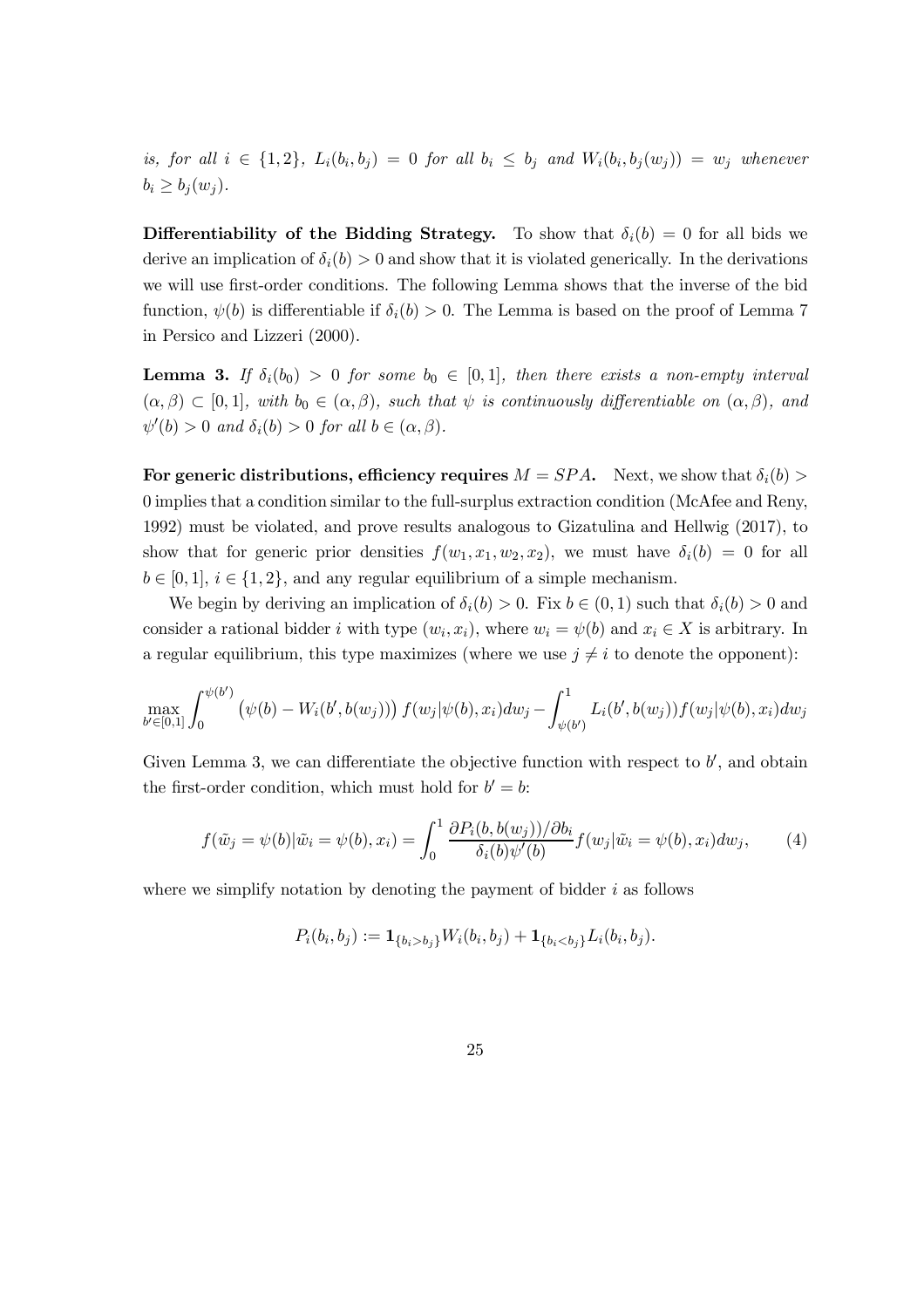Multiplying (4) by  $f(\tilde{w}_i = \psi(b), x_i)/f(\tilde{w}_i = \tilde{w}_j = \psi(b))$ , and using

$$
f(x_i|\tilde{w}_i = \tilde{w}_j = \psi(b))f(\tilde{w}_i = \tilde{w}_j = \psi(b)) = f(x_i, \tilde{w}_i = \tilde{w}_j = \psi(b)),
$$

we obtain for all  $x_i \in X_i$ :

$$
f(x_i|\tilde{w}_i = \tilde{w}_j = \psi(b)) = \int_0^1 m(b, \psi(b), w_j) f(x_i|\tilde{w}_i = \psi(b), w_j) dw_j, \tag{5}
$$

where

$$
m(b, \psi(b), w_j) = \frac{\partial P_i(b, b(w_j))}{\partial b_i(b) \psi'(b) f(\tilde{w}_i = \tilde{w}_j = \psi(b))}.
$$

Since we consider a simple mechanism and prior densities  $f \in \mathcal{M}^d_+([0,1]^{2K-2})$ , and  $\psi'(b)$ 0, the term  $m(b, \psi(b), w_i)$  is finite and non-negative. For fixed b,  $m(b, \psi(b), \cdot)$  is in fact a probability density on  $[0, 1]$ .<sup>28</sup>

Condition (5) states that the density  $f(\cdot|\tilde{w}_i = \tilde{w}_j = \psi(b))$  can be expressed as a positive linear combination of the densities  $f(\cdot | \tilde{w}_i = \psi(b), w_i)$  for  $w_i \in [0, 1]$ , with positive weights on  $w_i \neq \psi(b)$ . By virtually the same proof as for Theorem 2.4 in GH17, we can show that for generic distributions (5) is violated.

To state the result we need several definitions that mimic GH17. Let  $\mathcal{M}^d_+(X)$  be the set of absolutely continuous probabilities measures on  $X$  with strictly positive and continuous densities, endowed with the topology induced by the sup-norm for density functions on  $X$ ; let  $\mathcal C([0,1],\mathcal M_+^d(X))$  be the set of continuous mappings from  $[0,1]$  to  $\mathcal M_+^d(X),$  endowed with the topology of uniform convergence; and let  $\mathcal{M}([0,1])$  be the set of probability measures on  $[0, 1]$ , endowed with a topology that is metrizable by a metric that is a convex function on  $\mathcal{M}([0,1]) \times \mathcal{M}([0,1])$ . Finally let  $\mathcal{E}(w_i) \subset C([0,1], \mathcal{M}^d_+(X))$  be the set of continuous mappings that map  $w \in [0, 1]$  to densities  $g(\cdot|w) \in M^d_+(X)$  that satisfy the following condition: For all  $\mu \in \mathcal{M}([0, 1])$ :

$$
g(x_i|w_i) = \int_0^1 g(x_i|w')\mu(dw'), \ \forall x_i \in X \qquad \Longrightarrow \qquad \mu = \delta_{w_i} \tag{6}
$$

where  $\delta_{w_i} \in \mathcal{M}([0,1])$  is the Dirac measure with a mass-point on  $w_i$ .

**Lemma 4** (see Theorem 2.4 in Gizatulina and Hellwig, 2017). For any  $w_i \in (0,1)$ , the set  $\mathcal{E}(w_i)$  is a residual subset of  $\mathcal{C}([0,1],\mathcal{M}^d_+(X))$ , that is, it is a countable intersection of

<sup>&</sup>lt;sup>28</sup>Integrating both sides of (5) over X we see that  $\int_0^1 m(b, \psi(b), w_j) dw_j = 1$ .

<sup>26</sup>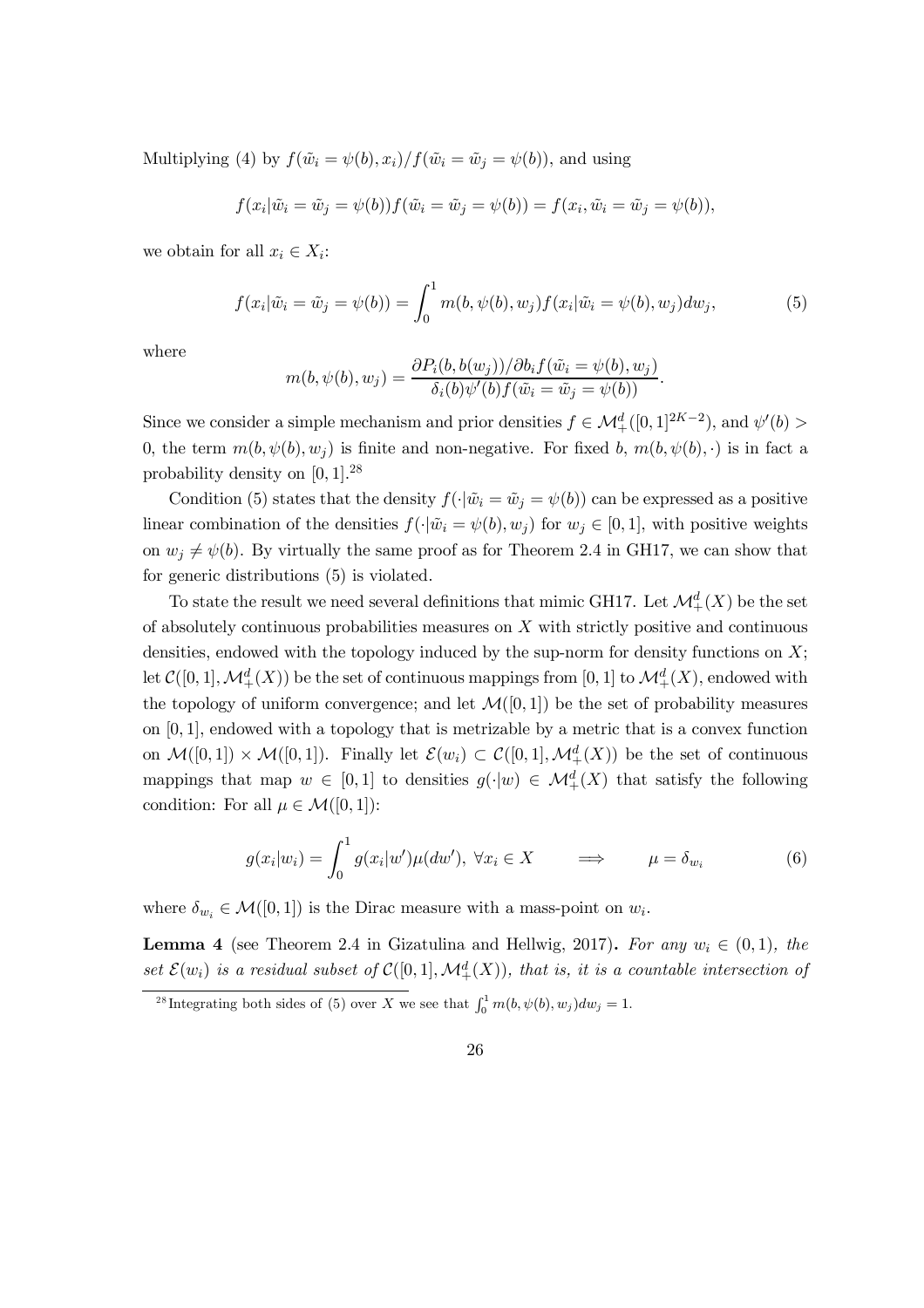open and dense subsets of  $C([0,1], \mathcal{M}^d_+(X)).$ 

The implication of this Lemma is that for fixed  $w_i \in (0, 1)$ , and generic functions  $w_i \mapsto f(\cdot | w_i, w_j)$  that map  $w_i$  to conditional densities  $f(\cdot | w_i, w_j)$ , any simple mechanism with a regular equilibrium must satisfy  $\delta_i(b(w_i)) = 0$ .

This Lemma is insufficient for our purposes for two reasons. First, we need to show that *for generic priors*, the function that maps  $w_j$  to the conditional density  $f(x_i|w_i, w_j)$  is an element of  $\mathcal{E}(w_i)$ , and second we need to show this for all  $w_i$ . To this end, for  $i \in \{1, 2\}$ let  $\mathcal{W}_i$  be a countable and dense subset of  $(0, 1)$ . We show that for generic prior densities  $f(w_1, x_1, w_2, x_2)$ , the mapping that maps  $w_i \in [0, 1]$  to the conditional density  $f_i(\cdot | w_i, w_j)$ is an element of  $\mathcal{E}_i(w_i)$  for all  $w_i \in \mathcal{W}_i$  and all  $i \in \{1,2\}$ . For the following Lemma, recall that  $\mathcal{M}^d_+([0,1]^{2K-2})$  denotes the set of priors with strictly positive and continuous densities.

**Lemma 5** (see Theorem 2.7 in Gizatulina and Hellwig, 2017). For  $i \in \{1,2\}$ , let  $\mathcal{W}_i$  be a countable and dense subset of  $(0,1)$ . Let  $\mathcal F$  be the set of prior densities in  $\mathcal M^d_+([0,1]^{2K-2})$ such that for all  $i \in \{1,2\}$  and  $w_i \in \mathcal{W}_i$ , the mapping  $w_j \mapsto f(\cdot|w_i,w_j)$  is an element of  $\mathcal{E}(w_i)$ . Then F is a residual subset of  $\mathcal{M}^d_+([0,1]^{2K})$ , that is it contains a countable intersection of open and dense subsets of  $\mathcal{M}^d_+([0,1]^{2K})$ .

This Lemma implies that for generic prior densities  $f(w_1, x_1, w_2, x_2)$ , any regular equilibrium of a simple mechanism must satisfy  $\delta_i(b(w_i)) = 0$  for all  $w_i \in \mathcal{W}_i$ . Since the functions  $b(\cdot)$  and  $\delta_i(\cdot)$  are continuous and  $\mathcal{W}_i$  is dense, this implies  $\delta_i(b) = 0$  for all  $b \in [0, 1]$ . By Lemma 2, this implies that for generic distributions, if a simple mechanism has a regular equilibrium, then it must be the second-price auction.

Bidding Strategy of the Misspecified Type in the Second-Price Auction. So far we have made use of the rational type's first-order condition to show that efficiency cannot be achieved with an auction-like mechanism other than the SPA. To conclude the proof of Theorem 1 we show that for generic distributions, misspecified types do not use  $b(w) = w$ in a SPA.

**Lemma 6.** Let  $\lambda \in (0,1)$  and suppose that  $\mathbb{E}_f \left[ \theta_i^K | w_j \leq b \right] \neq \frac{\mathbb{E}_f \left[ \theta_i^K \right]}{\mathbb{E}_f \left[ \theta_i^1 \right]}$  $\frac{\mathbb{E}_f[\theta_i^1]}{\mathbb{E}_f[\theta_i^1]} \mathbb{E}_f[\theta_i^1|w_j \leq b]$  for some  $i \in \{1,2\}$  and  $b \in [0,1]$ . In any equilibrium of the second price auction where the rational types bid truthfully, some types  $(\theta_i, m_i)$  place a bid that is different from their interim valuation.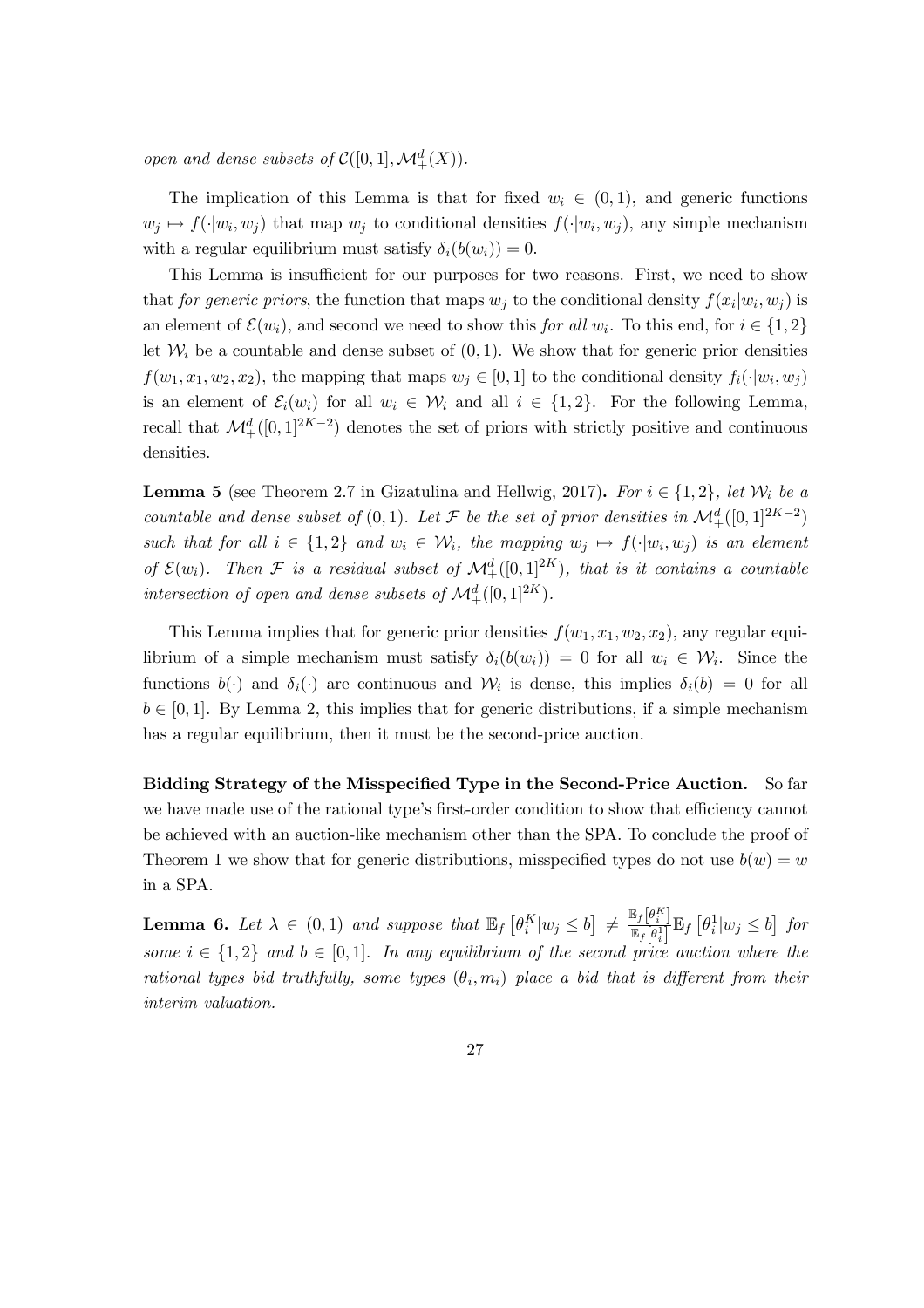It is easy to see that the subset of prior densities for which there exists  $i \in \{1, 2\}$  and  $b \in [0, 1]$  such that  $\mathbb{E}_f \left[ \theta_i^K | w_j \leq b \right] \neq \frac{\mathbb{E}_f \left[ \theta_i^K \right]}{\mathbb{E}_f \left[ \theta_i^1 \right]}$  $\frac{\mathbb{E}_f[\theta_i^1]}{\mathbb{E}_f[\theta_i^1]} \mathbb{E}_f[\theta_i^1 | w_j \leq b]$  is open and dense  $\mathcal{M}^d_+([0,1]^{2K})$ so that its intersection with  $\mathcal F$  is residual by Lemma 5. This concludes the proof of Theorem 1.

# 5 Discussion and Extensions

In this Section we discuss various robustness checks as well as possible extensions. In Subsection 5.1, we discuss alternative models of belief formation with the same disclosure assumptions as considered above. In Subsection 5.2 we review possible approaches one could take for situations in which data from past auctions would not include losers' valuations and/or losers' bids. In Subsection 5.3, we discuss the case in which past bids would be anonymous. Finally, in Subsection 5.4 we present some discussion of further design-related issues.

#### 5.1 Model of Belief Formation from Observed Data

Two basic assumptions have guided our modeling choices concerning the belief formation of novice bidders (the  $m$ -types). First, we have assumed that novice bidders are sophisticated in the sense that they are able to use the empirical joint distribution of observable variables to inform their own bid. Second, we have assumed that novice bidders do not reason about how the bids of past bidders were formed. In particular they do not form a conjecture or model of the information available to past bidders and do not try to analyze how such information drives observed behavior.

Due to missing data about signals (or types) of past bidders, novice bidders are not able to learn the true joint distribution of signals/types, ex-post valuations and opponent's bids. At the same time, a novice bidder knows her own type  $\theta_i$ , and has access to the empirical distribution of observable variables. She lacks knowledge how these two should be combined, and a priori, different ways of using the data are conceivable, all of which rely on some implicit or explicit assumptions. Following our second basic assumption, novice bidders do not try to reason about how past bidders have determined their bids. Instead they simply combine the joint distribution of observable variables  $v_i$  and  $b_j$  with the belief about the distribution of  $v_i$  given by their type  $\theta_i$  to evaluate the expected payoff of different bids. This leads to a misspecified model in which  $v_i$  and  $b_i$  are correlated even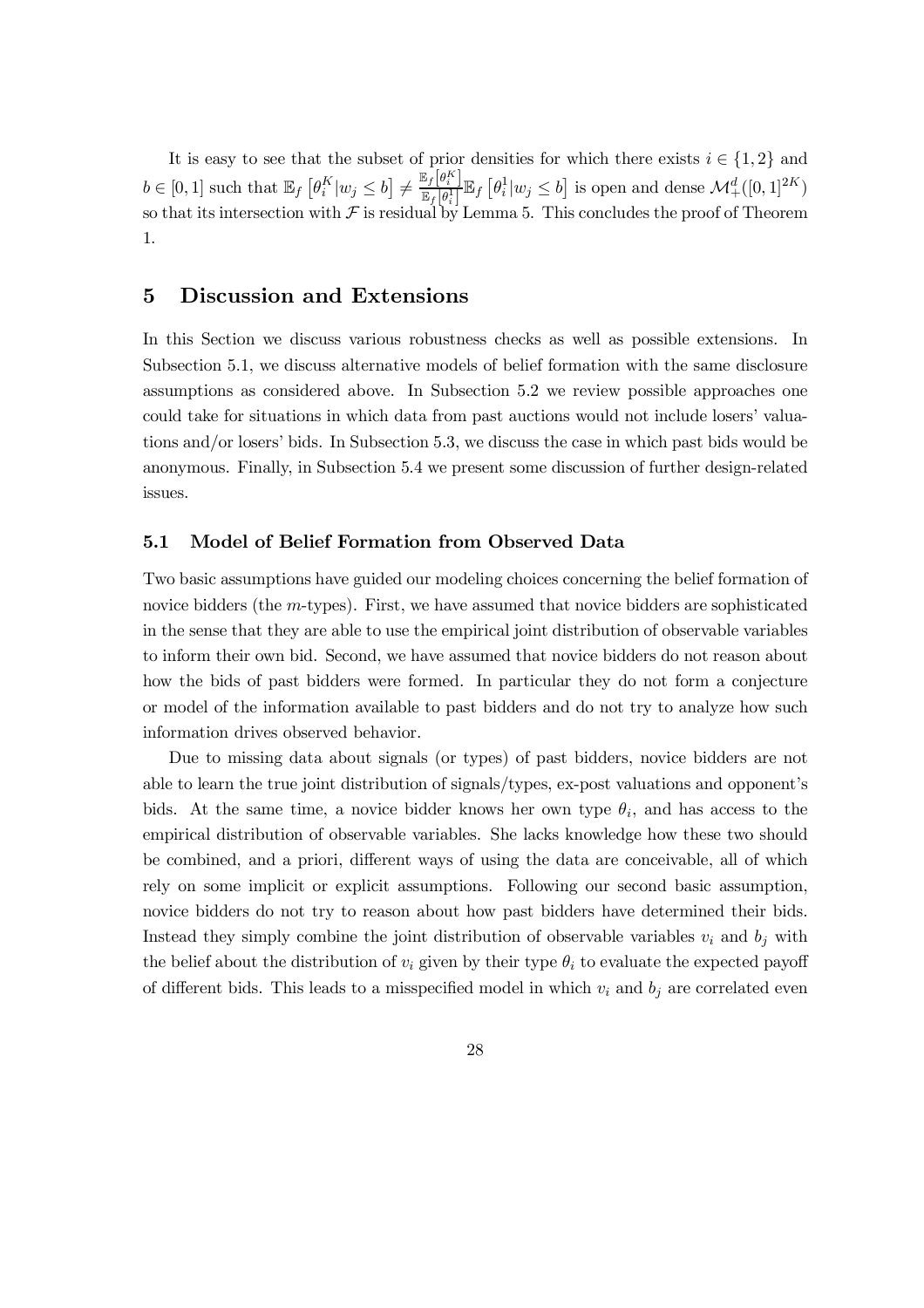when conditioning on  $\theta_i$ <sup>29</sup>

We believe that this simple way of using the data is a plausible model of an inexperienced bidder. But, there may be other ways to think about data-driven belief formation, and other ways of forming beliefs may lead to different misspecifications and deviations from rational behavior.

Thinking about more sophisticated types, we may ask what additional knowledge inexperienced bidders would need to have in order to see that their model is misspecified. In the data, one can see that  $v_i$  and  $b_j$  are independent conditional on  $b_i$  since bids are a function of  $\theta_i$ . However, without further assumptions on how past bids were formed, this does not allow to conclude that  $v_i$  and  $b_j$  are independent conditional on  $\theta_i$ . Hence, given the available data, it is not obvious to an outside observer or the novice bidder, that the  $m$ -type in our model uses a misspecified model.<sup>30</sup>

Conversely, we may think of less sophisticated types who do not attempt or are unable to use the statistical link between the bids  $b_j$  and the ex post values  $v_i$ . For example this could be bidders who are not able to analyze large data sets beyond producing marginal distributions of the opponents' bids. Alternatively, the bidder may know her expected valuation  $E[v_i|\theta_i]$  but not the full distribution  $\theta_i$  over ex-post valuations. Such bidders may in some cases actually display less bias in their bidding behavior since they do not use the statistical link between  $b_i$  and  $v_i$  that gives rise to a (perceived) conditional correlation. For example, this is the case in second-price auctions in which such bidders would bid optimally, in contrast to the  $m$ -type bidders we consider.

Clearly, considering a population of rational bidders and novice bidders with different degrees of sophistication would not help restoring the existence of an efficient auction-like mechanism, since by an argument similar to that used in the proof of Theorem 1, such an auction-like mechanism would have to be equivalent to a second-price auction to ensure an efficient allocation among rational bidders, and a second-price auction would fail to allocate the good efficiently in the presence of novice bidders as we have modeled them

 $^{29}$ It may be mentioned that this way of using the data echoes the kind of data processing routinely made by non-structural statisticians.

 $30$  The case of two possible ex-post valuations is special. Here, a more sophisticated  $m$ -type might make the plausible assumptions that (a) past bidders also had a one-dimensional type  $\theta_i$  and (b) bids are a strictly increasing function of  $\theta_i$ . Based on these assumptions, the m-type could conclude from the data that  $v_i$ and  $b_j$  are independent conditional on  $\theta_i$ , leading her to behave like the rational type. Note however, that with more than two possible ex-post valuations, the bidding strategy cannot be injective, and therefore, without further assumptions about bidding behavior, the  $m$ -type cannot conclude from the data that  $v_i$ and  $b_i$  are independent conditional on  $\theta_i$ .

<sup>29</sup>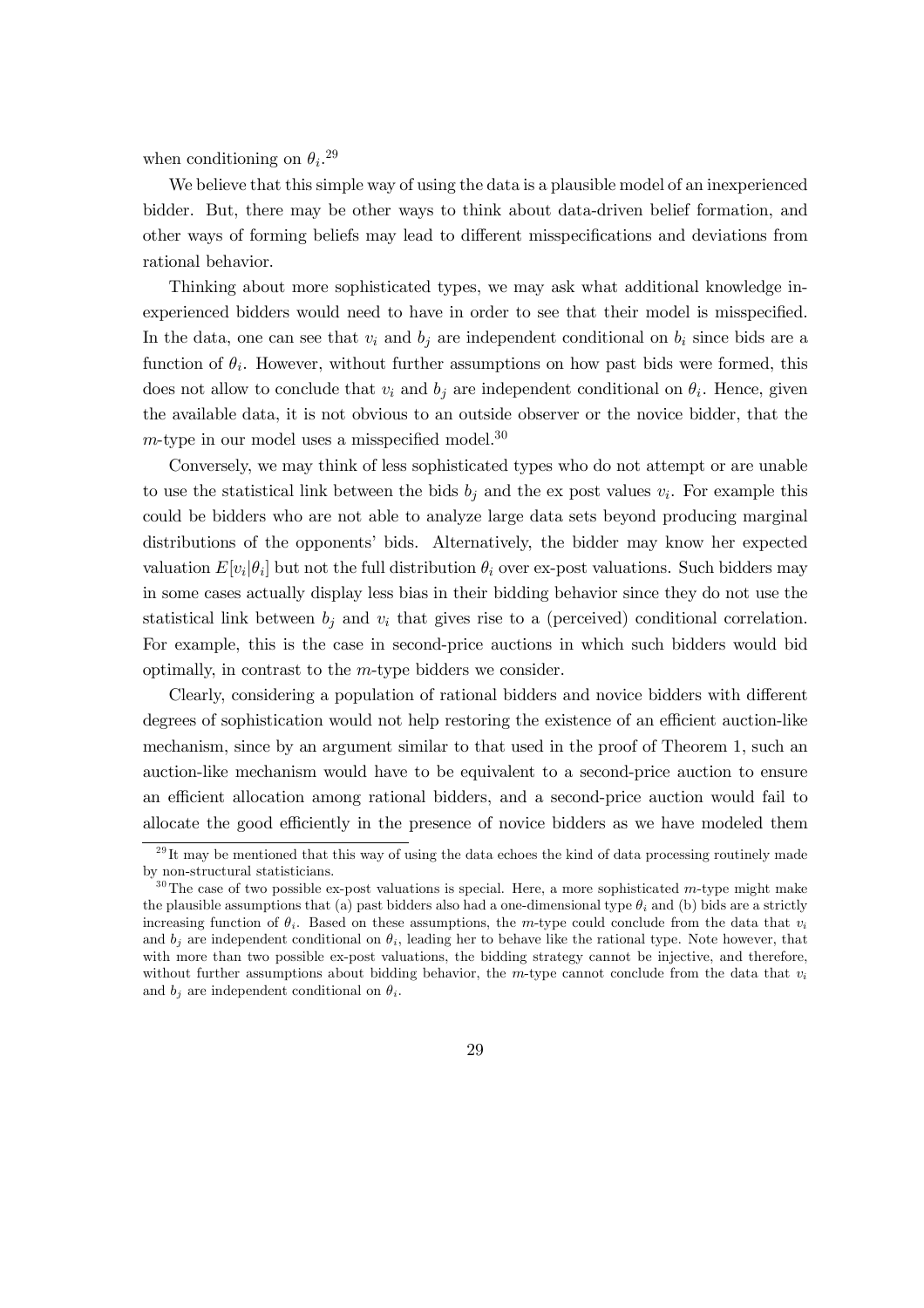(and who would be present in such a richer environment).

## 5.2 Non-observability of losers' valuations and/or losing bids

So far we have assumed that data on past beliefs are not accessible but bidders have full access to past bids and past ex-post valuations. In practice, the ex-post valuations may not be observed precisely, and perhaps only noisy signals of the true valuation are available. To model such a situation, one could formulate the type  $\theta_i$  as a distribution over such signal realizations and proceed as before.

More importantly, one may argue that there is an asymmetry in the accessibility of winners' ex post valuations and losers' ex post valuations where the latter and not the former requires building estimates about counterfactual situations. In some scenarios, it may also be the case that only winning bids are accessible.<sup>31</sup>

When (together with the bids) only the winner  $i$ 's valuation is accessible ex post, and there is only a noisy signal  $\phi_j = (\phi_j^1, ..., \phi_j^K) \in \Delta V$  about the loser's valuation  $v_j$ (where  $\phi_j^k$  represents the probability that  $v_j$  is equal to  $v^k$ ), a natural idea is to complete the missing value of  $v_j$  with the distribution over V induced by  $\phi_j$  (i.e., substitute the observed data  $(b_i, v_i, b_j, \phi_j)$  with each of  $(b_i, v_i, b_j, v_j = v^k)$  with probability  $\phi_j^k$ ). From the obtained dataset, one can construct the empirical cumulative distributions  $H_i(b \mid v^k)$  and  $H_j(b \mid v^k)$ , and proceed as in Section 2 for the derivation of a steady-state.

Alternatively, if there is no signal ex post about losers' valuations and the observation consists only of  $(b_i, v_i, b_j)$  when *i* is the winner, one can possibly complete the missing data on  $v_i$  using the observed joint distribution of  $(b_i, v_i)$  when j is the winner, and assume  $v_j = v^k$  with a probability equal to the frequency with which  $v_j = v^k$  is observed in this dataset when the bid of j is  $b_j$ . Doing so would result in the same equilibrium as the one studied in the main model when  $(b_i, v_i, b_j, v_j)$  was assumed to be observed, since in the true data-generating process  $v_j$  is independent of  $b_i$  conditional on  $b_j$ .<sup>32</sup>

While the exact characterization of the steady-state would have to be amended depending on the chosen modeling, the conclusion of Theorem 1 would still (most likely) hold in such a setting in which losers' valuations are not accessible. This is so because as in the

<sup>&</sup>lt;sup>32</sup> One may argue that this way of completing the missing data on  $v_j$  is at odds with the premise that  $b_j$ must be informative of  $v_i$  (and the symmetric view that  $b_i$  must be informative of  $v_i$ ). Alternatively, the bidder may complete the missing data as described above using the prior distribution on  $v_j$  instead of the noisy signal  $\phi_j$ .



<sup>&</sup>lt;sup>31</sup>In the data of Hendricks and Porter, all bids were observed and since a common value setting was assumed, accessing the winner's ex post value was enough to know the values to every bidder.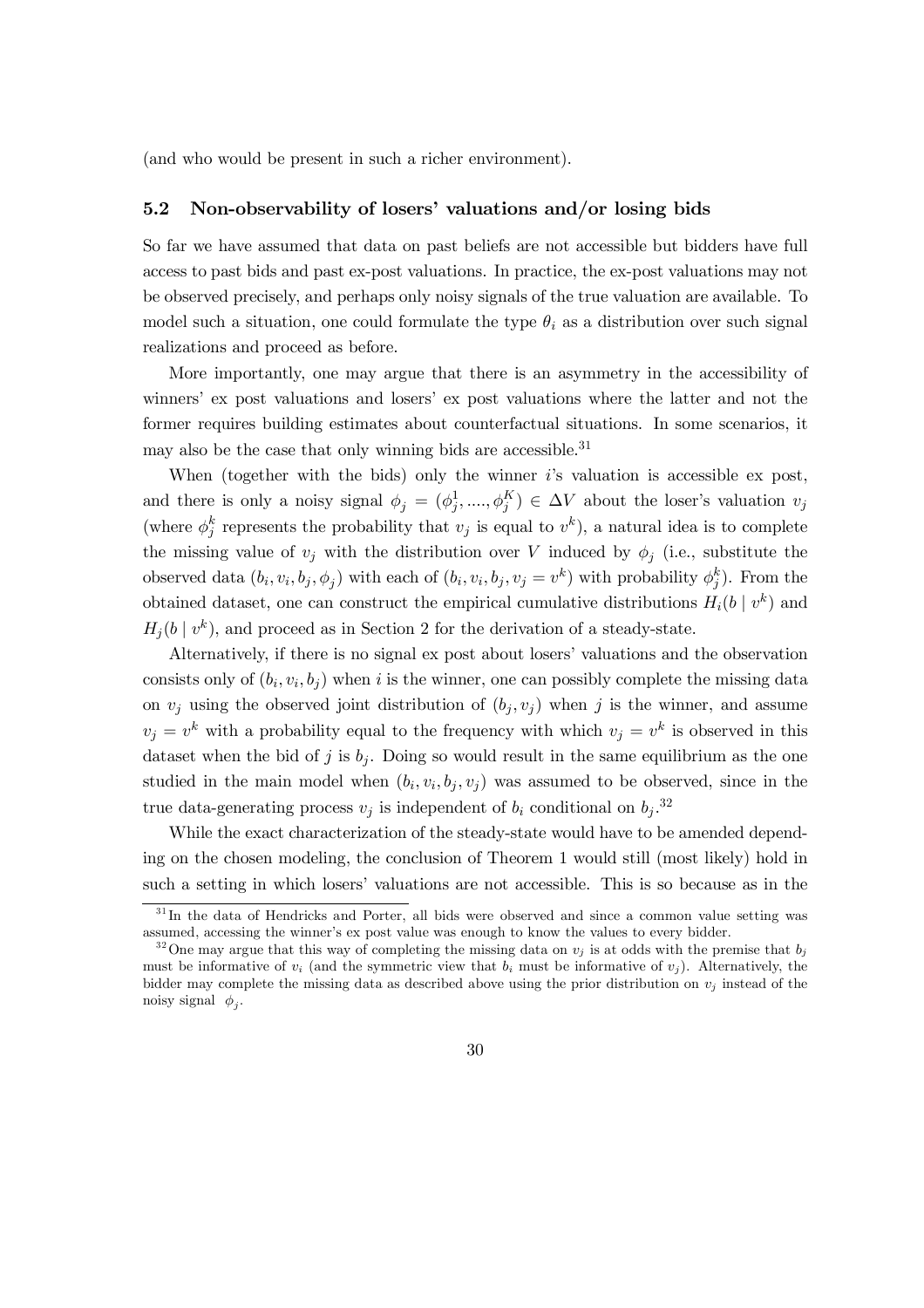main model, efficiency would require using an auction equivalent to a second-price auction (so as to guarantee an efficient allocation among rational bidders), and data-driven bidders would not bid their expected value in the second-price auction, since they would believe their competitor's bid is informative of their own value, as in the main model.

We next discuss the case in which all valuations are accessible ex post but only the winning bid and the identity of the winner is observable.<sup>33</sup>

Consider the case that after a symmetric auction with  $b_i > b_j$ , the data point  $(i, b_i, v_i, v_j)$ is observed, so that data about losing bids are not available. In the main model, we have taken  $H(b_i|v_i)$  to be the empirical distribution of the opponent's bid  $b_i$  conditional on valuation  $v_i$  for bidder i. If losing bids are not observed, this distribution is not directly accessible. We outline three exemplary models of how a bidder may construct  $H(b_j|v_i)$ that reflect different degrees of sophistication. For each approach, the constructed  $H(b_i|v_i)$ can be plugged into our equilibrium framework and the analysis would proceed as before.

A naive bidder may ignore that the observations about opponent's bids  $b_j$  for a given valuation  $v_i$  is selected and use the (observable) distribution  $H(b_j|v_i, b_j > b_i)$  instead of  $H(b_i|v_i)$ . This approach will lead bidder *i* to think that bidder *j* bids higher than in reality, which induces an additional bias.<sup>34</sup>

A semi-naive bidder may be aware that for each  $v_i$  she only observes a selected sample of opponent's bids  $b_j$  which satisfy  $b_j > b_i$ . For all other observations with a given  $v_i$ ,  $b_i$ is known and she can only infer that  $b_j < b_i$ . The bidder could then attempt to complete the missing data by assuming some distribution  $H(b_j | v_i, b_j < b_i)$ . A natural starting point would be the uniform distribution. We call this bidder semi-naive since she makes some ad hoc assumption about  $\tilde{H}(b_j|v_i, b_j < b_i)$ , but at least she makes an attempt to correct for the selected sample. Given this approach, one could construct a distribution  $H(b_j|v_i)$ that combines the empirical distribution  $H(b_j | v_i, b_j > b_i)$  and the assumed distributions  $H(b_j | v_i, b_j < b_i).$ 

Finally, a *sophisticated bidder* may attempt to estimate the distribution of  $b_i$  conditional on  $v_i$ , using some structural model. Since the correlation between  $b_1$  and  $b_2$  cannot be assessed from the data, a natural starting point is that a bidder takes them to be indepen-

 $33$ An alternative is that the auctioneer may disclose the identity of the winner and the *payment* she has to make. In a first-price auction, this is equivalent to disclosing the winning bid, but in an ascending auction or second-price auction, the payment is equal to the second highest bid and the following discussion has to be modified accordingly.

<sup>&</sup>lt;sup>34</sup> Jehiel (2018) uses a similar selection neglect to demonstrate how investor overoptimism can arise if investors only observe realized past projects.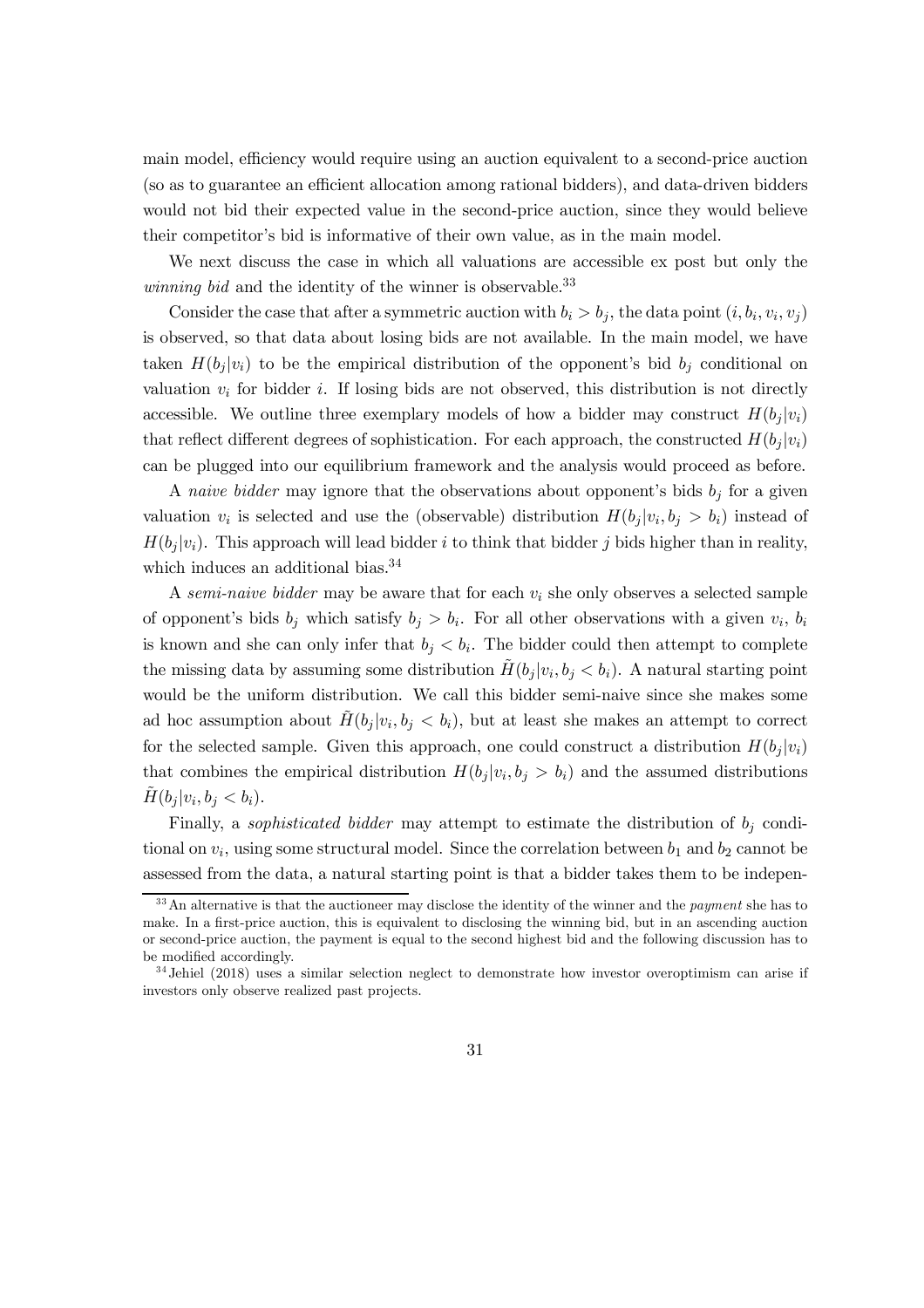dent (conditional on  $v_1$  and  $v_2$ ), and tries to identify the marginal conditional distribution  $H(b_i|v_i)$  from the data. An identical identification problem arises in competing risk models. Translated into our context, the results of Tsiatis (1975) show that for any (not necessarily independent) joint distribution of the bids  $b_1$  and  $b_2$ , one can construct unique marginal distributions that, under the assumption of independence are consistent with the observed data. The independence assumption is thus not testable and the sophisticated bidder is always able to pursue her approach.

Common to all three approaches is that, the naive, semi-naive, and the sophisticated bidder will deviate from the rational bid in the second-price auction if  $\theta_1$  and  $\theta_2$  are not independent. <sup>35</sup> This is the case since in all approaches the bidder believes that conditional on  $\theta_i$ ,  $v_i$  and  $b_j$  are correlated. Therefore, the impossibility of an efficient auction-like mechanism continues to hold since the presence of the rational type requires the use of the second-price auction, and as before, the  $m$ -type does not bid truthfully in a second-price auction.

#### 5.3 Anonymity of bids

In the above analysis, we have assumed that whether a past bid  $b$  came form a bidder in the role of bidder  $i$  or  $j$  was accessible in the dataset so that bidder  $i$  was able to relate the distribution of (past bidder j's bids)  $b_j$  to the realizations of (past bidder i's ex post values)  $v_i$ . In some cases, past bids would remain anonymous and the datasets would consist of  $(b, b', v_i, v_j)$  instead. In such cases, it would not be known whether b or b' was chosen by a bidder in the role of  $i$  or  $j$ . In the spirit of the analogy-based expectation equilibrium, this would call for considering an analogy partition that is bidder-anonymous in addition to being ex post-payoff relevant (see Jehiel, 2021). That is, for each  $v_i$ , bidder i would aggregate the distributions of b and b' (or equivalently of  $b_i$  and  $b_j$ ) conditional on  $v_i$ , and best-respond as if bidder  $j$  were playing according to such an aggregate distribution when the ex post value of i is  $v_i$ .

The analysis would be similar to the one above. In particular, we would still obtain an inefficiency result under the conditions of Theorem 1. But, it should be mentioned that in the anonymous bid case, even when  $\theta_i$  and  $\theta_j$  are independently distributed, the resulting steady state would induce some misspecifications on the part of a data-driven bidder  $i$ , as

<sup>&</sup>lt;sup>35</sup> Interestingly, only the last approach will have the converse property that when the distributions of types are independent, bidders are behaving optimally. In this sense, it is the approach bringing insights closest to those developed in the main part of the paper.

<sup>32</sup>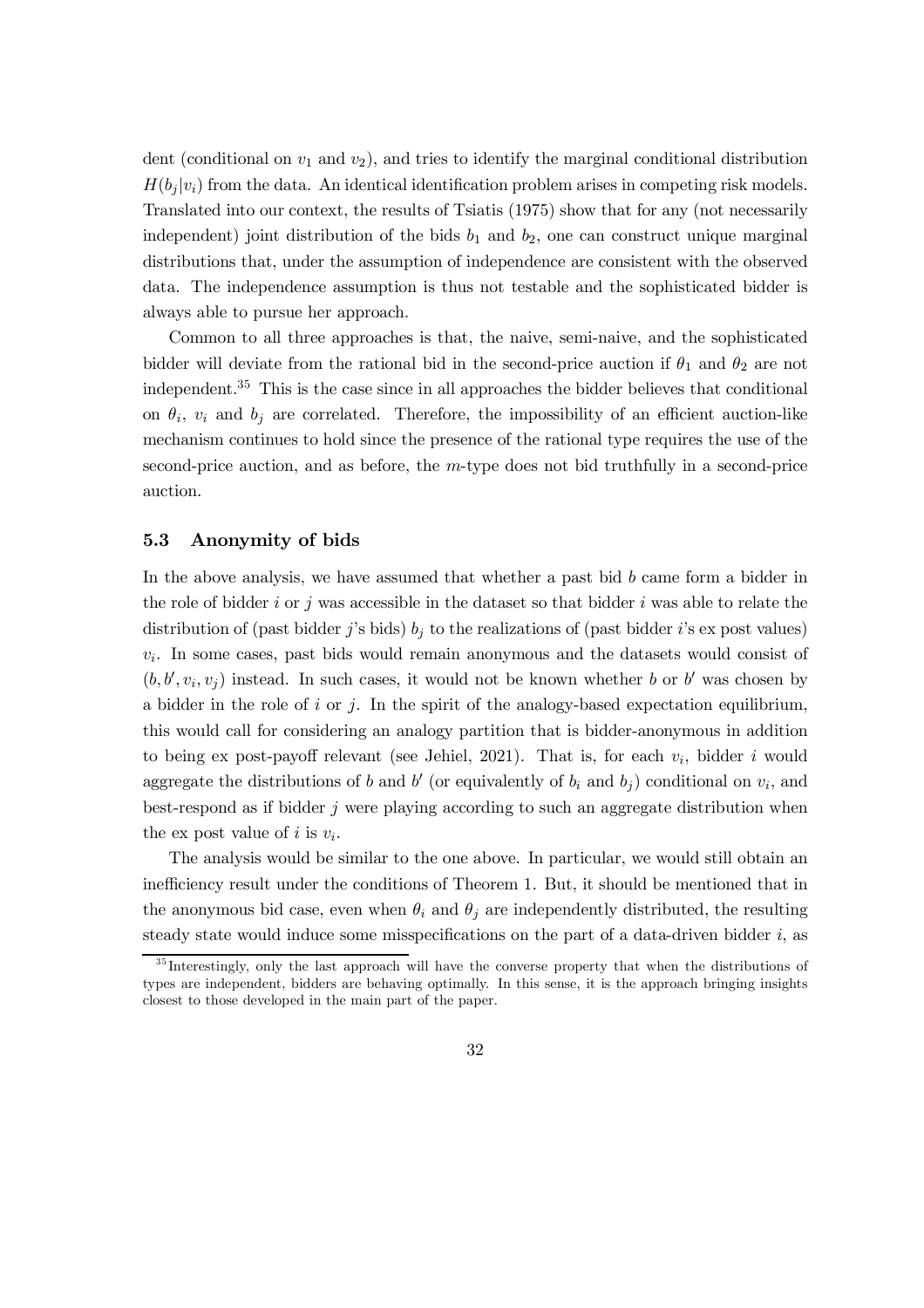it would lead such a bidder *i* to think that  $b_j$  is correlated to  $v_i$  when in fact only  $b_i$  is.<sup>36</sup>

#### 5.4 Other considerations

In this paper, we have taken as given the feedback that is made accessible to new bidders. One may wonder from a normative viewpoint whether it is in the interest of the designer to disclose as much as she can from what happened in past auctions. In particular, in our private value setting, if the designer could conceal every piece of information such as the bids from past auctions, she would make the identification of the correlation between the competitor's bid and one own's value impossible, thereby increasing the chance that novice bidders bid their expected value in the second-price auction. This simple insight is suggestive that in the face of novice bidders, concealing some information from past auctions that is available to the designer may sometimes be desirable. 37

While our study has focused on private value settings, the notion of data-driven equilibrium can easily be extended to cover more general interdependent value settings in which bidder *i*'s signal  $\theta_i$  would then be viewed as a probability distribution over  $(v_i, v_j)$  and not just over  $v_i$ . More precisely, building on the setup described in Section 2, such an extension would require letting player *i*'s interim type be  $\theta_i = (\theta_i^{k,k'})_{k,k'}$  where  $\theta_i^{k,k'}$  would denote the probability that  $v_i = v^k$  and  $v_j = v^{k'}$  for every  $k, k' = 1, ... K$ . The subjective expected utility of a data-driven bidder *i* with type  $\theta_i$  derived from bidding  $b_i$  would have to be modified as:

$$
U_i^m(b_i, \theta_i | b_j(\cdot)) = \sum_{k,k'} \theta_i^{k,k'} \int_{B_j} [v^k q_i(b_i, b_j) - p_i(b_i, b_j)] dH_i(b_j | v_i = v^k, v_j = v^{k'})
$$

where as before  $b_j(\theta_j, s_j)$  denotes the bid of bidder j with interim type  $\theta_j$  and sophistication type  $s_j$  and  $H_i(\cdot|v_i = v^k, v_j = v^{k'})$  now denotes the cumulative distribution of bid  $b_j$ conditional on  $v_i = v^k$  and  $v_j = v^{k'}$ . That is, from the data set, the data-driven bidder i would be able to construct the empirical distribution of  $b_i$  for each realization of  $(v_i, v_j)$ 

<sup>&</sup>lt;sup>36</sup>In the case of two bidders, one could argue that knowing the rule of the auction and observing who the winner is would allow to identify who from *i* or *j* submitted the bids *b* and *b'*, therefore not requiring a new analysis. However, with more than two bidders, anonymity would bring extra coarseness (regarding the bids of the losers) as compared to the main model, and a discussion similar to that developed here would have some bite.

<sup>&</sup>lt;sup>37</sup>One may object to this that novice bidders would then seek themselves information on past bids, and it is not clear then they would bid their expected value.

<sup>33</sup>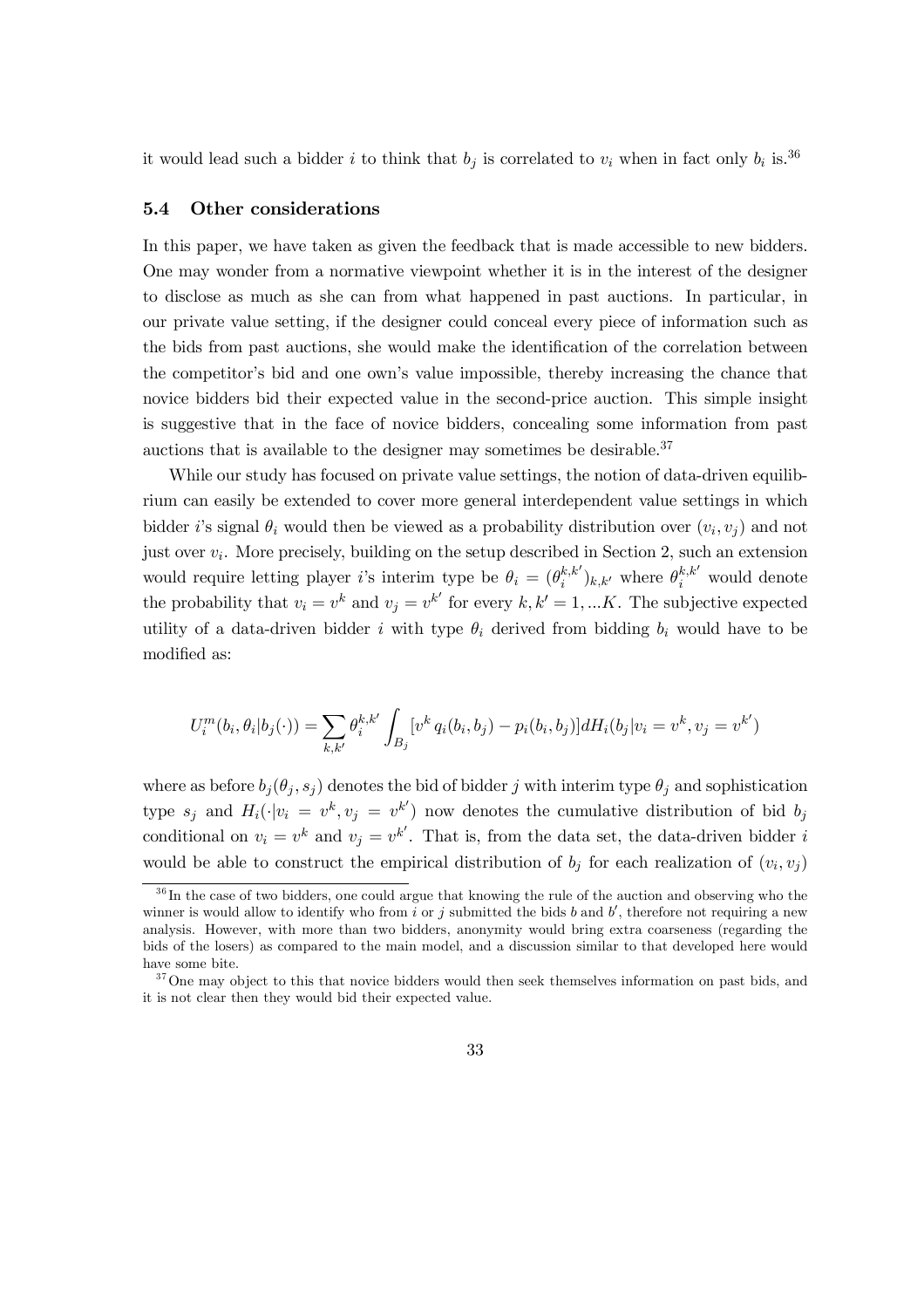and derive  $H_i(\cdot|v_i = v^k, v_j = v^{k'})$  accordingly. And the information about  $(v_i, v_j)$  through  $\theta_i$  obtained by bidder *i* at the time of the auction would be combined with this to build the above subjective expected utility.<sup>38</sup> The study of such extensions is left for future research, even if given the existing literature (with rational bidders only) and the insights developed above, there is little hope that efficient auctions may exist in such a case.

We have focused on a class of auction-like mechanisms in which bids are one-dimensional and a higher bid increases the chance of winning the auction. This is a natural class that covers virtually all practically relevant auction formats. In the working paper version, we explore whether more elaborate mechanisms could help improve efficiency. We note in our basic setup that since no two different types would have the same belief about the distribution of the opponent's interim type (for generic distributions), scoring rule mechanisms of the type considered in Johnson, Pratt, and Zeckhauser (1990) would allow the designer to elicit the interim type and approximate any allocation goal of her choice such as efficiency. However, we note that such a conclusion would not be robust to the inclusion of richer specifications of cognitive limitations which would, under plausible formulations, lead different interim types to have the same beliefs about the distribution of their opponent's interim type. Independently of this, such mechanisms are fragile, as stressed in the robust mechanism design literature.

# 6 Conclusion

This paper has revisited the possibility of efficient auctions when some bidders form their beliefs about others' bidding strategies based on accessible data from similar auctions which consist only of ex post values and bids. Our main impossibility result obtained in a private value setting demonstrates a novel source of potential inefficiency related to the cognitive limitation that is induced by missing data on the signals observed at the time of the auction. Developing the approach to the broader understanding and quantifications of inefficiencies in general design settings including among others bargaining and the provision of public goods would look like interesting next steps.

<sup>&</sup>lt;sup>38</sup>Observe that as in classic models of interdependent values, the information about  $v_i$  would be used only to adjust the inference to be made from the bid of the opponent to the extent that  $H_i(\cdot|v_i, v_j)$  would in general depend on  $v_i$ .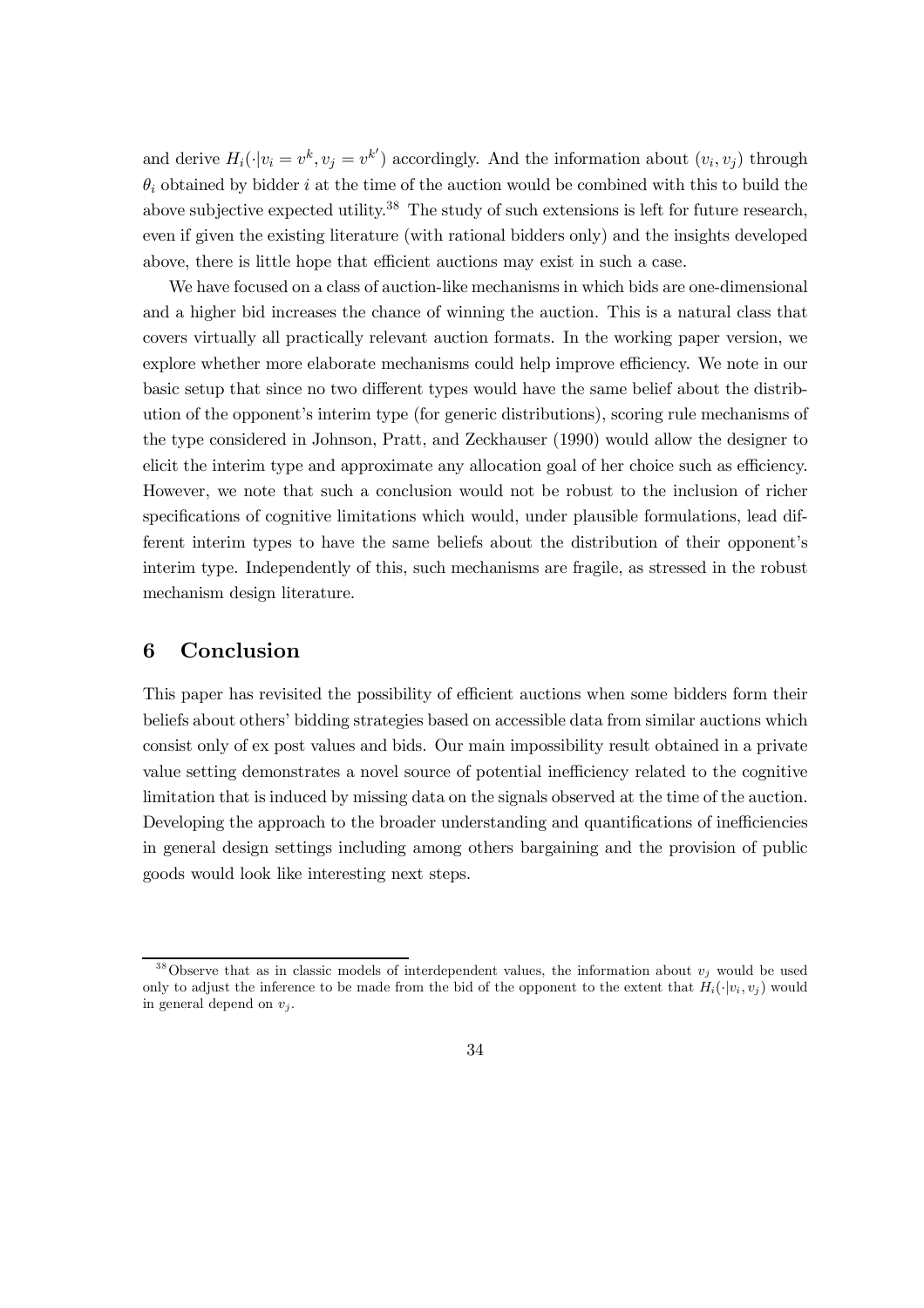# A Omitted Proofs

# A.1 Proof of Proposition 1

*Proof of Proposition 1.* If  $\lambda \in (0, 1)$ , efficiency would require that  $b^m(\theta_i) = \theta_i$  which implies

$$
H^{\text{SPA}}(b \mid v_i = 1) = \int_0^1 F(b \mid \tilde{\theta}_i) \tilde{\theta}_i \frac{f(\tilde{\theta}_i)}{\mathbb{E}[\tilde{\theta}_i]} d\tilde{\theta}_i,
$$
  

$$
H^{\text{SPA}}(b \mid v_i = 0) = \int_0^1 F(b \mid \tilde{\theta}_i) (1 - \tilde{\theta}_i) \frac{f(\tilde{\theta}_i)}{\mathbb{E}[1 - \tilde{\theta}_i]} d\tilde{\theta}_i.
$$

Moreover, we must have

$$
\theta_i \in \arg\max_b \left\{ \theta_i H^{\text{SPA}}(b \mid v_i = 1) - \theta_i \int_0^b x dH^{\text{SPA}}(x | v_i = 1) - (1 - \theta_i) \int_0^b x dH^{\text{SPA}}(x | v_i = 0) \right\}
$$

Differentiating the objective function and setting  $b=\theta_i$  yields

$$
(1 - \theta_i)\theta_i \left[ H^{\text{SPA}}(\theta_i \mid v_i = 1) - H^{\text{SPA}}(\theta_i \mid v_i = 0) \right]
$$

We have

$$
H^{\text{SPA} \prime}(\theta_i \mid v_i = 1) - H^{\text{SPA} \prime}(\theta_i \mid v_i = 0)
$$
  
\n
$$
= \int_0^1 f(\theta_i \mid \tilde{\theta}_i) \tilde{\theta}_i \frac{f(\tilde{\theta}_i)}{\mathbb{E}[\tilde{\theta}_i]} d\tilde{\theta}_i - \int_0^1 f(\theta_i \mid \tilde{\theta}_i) (1 - \tilde{\theta}_i) \frac{f(\tilde{\theta}_i)}{\mathbb{E}[1 - \tilde{\theta}_i]} d\tilde{\theta}_i
$$
  
\n
$$
= \int_0^1 \left[ \frac{\tilde{\theta}_i}{\mathbb{E}[\tilde{\theta}_i]} - \frac{1 - \tilde{\theta}_i}{1 - \mathbb{E}[\tilde{\theta}_i]} \right] f(\theta_i \mid \tilde{\theta}_i) f(\tilde{\theta}_i) d\tilde{\theta}_i
$$
  
\n
$$
= f(\theta_i) \int_0^1 \left[ \frac{\tilde{\theta}_i}{\mathbb{E}[\tilde{\theta}_i]} - \frac{1 - \tilde{\theta}_i}{1 - \mathbb{E}[\tilde{\theta}_i]} \right] f(\tilde{\theta}_i | \theta_i) d\tilde{\theta}_i
$$
  
\n
$$
= f(\theta_i) \left[ \frac{\mathbb{E}[\tilde{\theta}_i | \theta_j = \theta_i]}{\mathbb{E}[\tilde{\theta}_i]} - \frac{1 - \mathbb{E}[\tilde{\theta}_i | \theta_j = \theta_i]}{1 - \mathbb{E}[\tilde{\theta}_i]} \right]
$$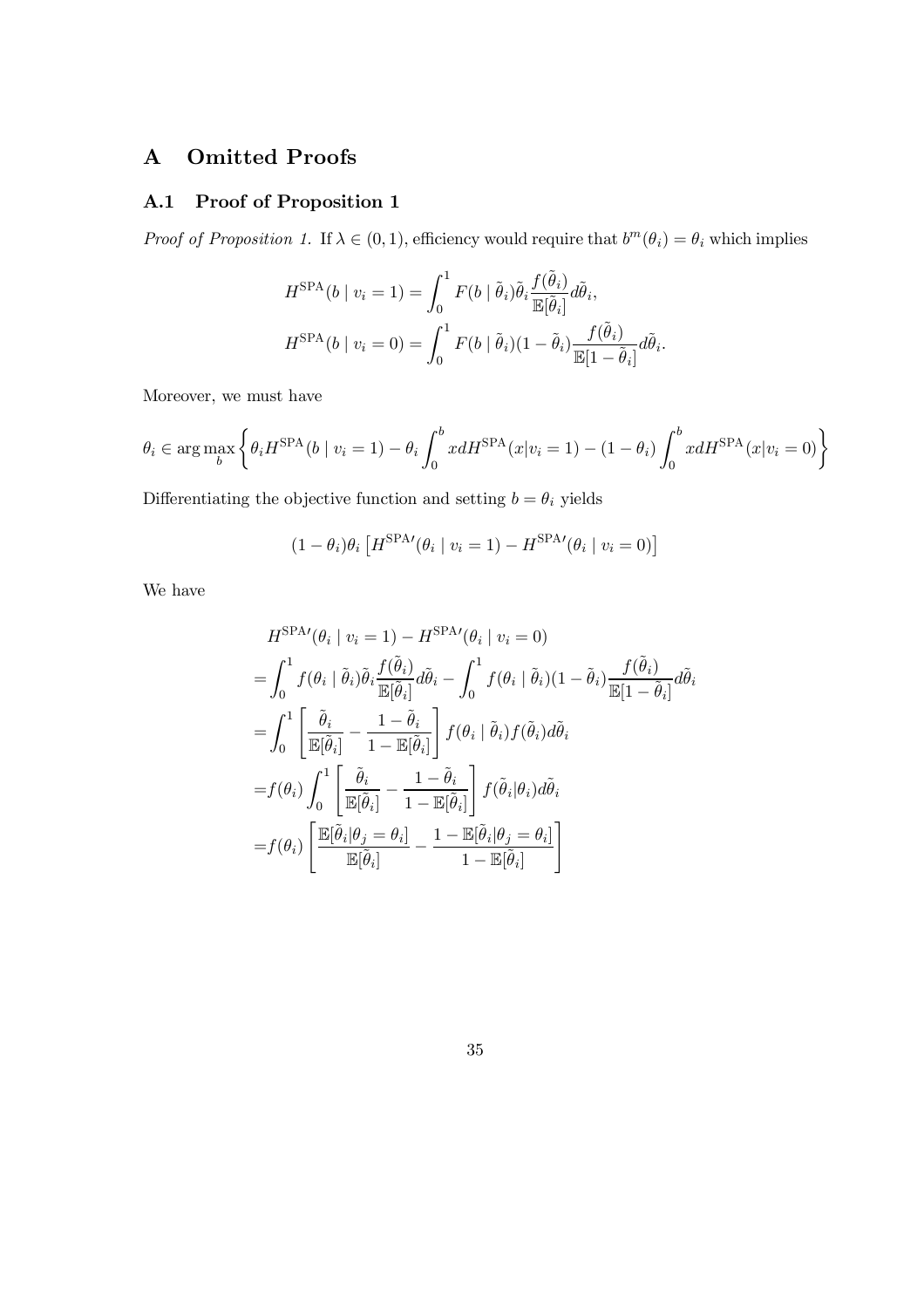Hence, for bidding  $\theta_i$  to be optimal for the misspecified type we must have for all  $\theta_i$ :

$$
\frac{\mathbb{E}[\tilde{\theta}_i|\theta_j = \theta_i]}{\mathbb{E}[\tilde{\theta}_i]} - \frac{1 - \mathbb{E}[\tilde{\theta}_i|\theta_j = \theta_i]}{1 - \mathbb{E}[\tilde{\theta}_i]} = 0
$$
  

$$
\iff \mathbb{E}[\tilde{\theta}_i|\theta_j = \theta_i] = \mathbb{E}[\tilde{\theta}_i]
$$

If the last line holds for all  $\theta_i$  we must have

$$
\int_0^1 \tilde{\theta}_i f(\tilde{\theta}_i | \theta_j) d\tilde{\theta}_i = \mathbb{E}[\tilde{\theta}_i], \qquad \forall \theta_j,
$$
  

$$
\iff \qquad \int_0^1 \tilde{\theta}_i \theta_j f(\tilde{\theta}_i, \theta_j) d\tilde{\theta}_i = \mathbb{E}[\tilde{\theta}_1] \theta_j f(\theta_j), \qquad \forall \theta_j,
$$
  

$$
\implies \qquad E\left[\tilde{\theta}_i \theta_j\right] = \left(\mathbb{E}[\tilde{\theta}_i]\right)^2.
$$

The last line implies that we must have  $Corr[\theta_1, \theta_2] = 0$  if the misspecified types first-order condition is satisfied for  $b = \theta_i$  for all  $\theta_i$ . Therefore, if Corr $[\theta_1, \theta_2] \neq 0$ , there are types for which a misspecified bidder will not bid  $\theta_i$  and since  $b^r(\theta_j) = \theta_j$  for all types and  $\lambda \in (0, 1)$ , the allocation will be inefficiency for some type profiles.  $\Box$ 

## A.2 Proof of Proposition 2

Proof of Proposition 2. An efficient allocation requires that  $b^r(\theta_i) = b^m(\theta_i) = b(\theta_i)$  for all  $\theta_i \in [0, 1]$ . We denote the inverse of  $b(\cdot)$  by  $\theta$ .

The rational type's bid solves

$$
\max_b (\theta_i - b) F(\theta(b) | \theta_i)
$$

The FOC yields

$$
-F(\theta_i|\theta_i) + (\theta_i - b(\theta_i)) f(\theta_i|\theta_i)\theta'_i(b(\theta_i)) = 0
$$
  

$$
\iff b'(\theta_i) = (\theta_i - b(\theta_i)) \frac{f(\theta_i|\theta_i)}{F(\theta_i|\theta_i)}.
$$
 (7)

The solution with boundary condition  $b(0) = 0$  is

$$
b(\theta_i) = \int_0^{\theta_i} x e^{-\int_x^{\theta_i} \frac{f(y|y)}{F(y|y)} dy} \frac{f(x|x)}{F(x|x)} dx.
$$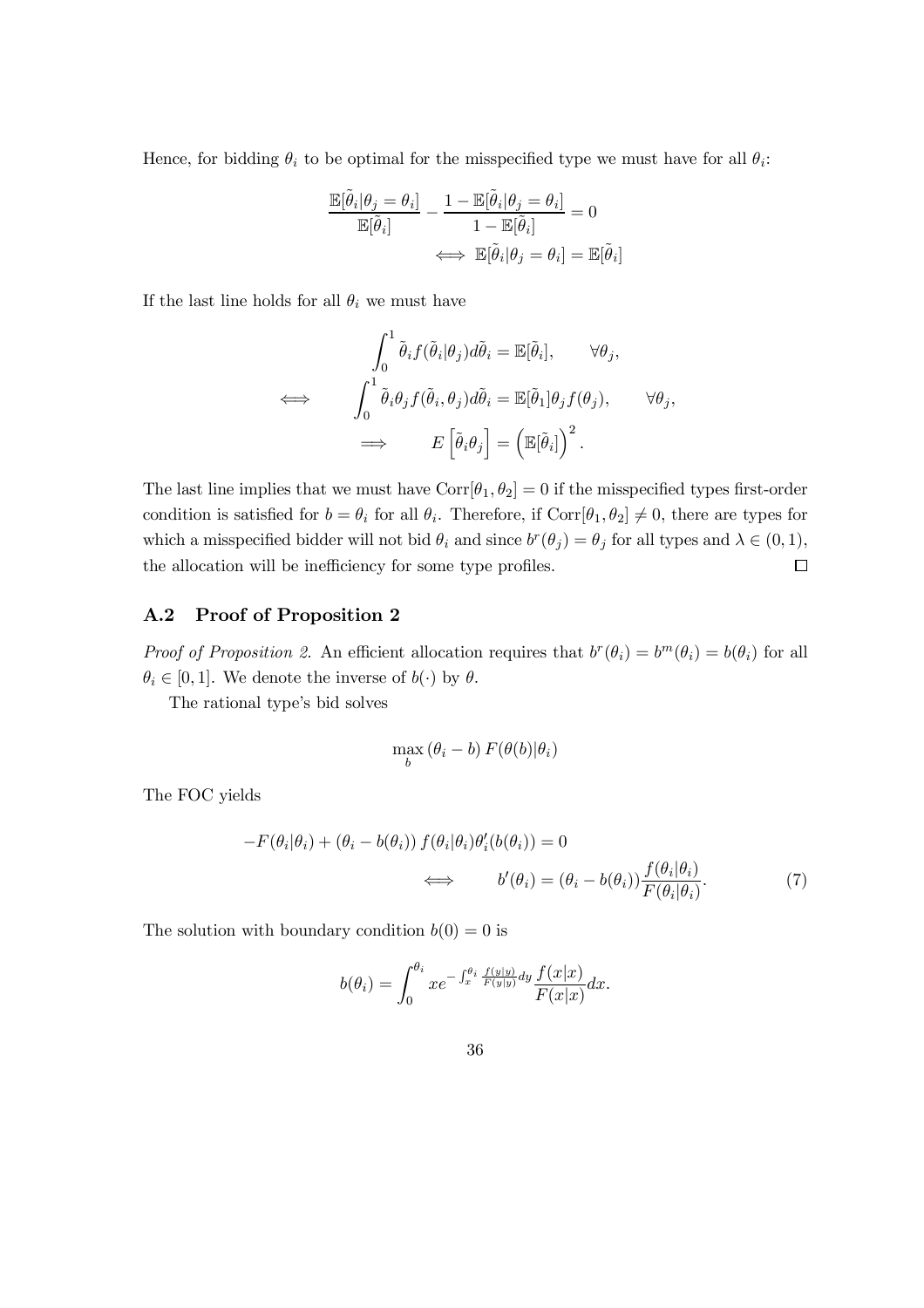The misspecified type maximizes (3)

$$
\max_{b} (1 - b) \theta_i H^{\text{FPA}}(b \mid v_i = 1) - b(1 - \theta_i) H^{\text{FPA}}(b \mid v_i = 0).
$$

with

$$
H^{\text{FPA}}(b \mid v_i = 1) = \int_0^1 F(\theta(b) \mid \tilde{\theta}_i) \tilde{\theta}_i \frac{f(\tilde{\theta}_i)}{E[\tilde{\theta}_i]} d\tilde{\theta}_i,
$$
  

$$
H^{\text{FPA}}(b \mid v_i = 0) = \int_0^1 F(\theta(b) \mid \tilde{\theta}_i) (1 - \tilde{\theta}_i) \frac{f(\tilde{\theta}_i)}{E[1 - \tilde{\theta}_i]} d\tilde{\theta}_i.
$$

This yields

$$
\theta_i H^{\text{FPA}}(b(\theta_i) | v_i = 1) + (1 - \theta_i) H^{\text{FPA}}(b(\theta_i) | v_i = 0)
$$
  
=  $(1 - b(\theta_i)) \theta_i H^{\text{FPA}}(b(\theta_i) | v_i = 1) - b(\theta_i)(1 - \theta_i) H^{\text{FPA}}(b(\theta_i) | v_i = 0)$ 

Using

$$
H^{\text{FPA}\prime}(b \mid v_i = 1) = \theta'(b) \int_0^1 f(\theta(b) \mid \tilde{\theta}_i) \tilde{\theta}_i \frac{f(\tilde{\theta}_i)}{E[\tilde{\theta}_i]} d\tilde{\theta}_i = \theta'(b) \frac{E[\tilde{\theta}_i | \theta(b)]}{E[\tilde{\theta}_i]} f(\theta(b))
$$
  

$$
H^{\text{FPA}\prime}(b \mid v_i = 0) = \theta'(b) \int_0^1 f(\theta(b) \mid \tilde{\theta}_i) (1 - \tilde{\theta}_i) \frac{f(\tilde{\theta}_i)}{E[1 - \tilde{\theta}_i]} d\tilde{\theta}_i = \theta'(b) \frac{1 - E[\tilde{\theta}_i | \theta(b)]}{1 - E[\tilde{\theta}_i]} f(\theta(b))
$$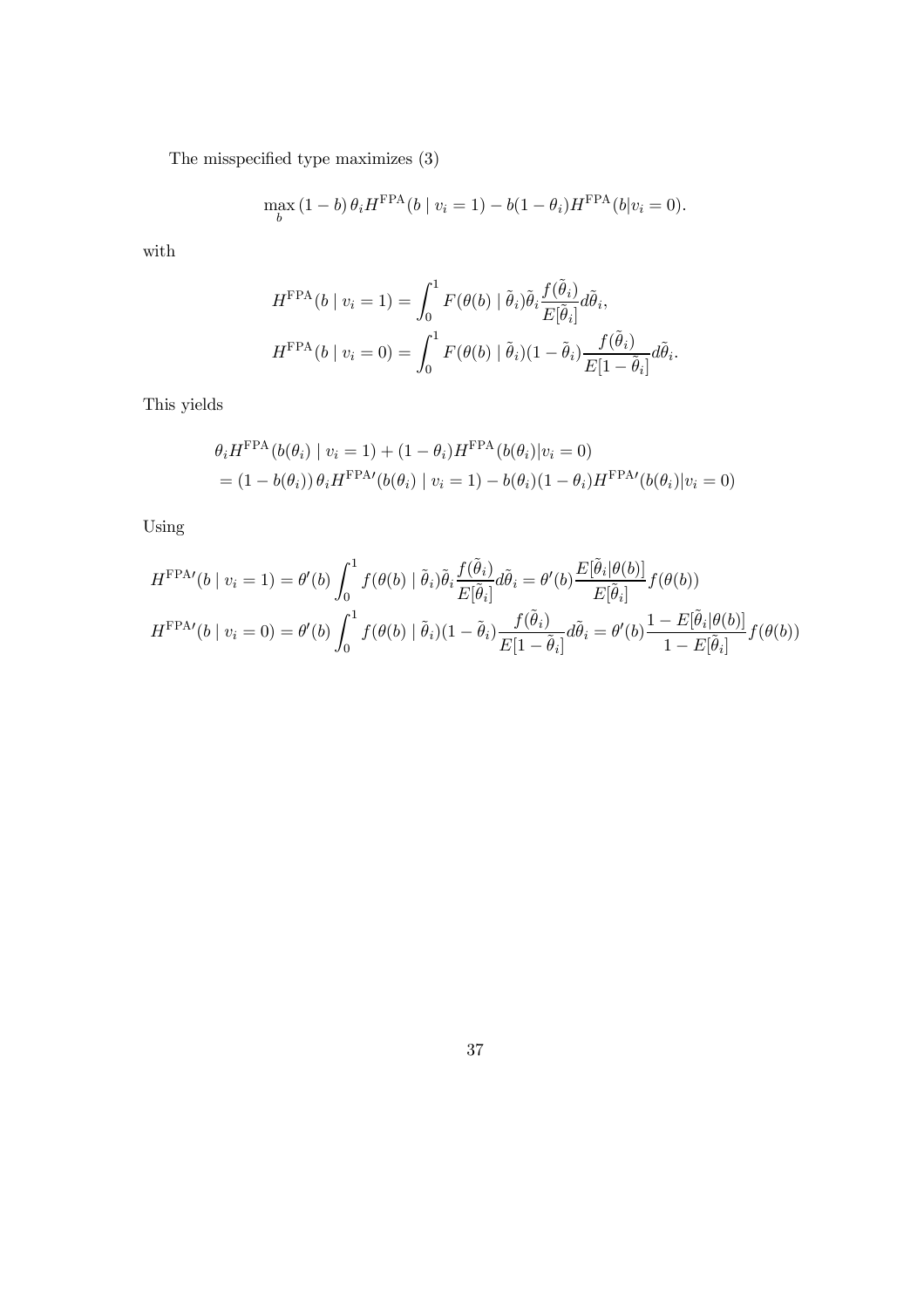we have

$$
\theta_{i} \int_{0}^{1} F(\theta_{i} \mid \tilde{\theta}_{i}) \tilde{\theta}_{i} \frac{f(\tilde{\theta}_{i})}{E[\tilde{\theta}_{i}]} d\tilde{\theta}_{i} + (1 - \theta_{i}) \int_{0}^{1} F(\theta_{i} \mid \tilde{\theta}_{i}) (1 - \tilde{\theta}_{i}) \frac{f(\tilde{\theta}_{i})}{E[1 - \tilde{\theta}_{i}]} d\tilde{\theta}_{i}
$$
\n
$$
= (1 - b(\theta_{i})) \theta_{i} \theta'(b(\theta_{i})) \frac{E[\tilde{\theta}_{i} | \theta_{i}]}{E[\tilde{\theta}_{i}]} f(\theta_{i}) - b(\theta_{i}) (1 - \theta_{i}) \theta'(b(\theta_{i})) \frac{1 - E[\tilde{\theta}_{i} | \theta_{i}]}{1 - E[\tilde{\theta}_{i}]} f(\theta_{i})
$$
\n
$$
\Longleftrightarrow \theta_{i} \int_{0}^{1} F(\theta_{i} \mid \tilde{\theta}_{i}) \tilde{\theta}_{i} \frac{f(\tilde{\theta}_{i})}{E[\tilde{\theta}_{i}]} d\tilde{\theta}_{i} + (1 - \theta_{i}) \int_{0}^{1} F(\theta_{i} \mid \tilde{\theta}_{i}) (1 - \tilde{\theta}_{i}) \frac{f(\tilde{\theta}_{i})}{E[1 - \tilde{\theta}_{i}]} d\tilde{\theta}_{i}
$$
\n
$$
= \frac{1 - b(\theta_{i})}{b'(\theta_{i})} \theta_{i} \frac{E[\tilde{\theta}_{i} | \theta_{i}]}{E[\tilde{\theta}_{i}]} f(\theta_{i}) - \frac{b(\theta_{i})}{b'(\theta_{i})} (1 - \theta_{i}) \frac{1 - E[\tilde{\theta}_{i} | \theta_{i}]}{1 - E[\tilde{\theta}_{i}]} f(\theta_{i})
$$
\n
$$
\Longleftrightarrow b'(\theta_{i}) = \frac{(1 - b(\theta_{i})) \theta_{i} \frac{E[\tilde{\theta}_{i} | \theta_{i}]}{E[\tilde{\theta}_{i}]} f(\theta_{i}) - b(\theta_{i}) (1 - \theta_{i}) \frac{1 - E[\tilde{\theta}_{i} | \theta_{i}]}{1 - E[\tilde{\theta}_{i}]} f(\theta_{i})}
$$
\n
$$
= \theta_{i} \frac{E[\tilde{\theta}_{i} | \theta_{i}]}{b_{i} \int_{0}^{1} F(\theta_{i}
$$

Where the last line follows from  $(7)$ . Matching coefficients, we get

$$
\frac{\frac{E[\tilde{\theta}_{i}|\theta_{i}]}{E[\tilde{\theta}_{i}]}f(\theta_{i})}{\theta_{i}\int_{0}^{1}F(\theta_{i}\mid\tilde{\theta}_{i})\tilde{\theta}_{i}\frac{f(\tilde{\theta}_{i})}{E[\tilde{\theta}_{i}]}d\tilde{\theta}_{i} + (1-\theta_{i})\int_{0}^{1}F(\theta_{i}\mid\tilde{\theta}_{i})(1-\tilde{\theta}_{i})\frac{f(\tilde{\theta}_{i})}{E[1-\tilde{\theta}_{i}]}d\tilde{\theta}_{i}} = \frac{f(\theta_{i}|\theta_{i})}{F(\theta_{i}|\theta_{i})}
$$

and

$$
\frac{\theta_i \frac{E[\tilde{\theta}_i|\theta_i]}{E[\tilde{\theta}_i]} f(\theta_i) - (1 - \theta_i) \frac{1 - E[\tilde{\theta}_i|\theta_i]}{1 - E[\tilde{\theta}_i]} f(\theta_i)}{\theta_i \int_0^1 F(\theta_i \mid \tilde{\theta}_i) \tilde{\theta}_i \frac{f(\tilde{\theta}_i)}{E[\tilde{\theta}_i]} d\tilde{\theta}_i + (1 - \theta_i) \int_0^1 F(\theta_i \mid \tilde{\theta}_i) (1 - \tilde{\theta}_i) \frac{f(\tilde{\theta}_i)}{E[1 - \tilde{\theta}_i]} d\tilde{\theta}_i} = \frac{f(\theta_i|\theta_i)}{F(\theta_i|\theta_i)}
$$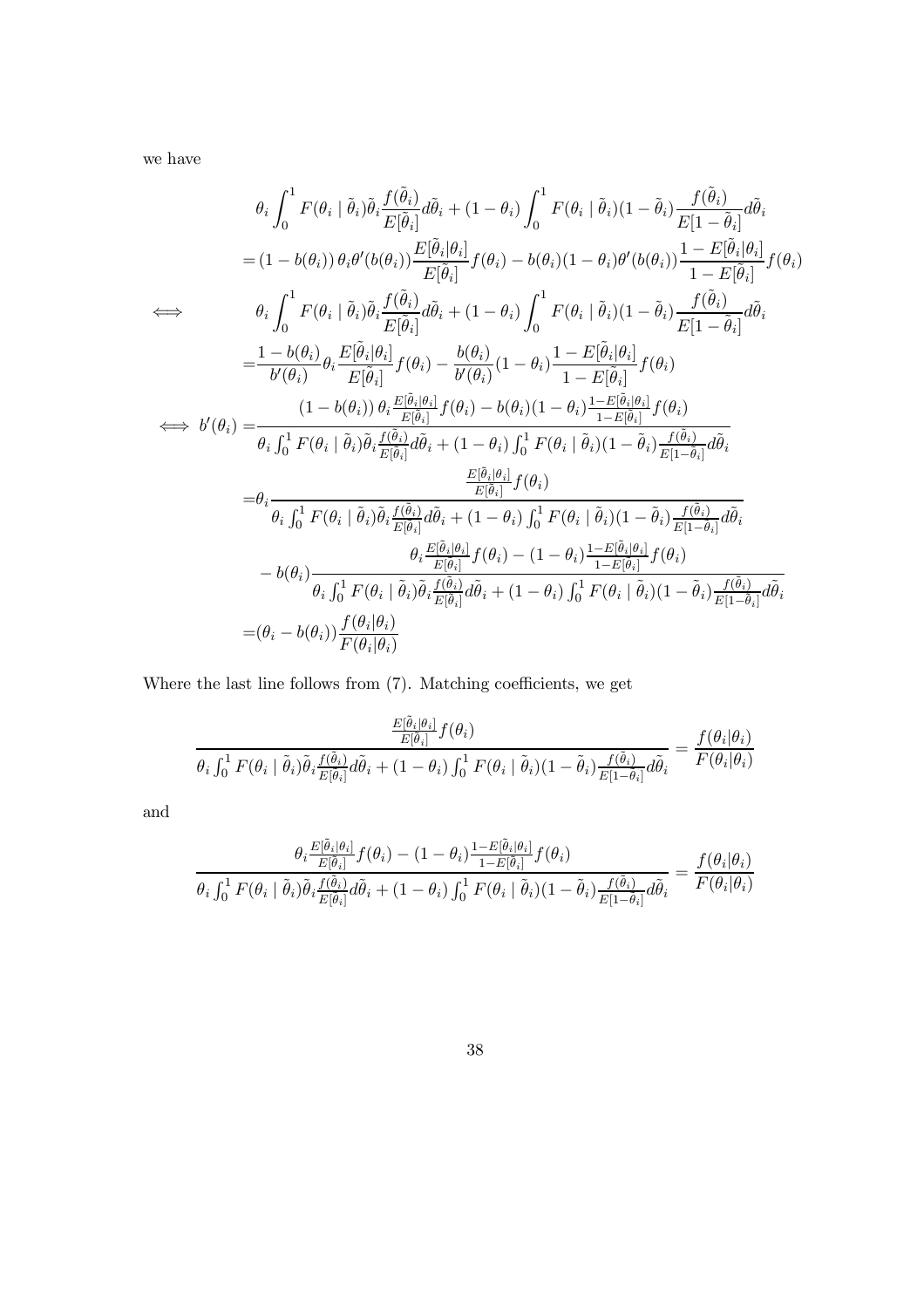Combining these we have

$$
\frac{E[\tilde{\theta}_{i}|\theta_{i}]}{E[\tilde{\theta}_{i}]} = \theta_{i} \frac{E[\tilde{\theta}_{i}|\theta_{i}]}{E[\tilde{\theta}_{i}]} - (1 - \theta_{i}) \frac{1 - E[\tilde{\theta}_{i}|\theta_{i}]}{1 - E[\tilde{\theta}_{i}]} \n\frac{E[\tilde{\theta}_{i}|\theta_{i}]}{E[\tilde{\theta}_{i}]} = \frac{1 - E[\tilde{\theta}_{i}|\theta_{i}]}{1 - E[\tilde{\theta}_{i}]}
$$

 $\Box$ This is the same condition as for the SPA which requires that  $Corr[\theta_1, \theta_2] = 0$ .

## A.3 Proof of Lemma 1

*Proof of Lemma 1.* Consider the equilibrium of the original mechanism  $\tilde{M}$ . For each bidder i and each  $s_i \in \{r, m\}$ , we define a (non-empty) correspondence that contains all bids that types with expected valuation  $w_i$  use.

$$
b_i^{s_i}(w_i) = \tilde{b}_i(w_i, X, s_i)
$$

where  $X = [0,1]^{K-2}$ . We prove the lemma in three steps: (1) we obtain an efficient equilibrium of the original mechanism with single-valued correspondences (or functions)  $\hat{b}_i^{s_i}$ . (2) We show that these functions satisfy  $\hat{b}_i^r(w) = \hat{b}_i^s(w) = \tilde{\phi}_i(\hat{b}_j^r(w)) = \tilde{\phi}_i(\hat{b}_j^r(w))$ , and a change of variable allows us to construct a mechanism  $\check{M} = (B, (\check{W}_i), (\check{L}_i), Id)$  that has an efficient equilibrium in which  $\check{b}_i^r(w) = \check{b}_i(w) = \check{b}_j^r(w) = \check{b}_j^r(w) = \check{b}(w)$ . (3) We remove jump continuities in  $\check{b}(w)$  and normalize the range of  $\check{b}(w)$  to obtain a mechanism  $M = ([0, 1], (W_i), (L_i), Id)$  so that the (normalized) continuous part of  $\check{b}(w)$  is an efficient equilibrium. We show that removing the discontinuities does not destroy the smoothness of the simple mechanism  $M$ .

**Step 1:** First, note that efficiency requires that the correspondences  $b_i^{s_i}$  for  $i \in \{1,2\}$ must be strictly increasing, meaning any selection must be strictly increasing. We denote the point-wise infimum and supremum of the correspondence by  $\underline{b}_i^{s_i}(w) = \inf b_i^{s_i}(w_i)$  and  $\overline{b}_i^{s_i}$  $s_i(s_i(w)) = \sup b_i^{s_i}(w_i)$ . Note that the infimum  $\underline{b}_i^{s_i}(w)$  is strictly increasing if any selection from  $b_i^{s_i}(w)$  is strictly increasing.

Suppose for some  $w_i$ ,  $b_i^r(w_i)$  is not single-valued. Efficiency and the fact that the in requires that for every  $b_i \in [\underline{b}_i^{s_i}(w), \overline{b}_i^{s_i}]$  $_{i}^{s_{i}}(w)$ ],  $\left(b_{j}^{s_{j}}\right)$ j  $\Big)^{-1}$   $(\phi_2(b_i)) \subset \{w_i\}$ , that is, any bid in the closed interval between the between the infimal and supremal bid that bidder  $i$  with interim value  $w_i$  places in equilibrium is either not placed by bidder j or it is placed by a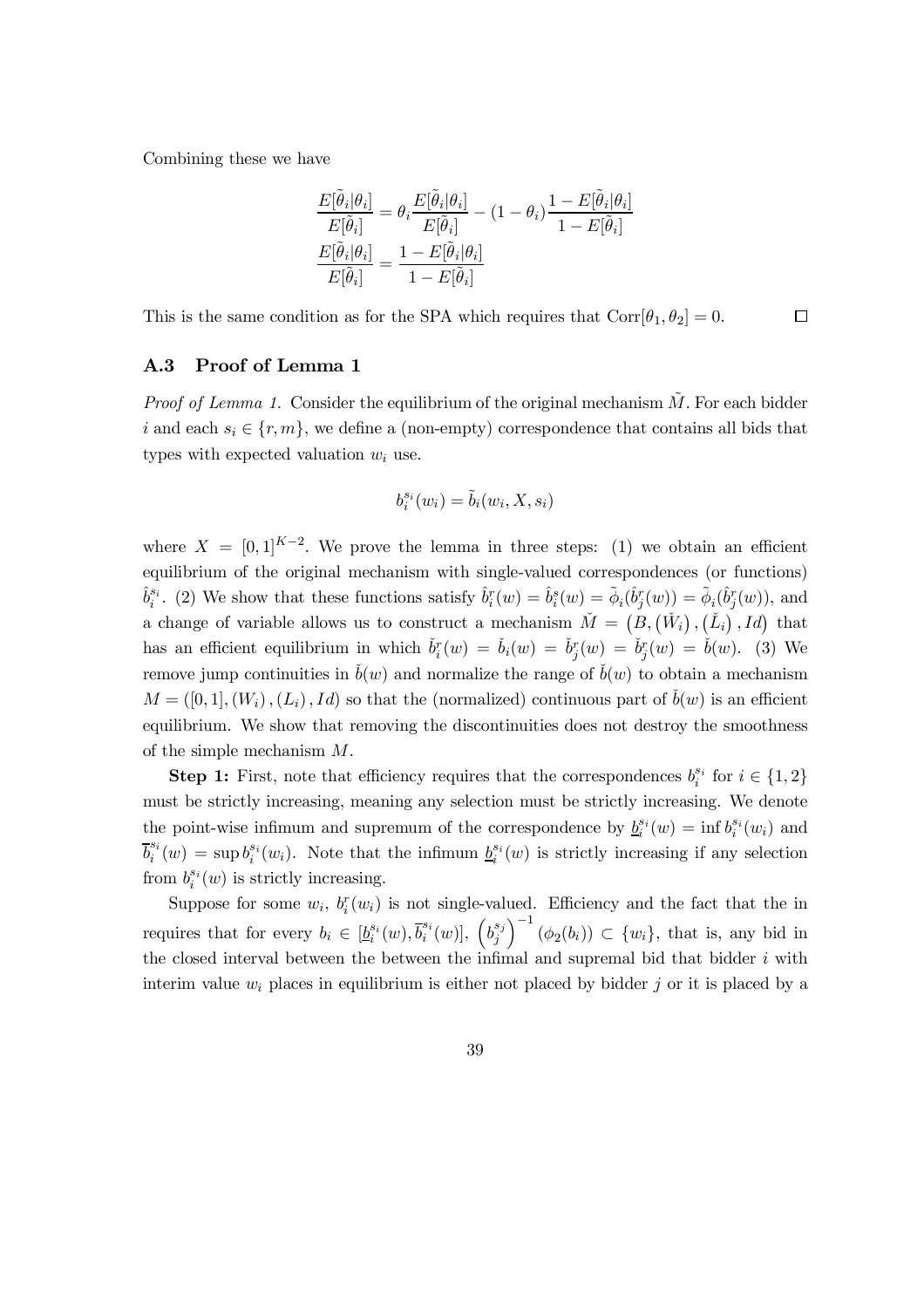bidder with the same interim value. We can include the infimum (and supremum) since  $w_j \in \left(b_j^{s_j}\right)$ j  $\int_{0}^{-1} (\phi_2(b_i^{s_i}(w)))$  for some  $w_j \langle w_i \rangle$  would imply that there exists  $w'_i \in (w_j, w_i)$ such that  $b'_i < \underline{b}_i^{s_i}(w)$  for some  $b'_i \in b_i^{s_i}(w'_i)$ , which violates efficiency.

Since the probability that  $w_j = w_i$  conditional on  $(w_i, x_i)$  is zero for all  $x_i \in X_i$ , the rational type is indifferent between all bids in  $[\underline{b}_i^{s_i}(w), \overline{b}_i^{s_i}]$  $\hat{b}_i(w)$ . We set  $\hat{b}_i(w_i, x_i, r) :=$  $\hat{b}^r_i(w_i) := \underline{b}^r_i(w)$ . Similar steps show that we can set  $\hat{b}_i(w_i, x_i, m) := \hat{b}^m_i(w_i) := \underline{b}^m_i(w)$ .

Since the probability that  $E[v_i|\theta_i] = w_i$  is zero, and there are at most countably many discontinuities, this modification of  $\tilde{b}_i$  to  $\hat{b}_i$  does not change the incentives of bidder j so that we have constructed a new equilibrium in which the correspondences of bidder  $i$  are single valued. We can apply the same modification to the strategy of bidder  $j$ . Clearly these modification preserve efficiency since  $b_j^{s_j}$  $\delta_j^{s_j}(w_j) < \phi_2(\inf \tilde{b}_i^r(w_i))$  whenever  $w_j < w_i$ .

**Step 2:** We have shown in Step 1 that there exists an efficient equilibrium of  $M$  that is given by the function  $\hat{b}_i^s(w), i \in \{1,2\}, s \in \{r, m\}$ . Clearly, efficiency requires that  $\hat{b}_i^r(w) =$  $\hat{b}^m_i(w) = \phi_i(\hat{b}^r_j(w)) = \phi_i(\hat{b}^m_j(w)) =: \hat{b}_i(w)$  for almost every w. The only exceptions are a countable set of interim values where all functions have a jump-discontinuity. Here we can  ${\rm redefine} \; \hat{b}^r_i(w) = \hat{b}^m_i(w) = \hat{b}_i(w) := \lim_{w' \uparrow w} \min \left\{ \hat{b}^r_i(w'), \hat{b}^m_i(w'), \phi_i(\hat{b}^r_j(w')), \phi_i(\hat{b}^m_j(w')) \right\}$  for  $i \neq j$ , so that  $\hat{b}_i^r(w) = \hat{b}_i^m(w) = \phi_i(\hat{b}_j^r(w)) = \phi_i(\hat{b}_j^m(w)) = \hat{b}_i(w)$  for every w, and  $\hat{b}_i(w)$  is left-continuous.

The bids of bidder *i* are contained in  $\hat{R}_i = [\hat{b}_i(0), \hat{b}_i(1)]$ . We now define a new mechanism with  $\check{B} = [0, 1], \check{\phi}(w) = w$  and  $\check{W}_i, \check{L}_i : [0, 1]^2 \to \mathbb{R}$  given by:

$$
\check{W}_i(\check{b}_i, \check{b}_j) = \tilde{W}_i\left(\hat{b}_i(0) + \check{b}_i|\hat{R}_i|, \tilde{\phi}_j\left(\hat{b}_i(0) + \check{b}_j|\hat{R}_i|\right)\right),
$$
\n
$$
\check{L}_i(b_i, b_j) = \tilde{L}_i\left(\hat{b}_i(0) + \check{b}_i|\hat{R}_i|, \tilde{\phi}_j\left(\hat{b}_i(0) + \check{b}_j|\hat{R}_i|\right)\right).
$$

The new mechanism has an equilibrium given by the functions  $\check{b}_i^s(w) = (\hat{b}_i(w) - \hat{b}_i(0))/|\hat{R}_i|$ and  $\check{b}_j^s(w) = (\hat{b}_i(w) - b_i(p))/|\hat{R}_i|$ . This equilibrium allocates to the bidder with the highest valuation since  $\check{b}_i^s(w) > \check{b}_j^s(w)$  if and only if  $\hat{b}_i(w) > \phi_i(\hat{b}_i(w))$  and the original mechanism was efficient. This implies that all bidding functions are the same:  $\check{b}_i^s(w) = \check{b}_j^s(w) = \check{b}(w)$ for  $s \in \{r, m\}$ . Moreover  $\check{W}_i$  and  $\check{L}_i$  are  $\mathcal{C}^1$  since  $\tilde{\phi}_j$  is continuously differentiable.

**Step 3:** The bidding function  $\check{b}(w)$  is strictly increasing and can therefore be decomposed as  $\check{b}(w) = \check{b}^C(w) + \check{b}^J(w)$ , where  $\check{b}^C(w)$  is continuous and  $\check{b}^J(w)$  is constant except for a countable number of jump-discontinuities. We can modify the definition of  $\check{M}$  and obtain a new smooth auction-like mechanism  $M$  with a symmetric equilibrium in which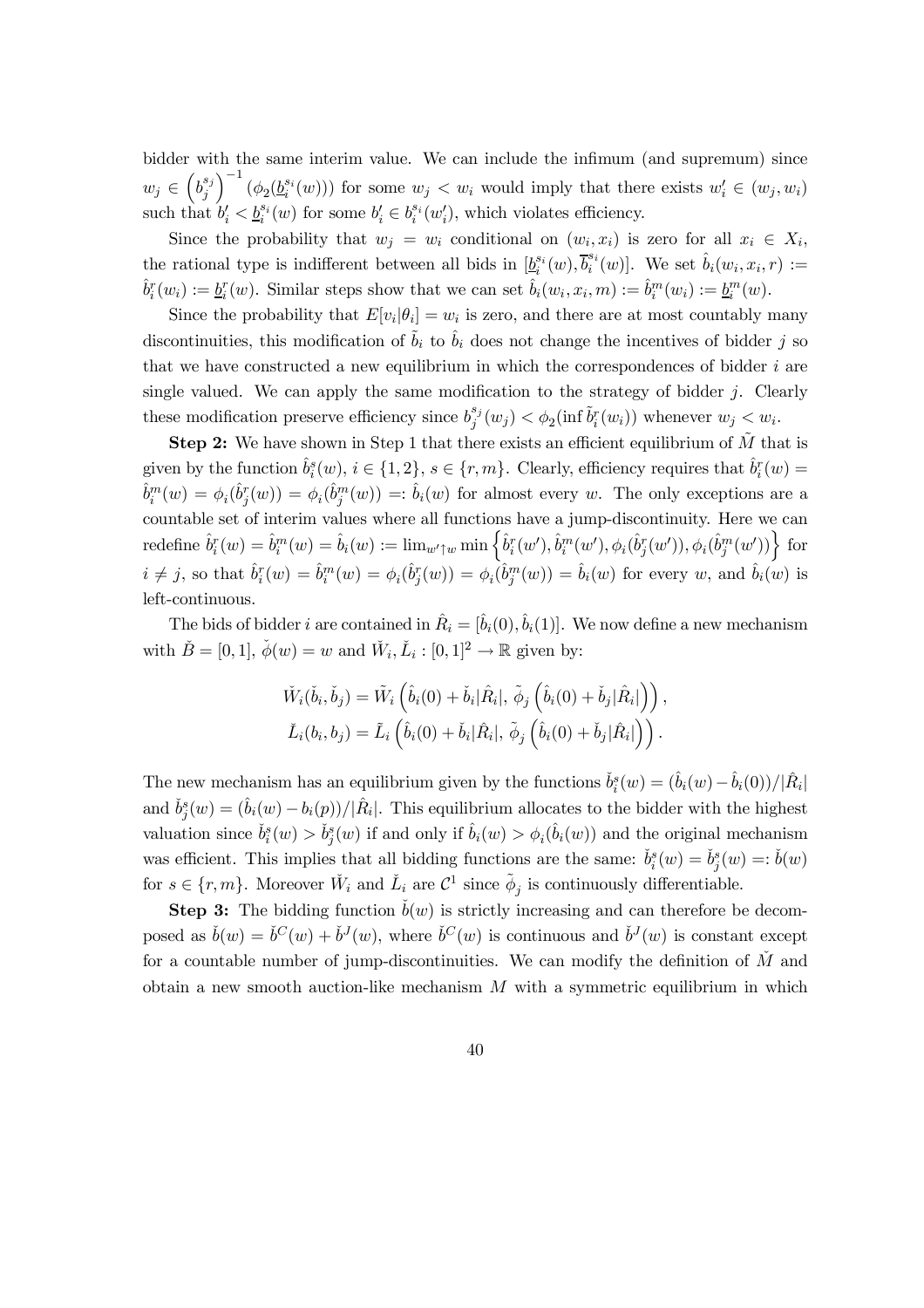$b(w) = \check{b}^C(w) / (\check{b}^C(1) - \check{b}^C(0)).$ 

The function  $b(w_i)$  specifies an equilibrium in the mechanism given by:

$$
W_i(b_1, b_2) = \check{W}_i(\check{b}((\check{b}^C)^{-1}(b_1(b^C(1) - b^C(0)))) , \check{b}((\check{b}^C)^{-1}(b_2(b^C(1) - b^C(0)))) ),
$$
  
\n
$$
L_i(b_1, b_2) = \check{L}_i(\check{b}((\check{b}^C)^{-1}(b_1(b^C(1) - b^C(0)))) , \check{b}((\check{b}^C)^{-1}(b_2(b^C(1) - b^C(0)))) ).
$$

Next, we show that  $W$  and  $L$  are continuously differentiable. In the mechanism defined in step 2, a rational bidder chooses  $b_i$  to maximize

$$
\int_0^{\check{b}^{-1}(b_i)} (w_i - \check{W}_i(b_i, \check{b}(w_j))) dF(w_j|w_i, x_i) - \int_{\check{b}^{-1}(b_i)}^1 \check{L}_i(b_i, \check{b}(w_j)) dF(w_j|w_i, x_i),
$$

where  $F(w'_j | w, x_i)$  is the probability that  $w_j \leq w'_j$ , conditional on bidder *i*'s type  $(w_i, x_i)$ .

Consider a rational bidder with type  $w_i = \hat{w} + \varepsilon$ , where  $\hat{w}$  is a discontinuity in the equilibrium bidding function  $\check{b}$  of original mechanism. Placing a bid  $b' \in [\check{b}(\hat{w}), \check{b}(\hat{w}_+))$ instead of  $\check{b}(w_i)$  must not be profitable:

$$
\int_0^{\check{b}^{-1}(\check{b}(w_i))} (w_i - \check{W}_i(\check{b}(w_i), \check{b}(w_j))) dF(w_j|w_i, x_i) - \int_{\check{b}^{-1}(\check{b}(w_i))}^1 \check{L}_i(\check{b}(w_i), \check{b}(w_j)) dF(w_j|w_i, x_i)
$$
  
\n
$$
\geq \int_0^{\check{b}^{-1}(b')} (w_i - \check{W}_i(b', \check{b}(w_j))) dF(w_j|w_i, x_i) - \int_{\check{b}^{-1}(b')}^1 \check{L}_i(b', \check{b}(w_j)) dF(w_j|w_i, x_i)
$$

This can be rewritten as

$$
\int_{0}^{\hat{w}} (w_i - \check{W}_i(\check{b}(w_i), \check{b}(w_j))) dF(w_j|w_i, x_i) - \int_{\hat{w}}^1 \check{L}_i(\check{b}(w_i), \check{b}(w_j)) dF(w_j|w_i, x_i) \n+ \int_{\hat{w}}^{\hat{w}+\varepsilon} (w_i - \check{W}_i(\check{b}(w_i), \check{b}(w_j))) dF(w_j|w_i, x_i) + \int_{\hat{w}}^{\hat{w}+\varepsilon} \check{L}_i(\check{b}(w_i), \check{b}(w_j)) dF(w_j|w_i, x_i) \n\geq \int_{0}^{\hat{w}} (w_i - \check{W}_i(b', \check{b}(w_j))) dF(w_j|w_i, x_i) - \int_{\hat{w}}^1 \check{L}_i(b', \check{b}(w_j)) dF(w_j|w_i, x_i)
$$

The second term in on the left-hand side vanishes as  $\varepsilon \to 0$  since  $\check{W}_i$  and  $\check{L}_i$  are bounded.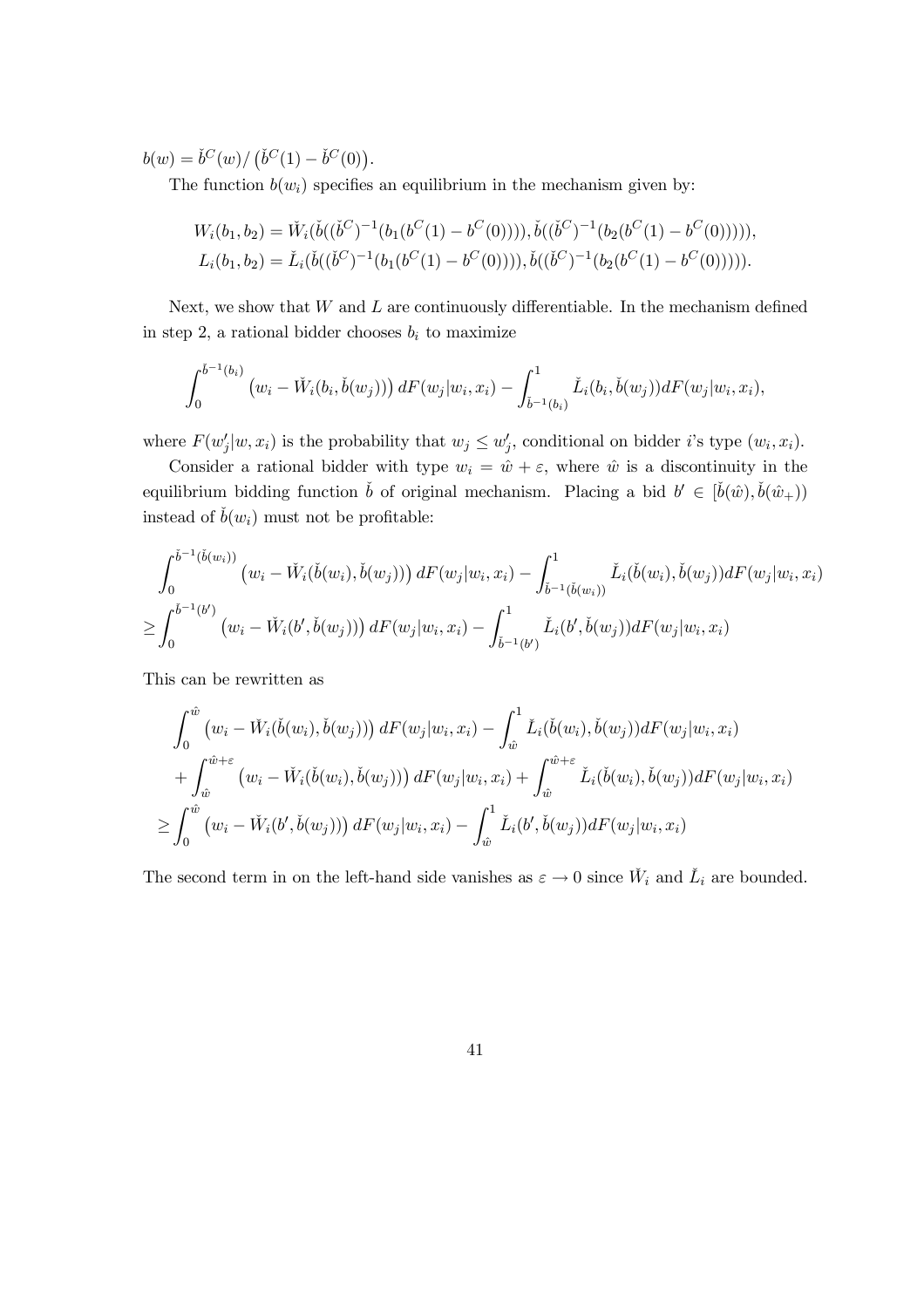Hence we must have

$$
\int_0^{\hat{w}} (\check{W}_i(b',\check{b}(w_j)) - \check{W}_i(\check{b}(\hat{w}_+),\check{b}(w_j))) dF(w_j|\hat{w}, x_i) + \int_{\hat{w}}^1 (\check{L}_i(b',\check{b}(w_j)) - \check{L}_i(\check{b}(\hat{w}_+),\check{b}(w_j))) dF(w_j|\hat{w}, x_i) \ge 0
$$

Since  $b' < \check{b}(w_i)$ , and  $\check{W}_i$  and  $\check{L}_i$  are non-decreasing in the first argument, this implies that  $\check{W}_i(b',\check{b}(w_j)) = \check{W}_i(b_i,\check{b}(w_j))$  and  $\check{L}_i(b',\check{b}(w_j)) = \check{L}_i(b_i,\check{b}(w_j))$  all  $b' \in [\check{b}(\hat{w}),\check{b}(\hat{w}_+)]$  and almost every  $w_j$ . By continuity of  $\check{W}_i$  and  $\check{L}_i$  the equalities must hold for all  $w_j$ . Hence since  $\check{W}_i$  and  $\check{L}_i$  are continuously differentiable,  $\partial \check{W}_i(b',\check{b}(w_j))/\partial b_i = 0$  and  $\partial \check{L}_i(b',\check{b}(w_j))/\partial b_i = 0$ for all  $w_j$  and all  $b' \in [\check{b}(\hat{w}), \check{b}(\hat{w}_+)]$  and also  $\partial \check{W}_i(b', \check{b}(w_j))/\partial b_j = \partial \check{W}_i(\check{b}(\hat{w}), \check{b}(w_j))/\partial b_j =$  $\partial \check{W}_i(\check{b}_+(\hat{w}),\check{b}(w_j))/\partial b_j \text{ and } \partial \check{L}_i(b',\check{b}(w_j))/\partial b_j = \partial \check{L}_i(\check{b}(\hat{w}),\check{b}(w_j))/\partial b_j = \partial \check{L}_i(\check{b}(\hat{w}_+),\check{b}(w_j))/\partial b_j$ for all  $b' \in [\check{b}(\hat{w}), \check{b}(\hat{w}_+)]$  and all  $w_j$ . Hence continuous differentiability is preserved by the elimination of the gaps.  $\Box$ 

### A.4 Proof of Lemma 2

*Proof of Lemma 2.* We first show that for all i and  $b_i, b_j \in [0, 1]$ :  $\partial W_i(b_i, b_j)/\partial b_i = 0$  if  $b_j < b_i$ , and  $\partial L_i(b_i, b_j)/\partial b_i = 0$  if  $b_j > b_i$ .

Since  $\delta_i(b) = 0$  for all  $b \in [0, 1]$  we have that  $\psi$ 

$$
\psi'(b) = \frac{\partial W_i(b, b)}{\partial b_i} + \frac{\partial W_i(b, b)}{\partial b_j} - \frac{\partial L_i(b, b)}{\partial b_i} - \frac{\partial L_i(b, b)}{\partial b_j} < \infty
$$

where finiteness follows from the assumption that  $W_i$  and  $L_i$  are continuously differentiable.

Now suppose that for some  $w_i \in (0,1)$ ,  $\int_0^1$  $\partial P_i(b(w_i),b(w_j))$  $\frac{\partial w_i j, o(w_j) j}{\partial b_i} f(w_j | w_i, x_i) dw_j > 0$ . The same derivation leading to (8) in the proof of Lemma 3, together with  $\delta_i(b(w_i)) = 0$  implies that

$$
\liminf_{b \nearrow b(w_i)} \frac{\psi(b(w_i)) - \psi(b)}{b(w_i) - b} = \infty.
$$

This contradicts  $\psi'(b(w_i)) < \infty$ . Hence  $\int_0^1$  $\partial P_i(b(w_i),b(w_j))$  $\frac{(\partial w_i, \partial (w_j))}{\partial b_i} f(w_j|w_i, x_i) dw_j = 0$  for all  $w_i \in$ [0, 1]. Since  $\partial P(b_i, b_j)/\partial b_i \ge 0$  by assumption, we therefore have  $\partial P_i(b_0, b(w_j))/\partial b_i = 0$ for almost every  $w_j$  and by continuity of  $\partial W_i/\partial b_i$ ,  $\partial L_i/\partial b_i$  and b, this holds for all  $w_j$ . Therefore  $\partial_{b_i} W_i(b_0, b) = 0$  if  $b < b_0$ , and  $\partial_{b_i} L_i(b_0, b) = 0$  if  $b > b_0$ .

To conclude the proof, note that individual rationality together with  $L_i(b_i, b_j) \geq 0$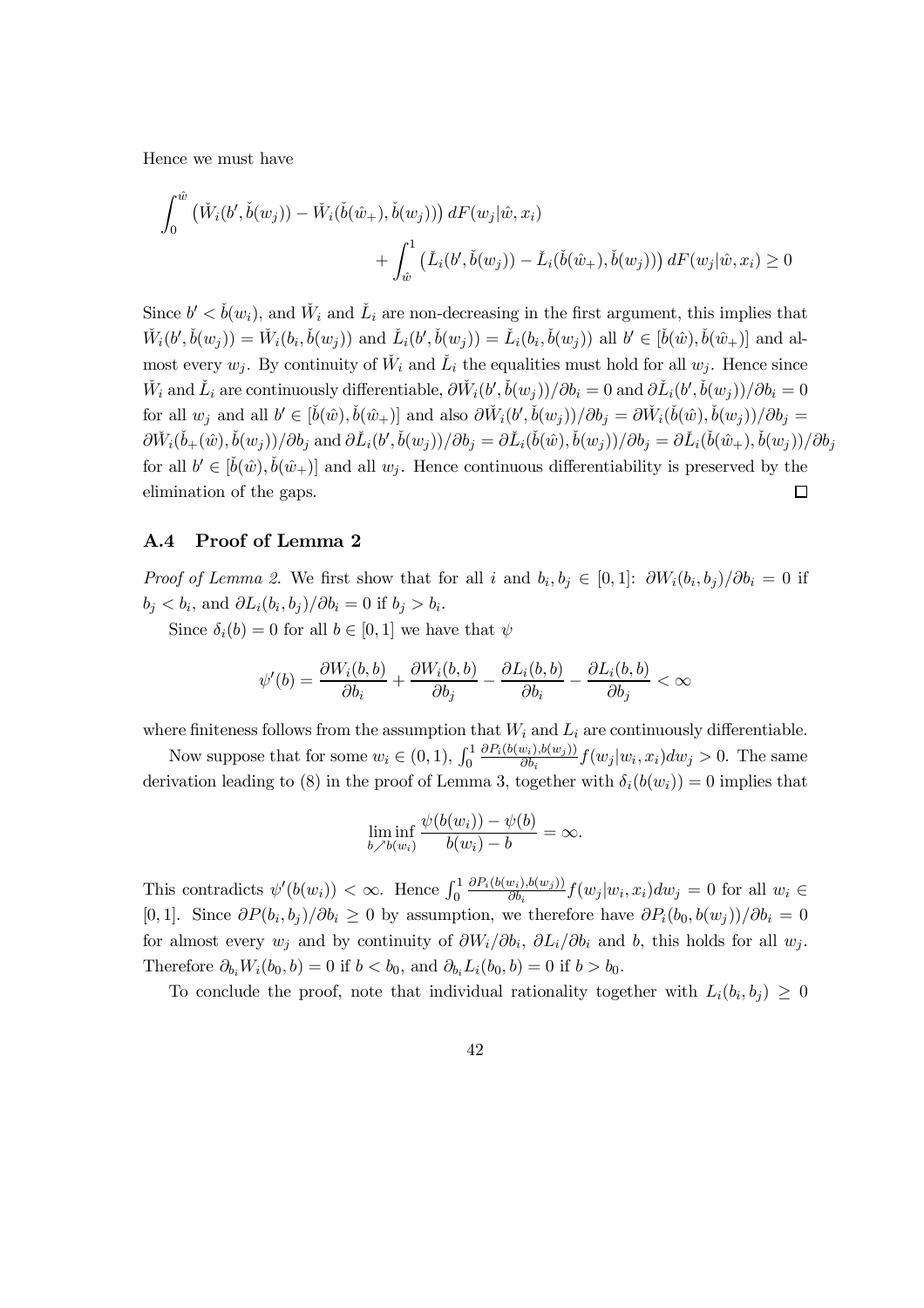requires that  $L_i(0, b_j) = 0$  for all  $b_j$ .<sup>39</sup> Since  $\partial L_i(b_i, b_j)/\partial b_i = 0$  if  $b_j > b_i$ , this implies that  $L_i(b_i, b_j) = 0$  for all  $b_i \leq b_j$ . Next,  $\delta_i(b(w_i)) = 0$  implies  $W_i(b_i(w), b_i(w)) = w_i +$  $L_i(b_i(w), b_i(w)) = w_i$ , and since  $\frac{\partial W_i(b_i, b_j)}{\partial b_i} = 0$ ,  $W_i(b_i, b_j(w_j)) = w_j$  whenever  $b_i \geq$  $\Box$  $b_i(w_i)$ .

## A.5 Proof of Lemma 3

*Proof of Lemma 3.* Consider a rational bidder *i* with types  $(w_0, x_i) \in [0, 1]^{K-1}$  and any sequence of valuations  $w_i^n \nearrow w_0$ .  $w_i^n$  prefers to bid  $b^n = b(w_i^n)$  over bidding  $b_0 = b(w_0)$ . Therefore

$$
\int_0^{\psi(b^n)} (w_i^n - W_i(b^n, b(w_j))) f(w_j|w_i^n, x_i) dw_j - \int_{\psi(b^n)}^1 L_i(b^n, b(w_j)) f(w_j|w_i^n, x_i) dw_j
$$
  
\n
$$
\geq \int_0^{\psi(b_0)} (w_i^n - W_i(b_0, b(w_j))) f(w_j|w_i^n, x_i) dw_j - \int_{\psi(b_0)}^1 L_i(b_0, b(w_j)) f(w_j|w_i^n, x_i) dw_j
$$

$$
\iff \frac{1}{b - b^n} \int_0^{\psi(b^n)} (W_i(b_0, b(w_j)) - W_i(b^n, b(w_j))) f(w_j|w_i^n, x_i) dw_j + \frac{1}{b - b^n} \int_{\psi(b^n)}^1 (L_i(b_0, b(w_j)) - L_i(b^n, b(w_j))) f(w_j|w_i^n, x_i) dw_j \n\geq \frac{1}{b - b^n} \int_{\psi(b^n)}^{\psi(b_0)} (w_i^n - W_i(b_0, b(w_j)) + L_i(b_0, b(w_j))) f(w_j|w_i^n, x_i) dw_j
$$

Taking the lim sup on both sides we get

$$
\int_0^1 \frac{\partial P_i(b_0, b(w_j))}{\partial b_i} f(w_j|w_0, x_i) dw_j \ge \delta_i(b_0) f(w_0|w_0, x_i) \limsup_{n \to \infty} \frac{\psi(b_0) - \psi(b^n)}{b_0 - b^n}
$$

<sup>&</sup>lt;sup>39</sup>Notice that this holds independent of our normalization that  $v^1 = 0$ , since the lowest type never wins the object in a regular equilibrium.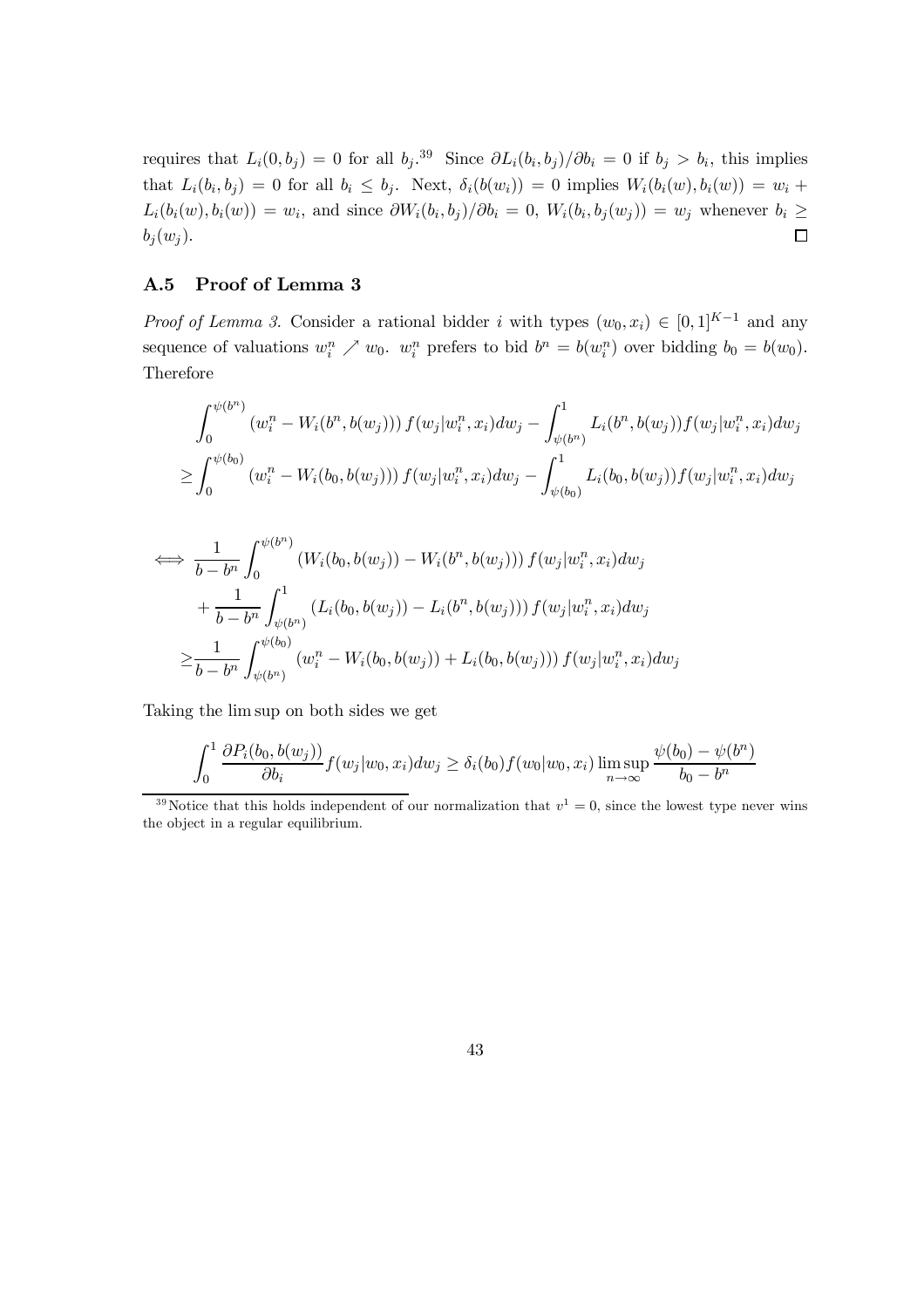where  $P_i(b_i, b_j) = W_i(b_i, b_j) + L_i(b_i, b_j)$ . Similarly,  $w_0$  prefers to bid  $b_0$  over  $b^n$  for all  $n \in \mathbb{N}$ :

$$
\int_0^{\psi(b_0)} (w_0 - W_i(b_0, b(w_j))) f(w_j|w_0, x_i) dw_j - \int_{\psi(b_0)}^1 L_i(b_0, b(w_j)) f(w_j|w_0, x_i) dw_j
$$
  
\n
$$
\geq \int_0^{\psi(b^n)} (w_0 - W_i(b^n, b(w_j))) f(w_j|w_0, x_i) dw_j - \int_1^{\psi(b^n)} (L_i(b^n, b(w_j))) f(w_j|w_0, x_i) dw_j
$$

$$
\iff \frac{1}{b_0 - b^n} \int_{\psi(b^n)}^{\psi(b_0)} (w_0 - W_i(b_0, b(w_j)) + L_i(b_0, b(w_j))) f(w_j|w_0, x_i) dw_j
$$
  
\n
$$
\geq \frac{1}{b_0 - b^n} \int_0^{\psi(b^n)} (W_i(b_0, b(w_j)) - W_i(b^n, b(w_j))) f(w_j|w_0, x_i) dw_j
$$
  
\n
$$
+ \frac{1}{b - b^n} \int_{\psi(b^n)}^1 (L_i(b_0, b(w_j)) - L_i(b^n, b(w_j))) f(w_j|w_i^n, x_i) dw_j
$$

Taking the lim inf on both sides we get

$$
\delta_i(b_0)f(w_0|w_0, x_i)\liminf_{n\to\infty}\frac{\psi(b_0)-\psi(b^n)}{b_0-b^n}\geq \int_0^1\frac{\partial P_i(b_0,b(w_j))}{\partial b_i}f(w_j|w_0, x_i)dw_j.
$$

Hence, for  $\delta_i(b_0) > 0$  we have

$$
\liminf_{n \to \infty} \frac{\psi(b_0) - \psi(b^n)}{b_0 - b^n} \ge \frac{\int_0^1 \frac{\partial P_i(b_0, b(w_j))}{\partial b_i} f(w_j|w_0, x_i) dw_j}{\delta_i(b_0) f(w_0|w_0, x_i)} \ge \limsup_{n \to \infty} \frac{\psi(b_0) - \psi(b^n)}{b_0 - b^n}
$$
(8)

Notice that so far we have considered the case that  $w^n < w_0$ . The same steps apply for the case that the sequence satisfies  $w^n > w_0$ . Hence condition (8) applies for both cases. We have

$$
\psi'(b_0) = \psi'_-(b_0) = \psi'_+(b_0) = \frac{\int_0^1 \frac{\partial P_i(b_0, b(w_j))}{\partial b_i} f(w_j | \psi(b_0), x_i) dw_j}{\delta_i(b_0) f(\psi(b_0) | \psi(b_0), x_i)}.
$$
\n(9)

Hence  $\psi(b_0)$  is differentiable at  $b_0$ . Since  $\delta_i(b)$  is continuous, there exists  $\varepsilon$  such that  $\delta_i(b)$ 0 for all  $b \in B_{\varepsilon}(b_0)$ . Since the right-hand side of (9) is continuous in  $b_0, \psi$  is continuously differentiable on  $B_{\varepsilon}(b_0)$ . Since  $\psi$  is strictly increasing there must be  $b' \in B_{\varepsilon}(b_0)$  such that  $\psi'(b') > 0$  and since  $\psi'$  is continuous, there exist  $\alpha < b' < \beta$  such that  $(\alpha, \beta) \subset B_{\varepsilon}(b_0)$  and  $\Box$  $\psi$  is continuously differentiable with  $\psi'(b) > 0$  for  $b \in (\alpha, \beta)$ .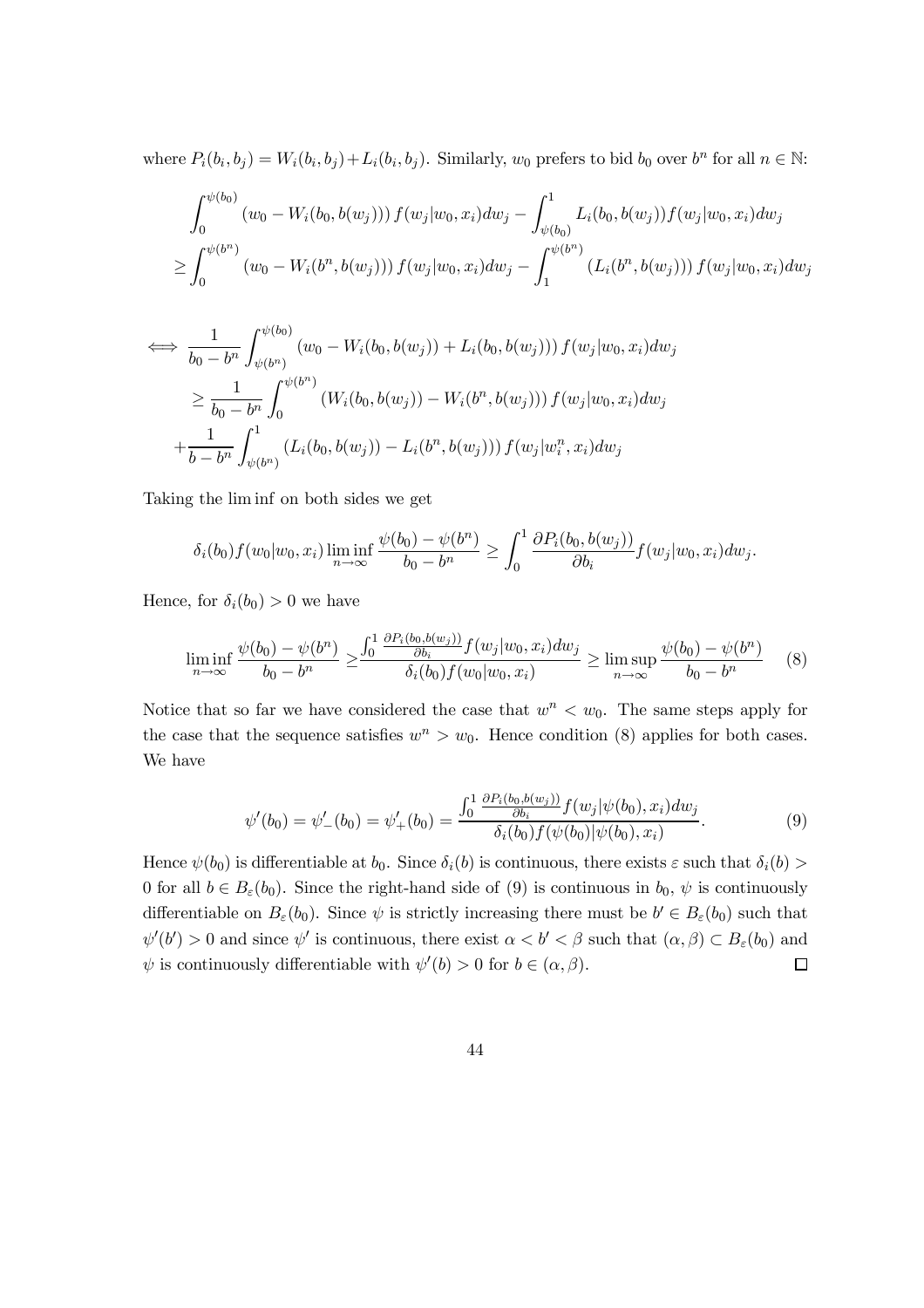#### A.6 Proof of Lemma 4

The proof follows the same steps as the proof of Theorem 2.4 in GH17, except that instead of considering continuous mappings from  $T_i$  to the space of all measures on  $T_{-i}$ ,  $\mathcal{M}(T_{-i})$ , we consider continuous mappings from  $[0, 1]$  to the space of all absolutely continuous measures on  $X = [0,1]^{K-2}$  with strictly positive and continuous density, which we denoted by  $\mathcal{M}^d_+(X).$ 

Restricting attention to  $\mathcal{M}^d_+(X)$  instead of the space of all measures  $\mathcal{M}(X)$ , requires a straightforward modification of the constructions of the functions  $g$  and the measures  $\beta_1, \ldots, \beta_K$  in footnote 20 of GH17. First we take the functions  $g^k$  to be functions  $g^k$ :  $X \to [0,2]$  with  $g^k(x^k) = 2$  and  $g^k(x) = 0$  for  $x \notin B^k$ . This allows us to construct perturbations of the measures  $\beta_k^0$  which need to be elements  $\mathcal{M}^d_+(X)$  for our purposes, by setting  $\beta_k = (1 - \varepsilon)\beta_k^0 + \varepsilon \tilde{\beta}_k$  where the measure  $\tilde{\beta}_k$  has a density  $\tilde{f}_k$  that satisfies  $\tilde{f}_k(x)$  for  $x \notin B^k$  and  $\int_X g^k(x)\tilde{f}_k(x)dx = 1$ . Then, with  $\varepsilon \neq -z/(1-z)$  for all negative eigenvalues of the matrix  $\left(\int_X g^k(x)\beta_\ell^0(dx)\right)_{k,\ell}$ , the vectors  $\int_X g(x)\beta_k(dx)$  for  $k=1,\ldots,K$  are linearly independent. The remaining steps in the proof are virtually unchanged.

## A.7 Proof of Lemma 5

The proof follows Theorem 2.7 in GH17 and uses results from Section 5.4 in Gizatulina and Hellwig (2014).

First note that for elements of  $\mathcal{M}^d_+([0,1]^{2K})$ , marginal and conditional densities are defined in the usual way. Moreover, for each  $w_i$ , the function that maps  $w_j$  to the conditional probability measure on X that is given by the density  $f(x_i | w_i, w_j)$ , is an element of  $\mathcal{C}([0,1], \mathcal{M}^d_+(X))$  (see GH14).

Analog to the proof of Theorem 2.7 in GH17, we let  $\mathcal{F}_{w_i}^i \subset \mathcal{M}_+^d([0,1]^{2K})$  be the set of priors such that the function  $w_j \mapsto f(\cdot|w_i, w_j)$  is an element of  $\mathcal{E}(w_i)$ . The key step is to show that the residualness of  $\mathcal{E}(w_i)$  in  $\mathcal{C}([0,1], \mathcal{M}^d_+(X))$  implies the residualness of  $\mathcal{F} = \bigcap_{i \in \{1,2\}, w_i \in \mathcal{W}_i} \mathcal{F}^i_{w_i}$  in  $\mathcal{M}^d_+([0,1]^{2K})$ . For each  $i \in \{1,2\}$  and  $w_i \in (0,1)$ , let  $\psi_{i,w_i}$ :  $\mathcal{M}^d_+([0,1]^{2K}) \to \mathcal{M}^d_+([0,1]) \times \mathcal{C}([0,1], \mathcal{M}^d_+(X))$  be the mapping that maps the prior to the conditional distribution  $f(w_j|w_i)$  and the function  $w_j \mapsto f(x_i|w_i, w_j)$ . As shown in the proof of Lemma 5.9 in GH14, the maps  $\psi_{i,w_i}$  are continuous and open if  $\mathcal{M}^d_+([0,1]^{2K})$  is endowed with the uniform topology for density functions. As in the proof of Theorem 2.7 in GH17, this implies that  $\mathcal{F}^i_{w_i}$  is as residual subset of  $\mathcal{M}^d_+([0,1]^{2K})$ , that is it contains a countable intersection  $\bigcap_{n\in\mathbb{N}} H_n(i, w_i)$  of open and dense sets  $H_n(i, w_i) \subset \mathcal{M}^d_+([0, 1]^{2K})$ .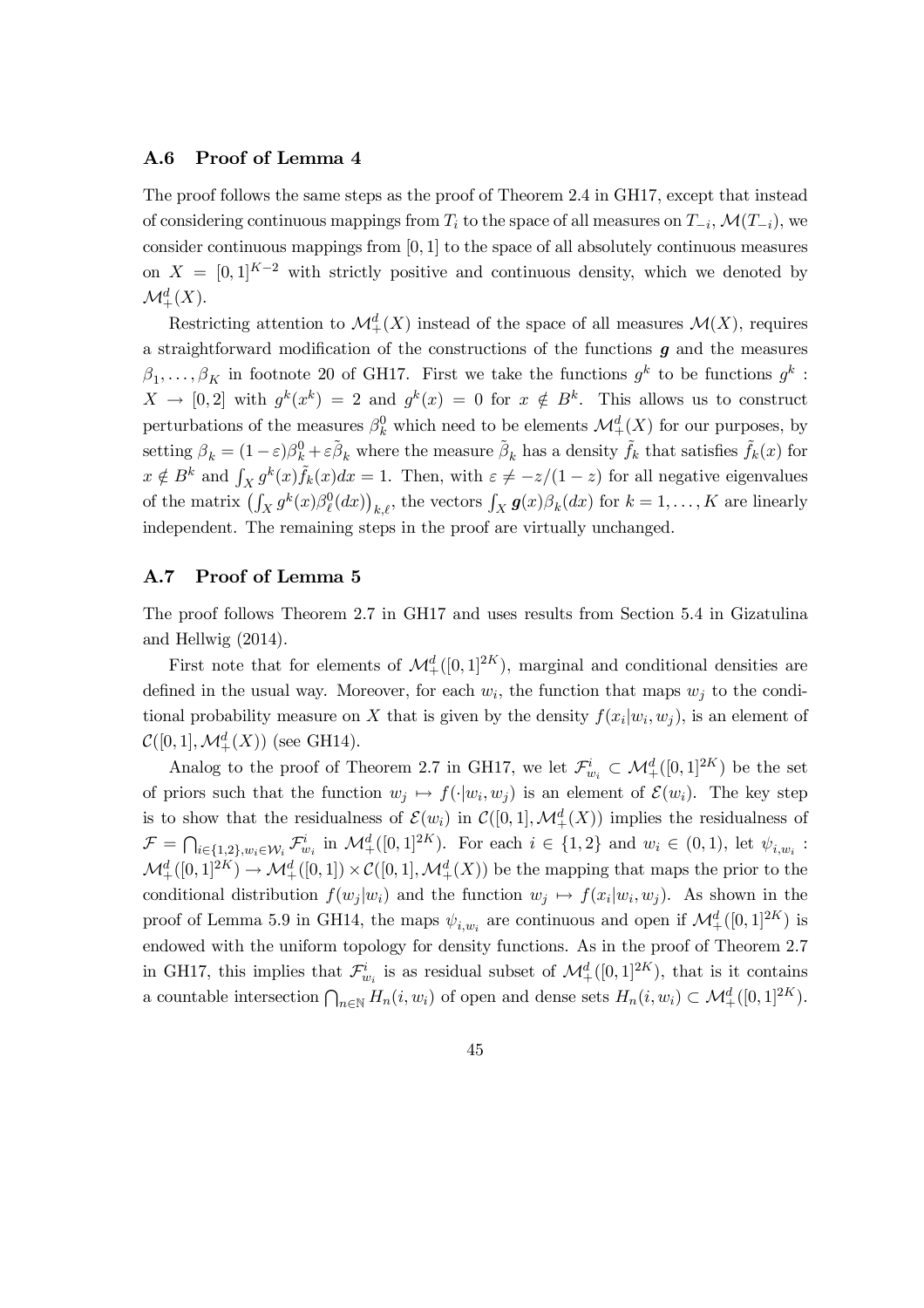Clearly,  $H = \bigcap_{i \in \{1,2\}} \bigcap_{w_i \in \mathcal{W}_i} \bigcap_{n(i,w_i) \in \mathbb{N}} H_{n(i,w_i)}(i,w_i)$  is a subset of  $\mathcal{F}$ . By a diagonal argument, H is a countable intersection of open and dense subsets of  $\mathcal{M}^d_+([0,1]^{2K})$  and hence  $\mathcal F$  is residual.

### A.8 Proof of Lemma 6

*Proof of Lemma 6.* We have shown this for  $|V| = 2$  in Proposition 1. For  $|V| \geq 3$ , we need to modify the proof. If m-types bid  $b(w_i)$ , we must have for all  $\theta_i$  that

$$
w_i = \mathbb{E}[v_i|\theta_i] \in \arg\max_b \left\{ \sum_{k=1}^K \theta_i^k \left( v_i^k H^{\text{SPA}}(b \mid v_i^k) - \int_0^b z dH^{\text{SPA}}(z|v_i^k) \right) \right\}.
$$

The first-order condition is

$$
\sum_{k=1}^{|V|} \theta_i^k \left(v_i^k - w_i\right) H^{\text{SPA}\prime}(w_i \mid v_i^k) = 0
$$

Considering the type  $\theta_i = (1 - b, 0, \ldots, 0, b)$  for any  $b \in (0, 1)$ , we have  $w_i = b$ , and the first-order condition simplifies to

$$
H^{\text{SPA}\prime}(b \mid v_i = 1) - H^{\text{SPA}\prime}(b \mid v_i = 0) = 0
$$

We have

$$
H^{\text{SPA}}(b \mid v_i^k) = \frac{\mathbb{P}_f \left[ b_j \leq b, v_i = v_i^k \right]}{\mathbb{P}_f \left[ v_i = v_i^k \right]} = \frac{\int_{\Theta_i} \mathbb{P}_f \left[ w_j \leq b | \tilde{\theta}_i \right] \mathbb{P}_f \left[ v_i = v_i^k | \tilde{\theta}_i \right] f(\tilde{\theta}_i) d\tilde{\theta}_i}{\mathbb{E}_f \left[ \theta_i^k \right]}
$$

$$
= \frac{\int_{\Theta_i} F_{w_j}(b | \tilde{\theta}_i) \tilde{\theta}_i^k f(\tilde{\theta}_i) d\tilde{\theta}_i}{\mathbb{E}_f \left[ \theta_i^k \right]}
$$

$$
H^{\text{SPA}}(b \mid v_i^k) = \frac{\int_{\Theta_i} f_{w_j}(b | \tilde{\theta}_i) \tilde{\theta}_i^k f(\tilde{\theta}_i) d\tilde{\theta}_i}{\mathbb{E}_f \left[ \theta_i^k \right]}
$$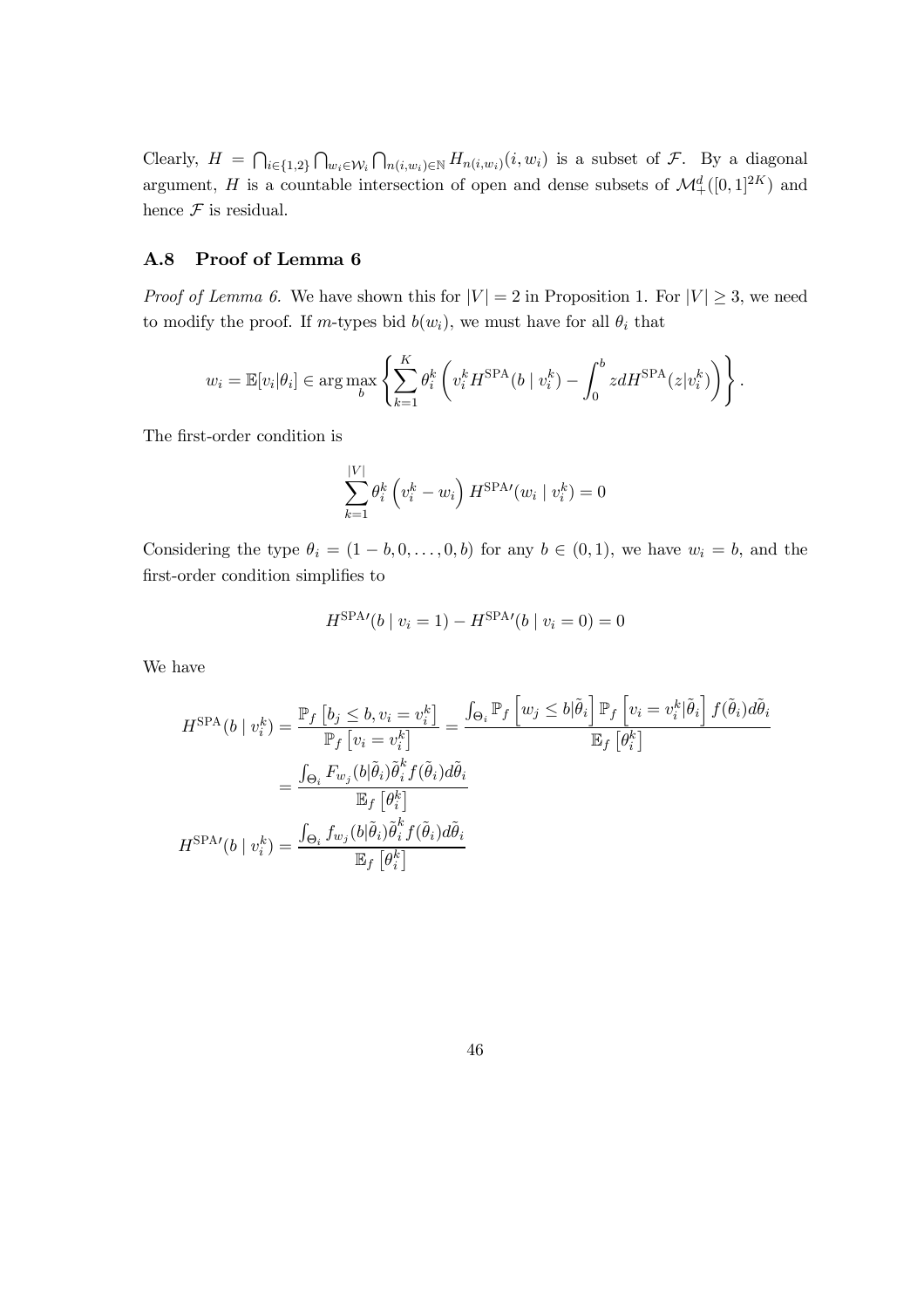Substituting this in the first-order condition, we get for all  $b \in B$ :

$$
\frac{\int_{\Theta_i} f_{w_j}(b|\tilde{\theta}_i)\tilde{\theta}_i^K f(\tilde{\theta}_i)d\tilde{\theta}_i}{\mathbb{E}_f [\theta_i^K]} - \frac{\int_{\Theta_i} f_{w_j}(b|\tilde{\theta}_i)\tilde{\theta}_i^I f(\tilde{\theta}_i)d\tilde{\theta}_i}{\mathbb{E}_f [\theta_i^1]} = 0
$$
\n
$$
\iff \quad \int_{\Theta_i} \left[ \frac{\tilde{\theta}_i^K}{\mathbb{E}_f [\theta_i^K]} - \frac{\tilde{\theta}_i^1}{\mathbb{E}_f [\theta_i^1]} \right] f_{w_i}(\tilde{\theta}_i|w_j = b) f_{w_j}(b) d\tilde{\theta}_i = 0
$$
\n
$$
\iff \quad \frac{\mathbb{E}_f [\theta_i^K | w_j = b]}{\mathbb{E}_f [\theta_i^K]} = \frac{\mathbb{E}_f [\theta_i^1 | w_j = b]}{\mathbb{E}_f [\theta_i^1]}
$$
\n
$$
\iff \quad \mathbb{E}_f [\theta_i^K | w_j \le b] = \frac{\mathbb{E}_f [\theta_i^K]}{\mathbb{E}_f [\theta_i^1]} \mathbb{E}_f [\theta_i^1 | w_j \le b]
$$

 $\Box$ 

For generic distributions, the last line is violated.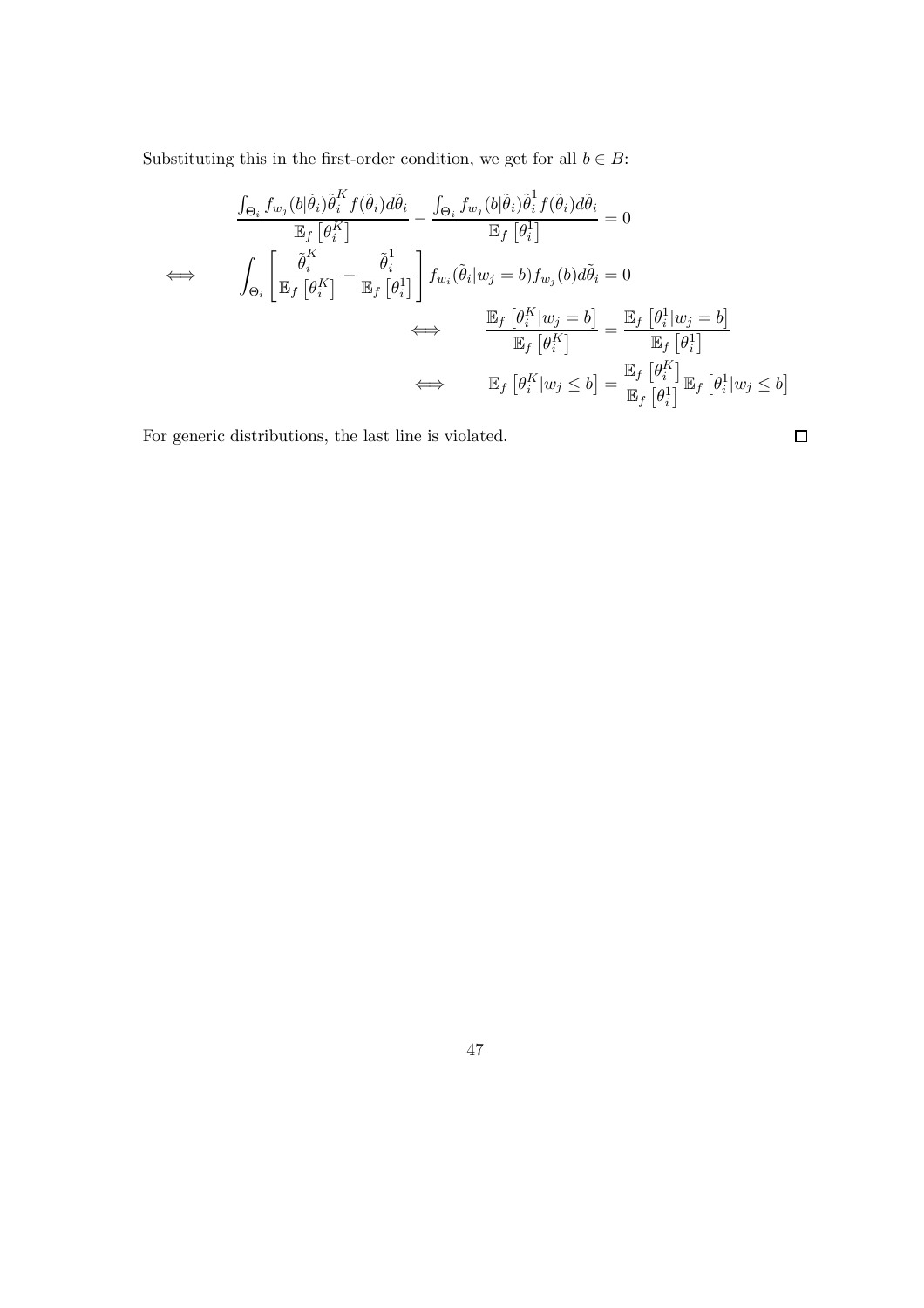# References

- [1] Bergemann, D., and S. Morris (2005): "Robust Mechansim Design," Econometrica, 73, 1771–1813.
- [2] Crémer, J., and R. P. McLean (1988): "Full Extraction of the Surplus in Baysian and Dominant Strategy Auctions," Econometrica, 56(6), 1247–1257.
- [3] Dasgupta, P., and E. Maskin (2000): "Efficient Auctions," Quarterly Journal of Economics 115, 341-388.
- [4] Deb, R. and M. Pai. (2017) "Discrimination via Symmetric Auctions," American Economic Journal: Microeconomics, 9 (1): 275-314.
- [5] Esponda, I. (2008): "Behavioral Equilibrium in Economies with Adverse Selection," American Economic Review, 98(4), 126–191.
- [6] Esponda, I., and D. Pouzo (2016): "Berk Nash Equilibrium: A Framework for Modeling Agents with Misspecified Models," Econometrica, 84, 1093-1130.
- [7] Eyster, E., and M. Rabin (2005): "Cursed Equilibrium," Econometrica, 73(5), 1623– 72.
- [8] Gizatulina, A., and M. Hellwig (2014): "Beliefs, Payoff, Information: On the Robustness of the BDP Property in Models with Endogenous Beliefs," Journal of Mathematical Economics, 51(3), 136–153.
- [9] Gizatulina, A., and M. Hellwig (2017): "The generic possibility of full surplus extraction in models with large type spaces," Journal of Economic Theory, 170, 385–416
- [10] Hendricks, K., and R. Porter. (1988): "An empirical study of an auction with asymmetric information," American Economic Review 78, 865–883.
- [11] Hendricks, K., Pinkse, J., and R. Porter (2003): "Empirical implications of equilibrium bidding in first-price, symmetric, common value auctions," Review of Economic Studies 70, 115–145.
- [12] Jehiel, P. (2005): "Analogy-Based Expectation Equilibrium," Journal of Economic Theory, 123(2), 81–104.
	- 48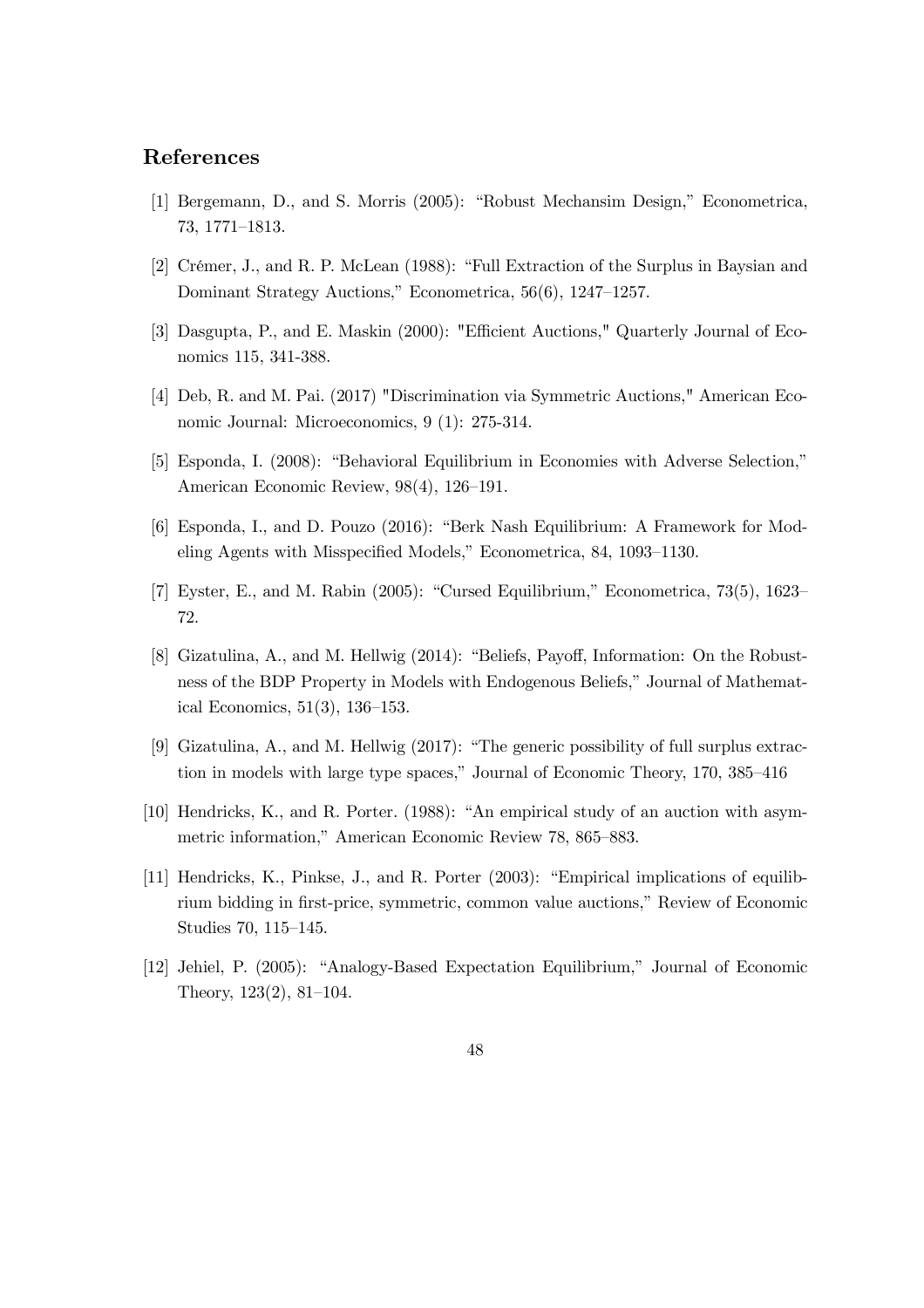- [13] Jehiel, P. (2011): "Manipulative Auction Design" Theoretical Economics 6(2), 185- 217.
- [14] Jehiel, P. (2018): "Investment Strategy and Selection Bias: An Equilibrium Perspective on Overoptimism," American Economic Review, 108(6), 1582–97.
- [15] Jehiel, P. (2021): "Analogy-based expectation equilibrium and related concepts: Theory, applications and beyond," mimeo.
- [16] Jehiel, P., and F. Koessler (2008): "Revisiting Games of Incomplete Information with Analogy-Based Expectations," Games and Economic Behavior, 62, 533–557.
- [17] Jehiel, P., and B. Moldovanu (2001): "Efficient Design with Interdependent Valuations," Econometrica 69, 1237-1259.
- [18] Jehiel, P., and B. Moldovanu (2003): "An Economic Perspective on Auctions" Economic Policy 36, 269-308.
- [19] Jehiel, P., and B. Moldovanu (2006): "Allocative and Informational Externalities in Auctions and Related Mechanisms" in Advances in Economic Theory: Ninth World Congress of the Econometric Society, edited by Richard Blundell, Whitney Newey, and Torsten Persson, Cambridge University Press
- [20] Johnson, S., J. W. Pratt, and R. J. Zeckhauser (1990): "Efficiency Despite Mutually Payoff-Relevant Private Information: The Finite Case," Econometrica, 58(4), 873–900.
- [21] Li, S. (2017): "Obviously Strategy-Proof Mechanisms," American Economic Review, 107 (11): 3257-87.
- [22] Lizzeri, A., and N. Persico (2000): "Uniqueness and Existence of Equilibrium in Auctions with a Reserve Price," Games and Economic Behavior, 30, 83–114.
- [23] Maskin E (1992): "Auctions and Privatization" In: Siebert H Privatization. J.C.B. Mohr Publisher ; pp. 115-136.
- [24] McAfee, R. P., and P. J. Reny (1992): "Correlated Information and Mechanism Design," Econometrica, 60(2), 395–421.
- [25] Milgrom, P. and R. Weber (1982): "A Theory of Auctions and Competitive Bidding," Econometrica 50, 1089-1122.